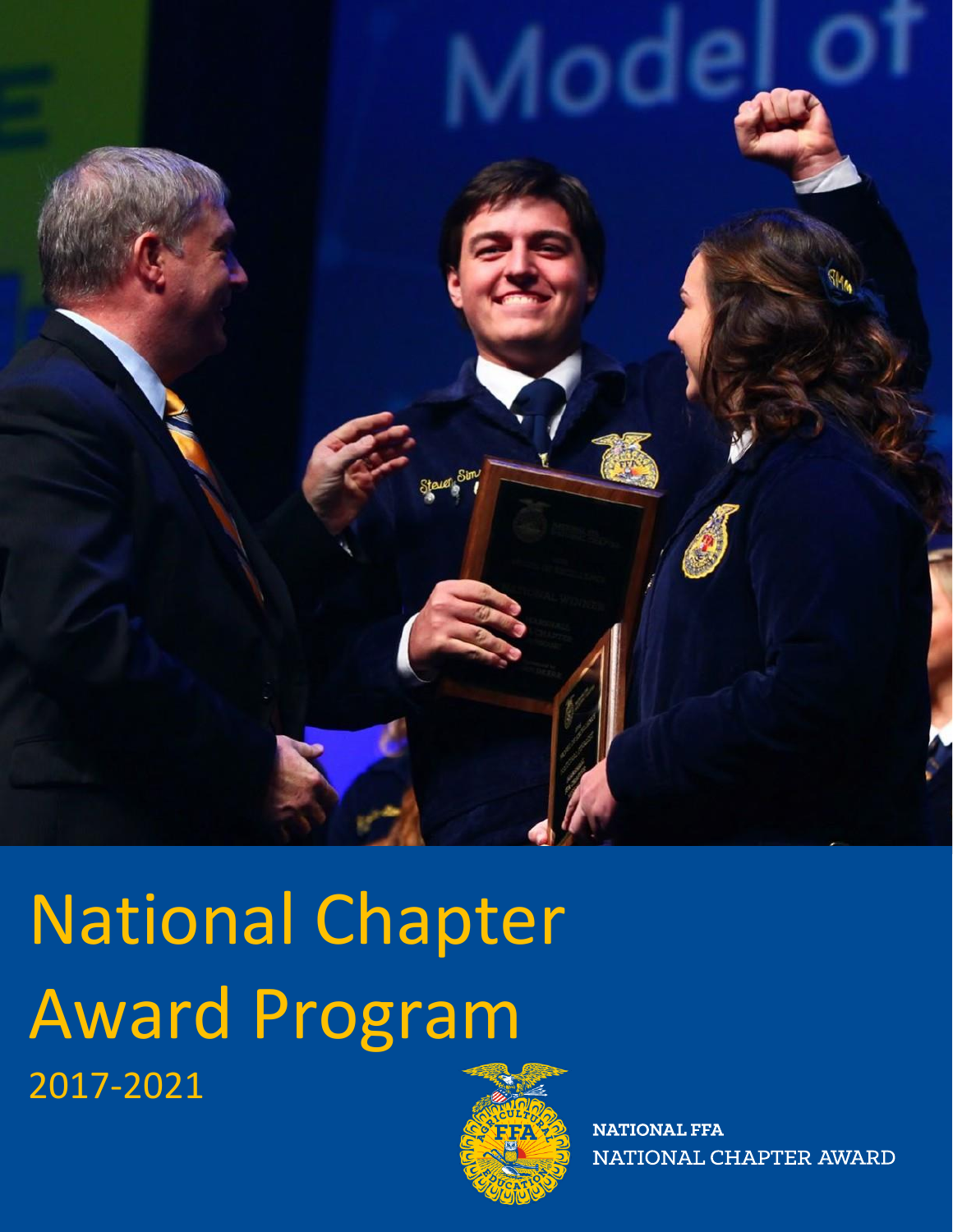# **Table of Contents**

| Model of Excellence and Middle School Model of Excellence Presentation Information  35          |
|-------------------------------------------------------------------------------------------------|
| Model of Excellence and Middle School Model of Excellence Presentation and Interview            |
| Model of Excellence and Middle School Model of Excellence Presentation and Interview Rubric  37 |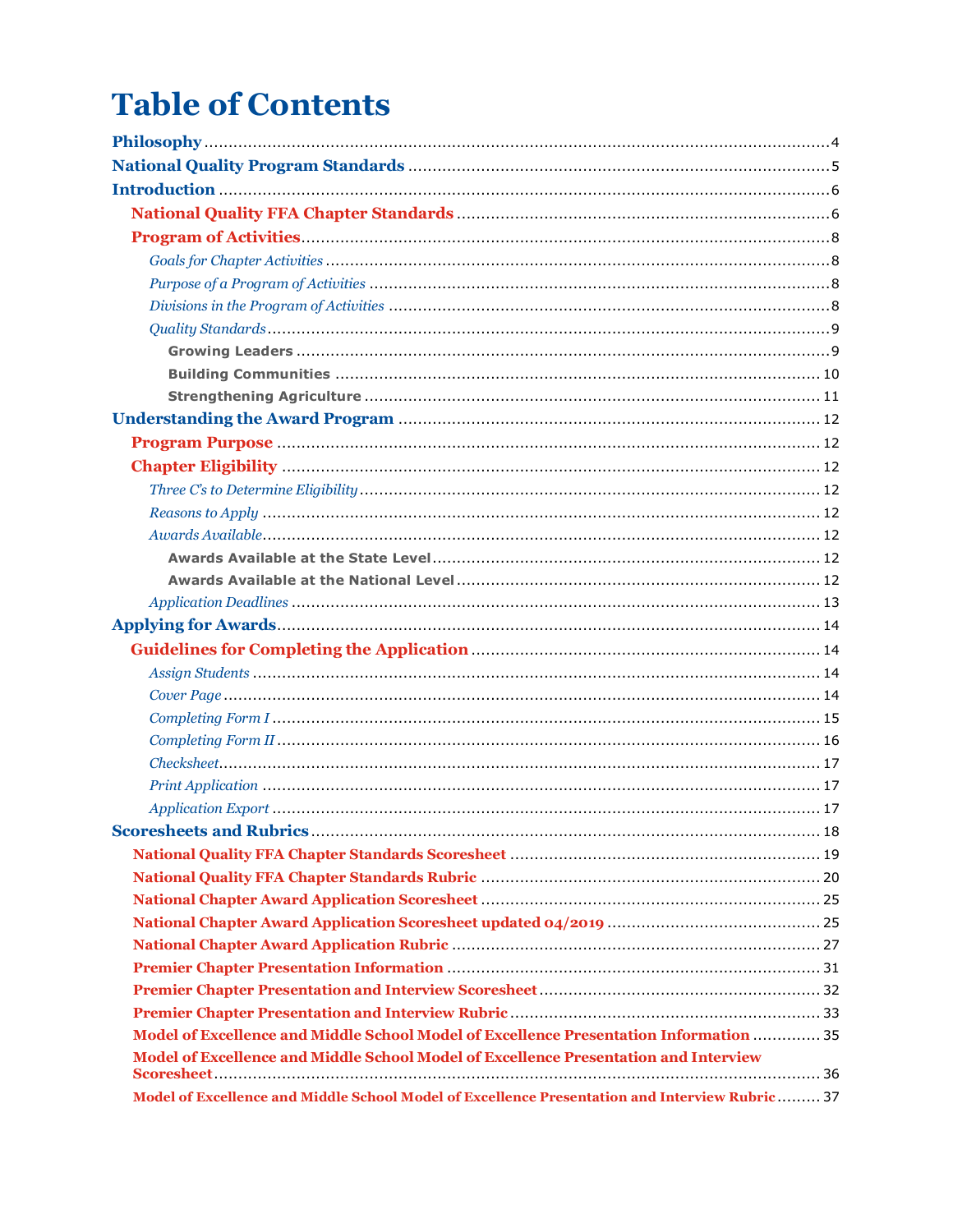## **Official Rules and Policies for the National Chapter Award Program for 2017–2021.**

*Refer to the National Chapter Award Program webpage at https://www.ffa.org/participate/awards/national-chapter/ for the most up-to-date edition of the handbook.* 

### *Contact:*

National Chapter Program Specialist National FFA Center 6060 FFA Drive Indianapolis, IN 46278 nationalchapter@ffa.org

FFA Vision

FFA provides the next generation of leaders who will change the world.

FFA Mission

FFA makes a positive difference in the lives of students by developing their potential for premier leadership, personal growth and career success through agricultural education.

The Agricultural Education Mission

Agricultural education prepares students for successful careers and a lifetime of informed choices in the global agriculture, food, fiber and natural resources systems.

The National FFA Organization is a resource and support organization that does not select, control or supervise state association, local chapter or individual member activities. Educational materials are developed by FFA in cooperation with the U.S. Department of Education as a service to state and local agricultural education agencies.

The National FFA Organization affirms its belief in the value of all human beings and seeks diversity in its membership, leadership and staff as an equal opportunity employer.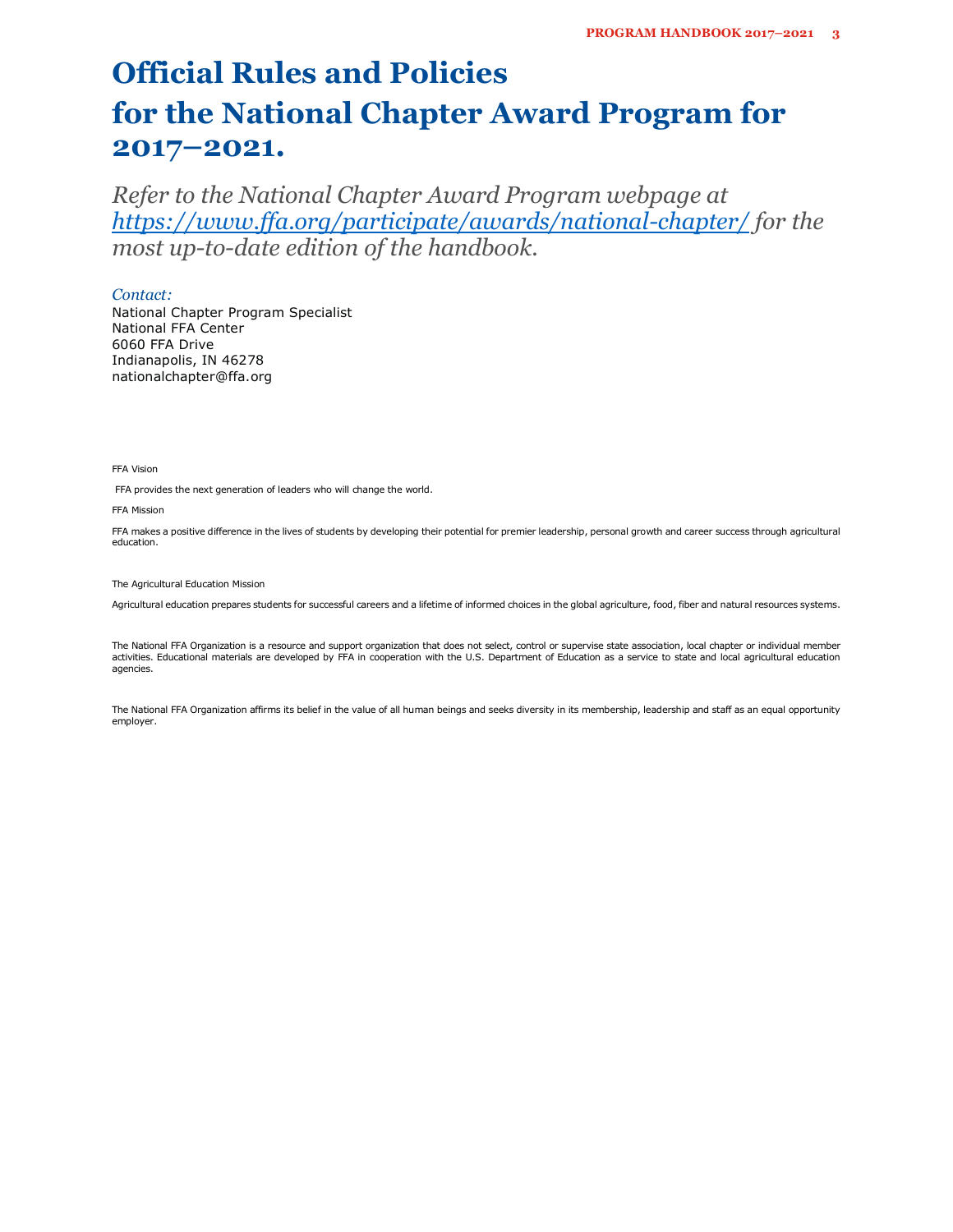## **Philosophy**

*The National FFA Organization is dedicated to organizing experiences that will meet the future needs of students while accomplishing the current purposes of agricultural education.* 

The National FFA Chapter Award Program is designed to award FFA chapters that actively implement the mission and strategies of the organization. These chapters improve chapter operations using the National Quality FFA Chapter Standards (NQCS) and a Program of Activities (POA) that emphasizes growing leaders, building communities and strengthening agriculture. Chapters are rewarded for providing educational experiences for the entire membership.

The National FFA Organization assumes the leadership role in developing and continuously improving relevant FFA awards and recognition programs.

National awards and recognition programs should reflect instruction that currently takes place in the entire agricultural education program, including classroom instruction, laboratory instruction, individualized instruction in leadership and the supervised agricultural experience (SAE) program. Also, it is appropriate for the national organization to develop events and awards that stimulate instruction in emerging areas that reflect both current and future community, national and global workforce needs. Those events should be developed with significant input from FFA members, teachers, partners, respective industry sponsors and others involved in agricultural education. The National FFA Organization continues to encourage accessibility and provide opportunities for achievement and recognition for students with diverse backgrounds.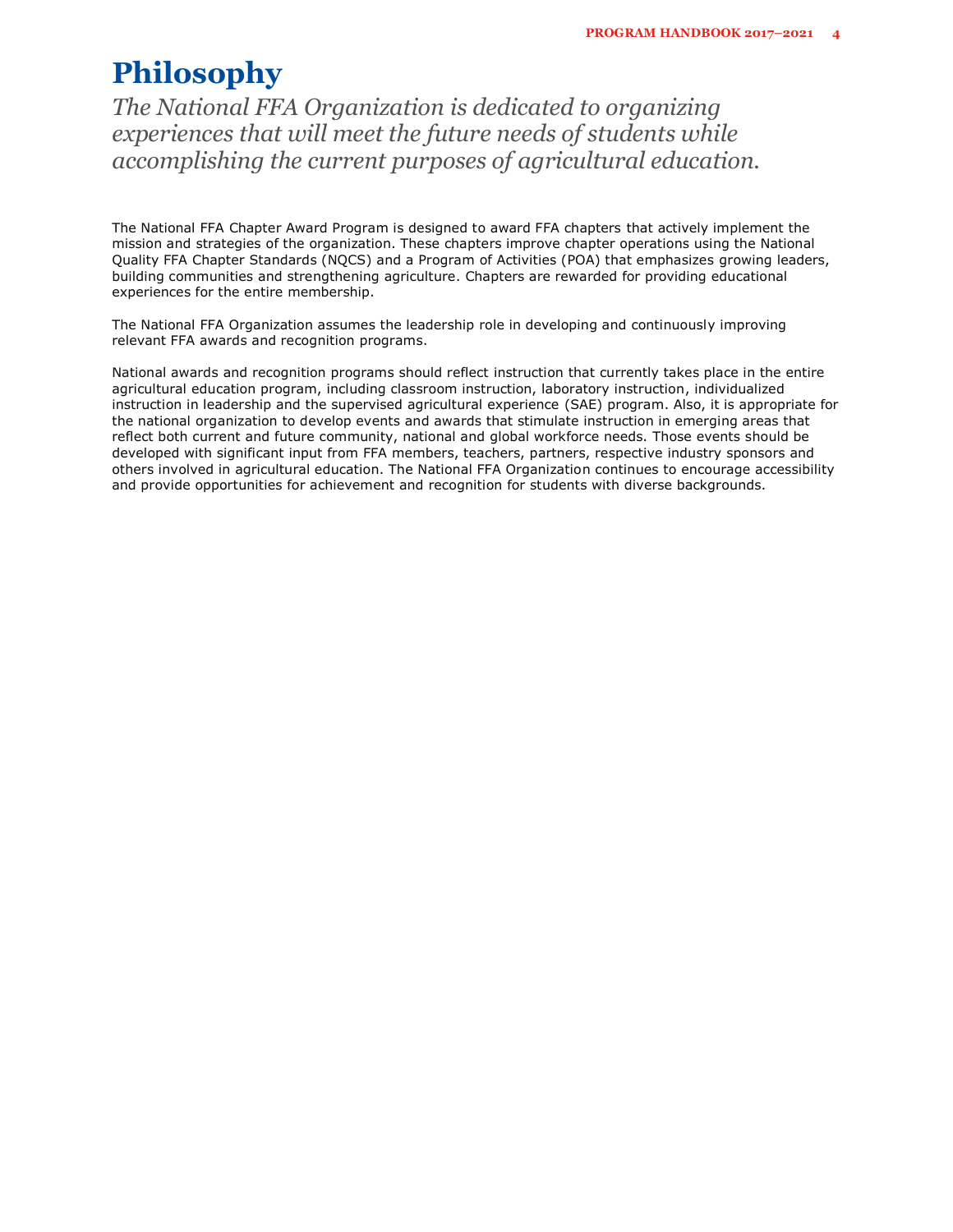## **National Quality Program Standards for Agriculture, Food, and Natural Resource Education**

Agriculture is a highly technical and ever-changing industry upon which everyone is dependent. To maintain agriculture as the nation's number one industry, it is crucial to understand the importance of agriscience, marketing strategies, safe food production and continuous research. Strong, relevant agriscience programs are one way to maintain the nation's agricultural edge.

The National Council for Agricultural Education has provided permission to the National FFA Organization for the use of the National Quality Program Standards for Agriculture, Food and Natural Resource Education in the development of their educational resource materials. The National Council for Agricultural Education are the owners and developers of the National Quality Program Standards for Agriculture, Food, and Natural Resource Education 2016 and reserve all rights to the original material that is used here with permission. Just as agriculture varies throughout the nation and around the world, so will the agriculture, food, and natural resource education programs. The National Quality Program Standards are a tool designed for local agriculture, food and natural resource education programs to analyze their program and develop clear goals and objectives for program growth. For a complete copy of the National Quality Program Standards please visit [FFA.org/thecouncil](http://www.ffa.org/thecouncil)*.* 

The National FFA Organization has adopted the National Quality Program Standards and integrated them into national award and recognition programs for the benefit of the members, school administration and agriculture as a whole.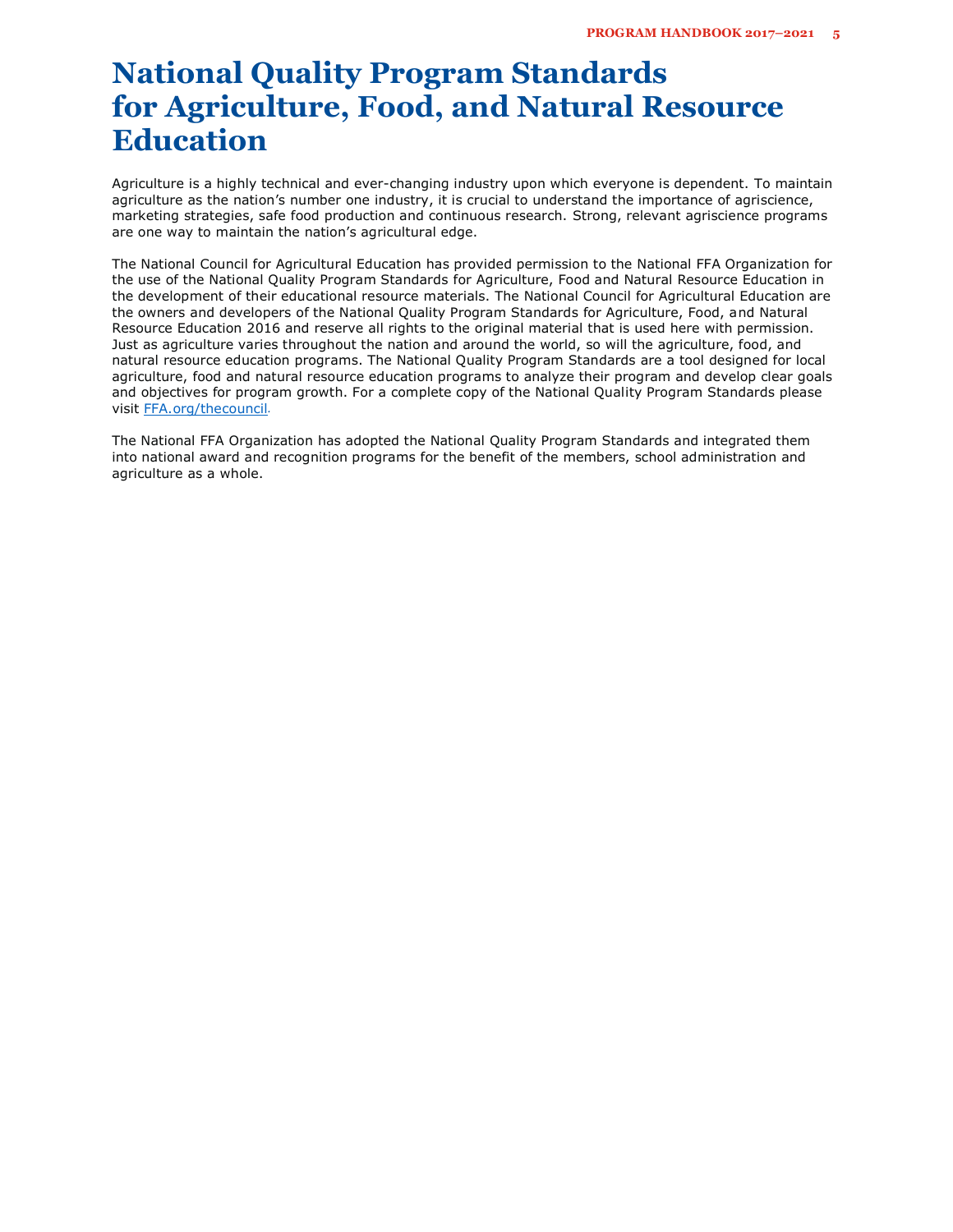## **Introduction**

## **NATIONAL QUALITY FFA CHAPTER STANDARDS**

*The National Quality FFA Chapter Standards serve as a foundation for consistent delivery of quality FFA chapters across the nation focused on growing leaders, building communities and strengthening agriculture. These standards are designed to be used by local advisors, administration, community partners and/or stakeholders, FFA Alumni and/or an assessment team to conduct an evaluation of the local FFA chapter and develop clear goals and objectives for chapter improvement. The first step to success in the National FFA Chapter Award Program is to develop and maintain a quality FFA chapter based on these standards.* 

The National Quality FFA Chapter Standards include the following 13 indicators:

- 1. All students enrolled in the agricultural education program have the opportunity to be a member of FFA.
- 2. Students build a progressive leadership and personal development plan.
- 3. All students participate in meaningful leadership and personal development activities in each component of the agricultural education program:
	- Classroom and laboratory instruction.
	- Experiential, project and work-based learning through SAE.
	- Leadership and personal development through FFA.
- 4. The FFA chapter constitution and bylaws are up-to-date and approved by chapter members.
- 5. FFA members are involved in the planning and implementation of a Program of Activities (POA).
- 6. The FFA chapter conducts regularly scheduled chapter meetings.
- 7. An awards recognition program planned and conducted by FFA members is in place.
- 8. The FFA chapter has a current budget, which provides the financial resources to support the POA.
- 9. Capable and trained officers lead the FFA chapter.
- 10. The FFA chapter has an active, dedicated support group (i.e., FFA Alumni, agriculture booster club).
- 11. Stakeholders are engaged in developing and supporting a quality chapter.
- 12. SAE is an integral component of the agricultural education program with all students maintaining an exploratory/foundational SAE and career plan of study.
- 13. A recruitment and retention plan is yielding steady or increasing student enrollment.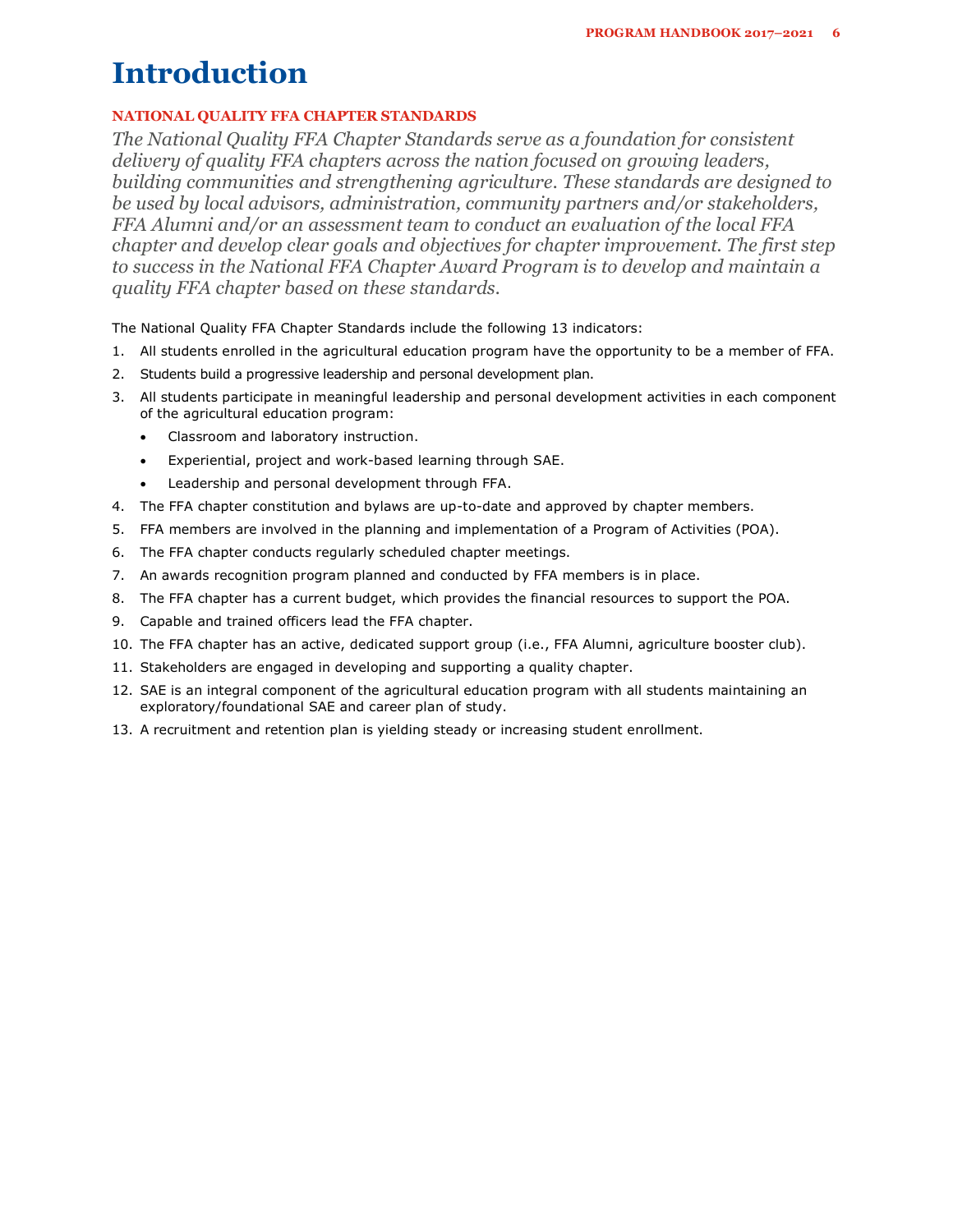The National Quality Program Standards for Agriculture, Food and Natural Resource Education (NQPS) are closely linked to the National Quality FFA Chapter Standards (NQCS). The NQPS reflect all components of an agriculture, food and natural resource education program including the following:

- Classroom and laboratory instruction.
- Experiential, project and work-based learning through SAE.
- Personal and leadership development through FFA.

The National Quality FFA Chapter Standards focus on the operations of a quality FFA chapter at the local level.

The connection between the National Quality Program Standards and the National Quality FFA Chapter Standards is shown in the chart below:

| <b>National Quality FFA</b><br><b>Chapter Standards</b> | <b>National Quality</b><br><b>Program Standards</b> |
|---------------------------------------------------------|-----------------------------------------------------|
| NOCS Indicator 1                                        | Standard 3, Indicator 1                             |
| <b>NOCS Indicator 2</b>                                 | Standard 3, Indicator 2                             |
| NQCS Indicator 3                                        | Standard 3, Indicator 3                             |
| NOCS Indicator 4                                        | Standard 3, Indicator 4                             |
| NQCS Indicator 5                                        | Standard 3, Indicator 5                             |
| NOCS Indicator 6                                        | Standard 3, Indicator 6                             |
| NOCS Indicator 7                                        | Standard 3, Indicator 7                             |
| NQCS Indicator 8                                        | Standard 3, Indicator 8                             |
| NQCS Indicator 12                                       | Standard 2, Indicator 1                             |
| <b>NQCS Indicator 13</b>                                | Standard 5, Indicator 2                             |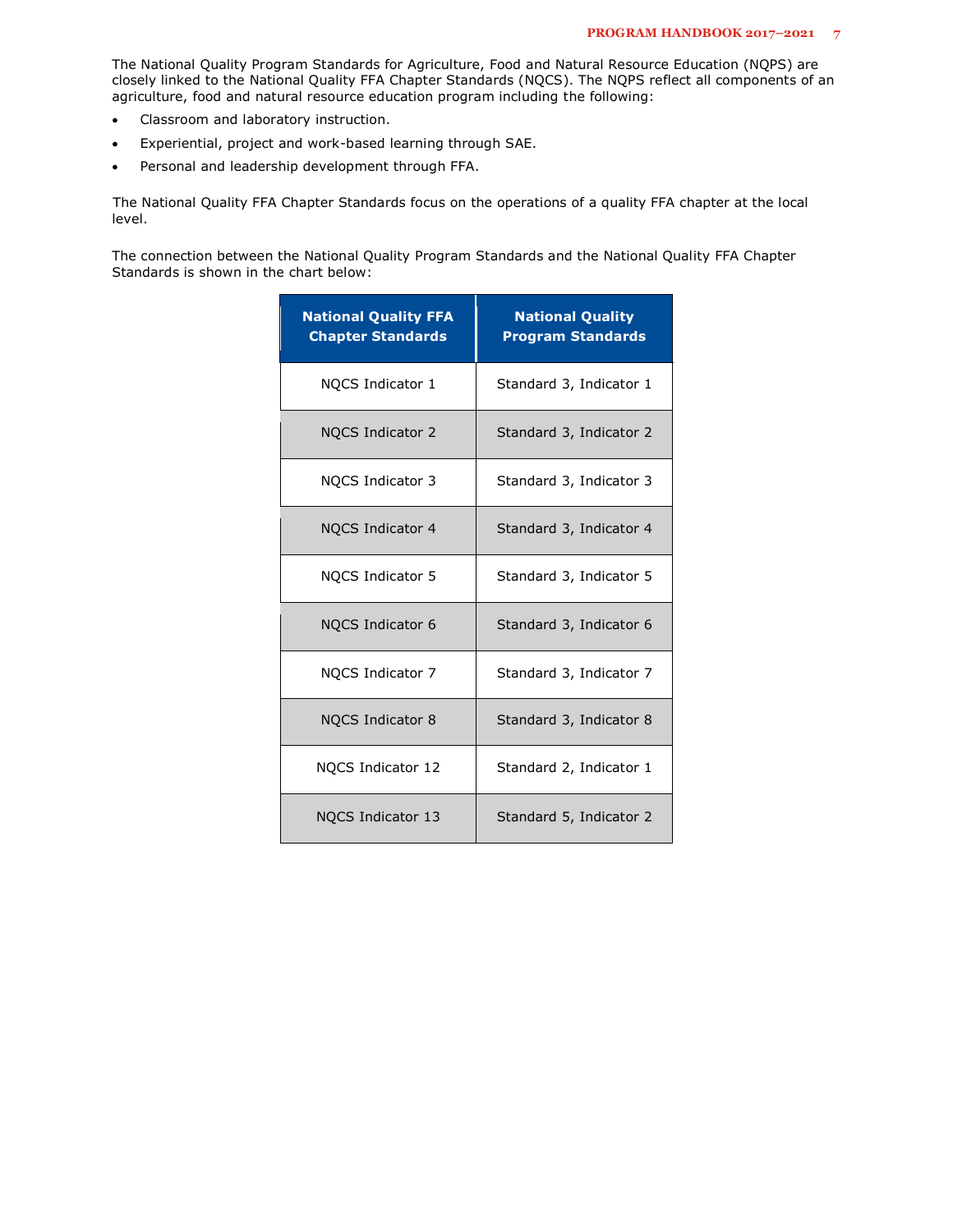### **PROGRAM OF ACTIVITIES**

*For more information on Program of Activities development, visit [FFA.org/POA.](http://www.ffa.org/POA)* 

### *Goals for Chapter Activities*

Chapter activities should provide the following:

- A balance of experiences inside and outside the classroom.
- Opportunities for developing self-confidence, responsibility, citizenship, cooperation and leadership skills.
- Authentic, engaging activities.
- Relevant, educational experiences.
- Accessibility for all students.
- Flexibility that will allow chapters from various environments and with various levels of resources to be successful.
- Multiple levels of participation and experiences.
- Appropriate recognition for all participants.
- Exposure to opportunities and educational experiences in food, agriculture and natural resources.

## *Purpose of a Program of Activities*

A well-developed POA:

- Defines chapter goals and outline steps needed to meet those goals.
- Acts as a written guide to provide administrators, advisory committees, alumni and others a calendar of events the chapter will follow in the year ahead.

A well-planned POA will:

- Ensure that chapter activities meet the needs of its members.
- Provide direction from year to year.
- Lead to a workable budget.
- Provide experience in planning.
- Serve as a reference point throughout the year.

### *Divisions in the Program of Activities*

FFA is the premier youth development organization for agricultural education students that provides lifechanging experiences for its members. Those experiences are driven by a strong mission and a compelling vision.

**FFA Mission:** FFA makes a positive difference in the lives of students by developing their potential for premier leadership, personal growth and career success through agricultural education.

**FFA Vision:** FFA provides the next generation of leaders who will change the world.

The FFA mission is **what** the organization does. The FFA vision is **why** the organization does it. By delivering this process, FFA grows leaders, builds communities and strengthens agriculture.

Each chapter builds its POA around three major areas called divisions. Divisions focus on the types of activities a chapter conducts. The three divisions include:

- Growing Leaders.
- Building Communities.
- Strengthening Agriculture.

Each division in the POA has five quality standards. Superior chapters conduct activities that relate to each of the quality standards.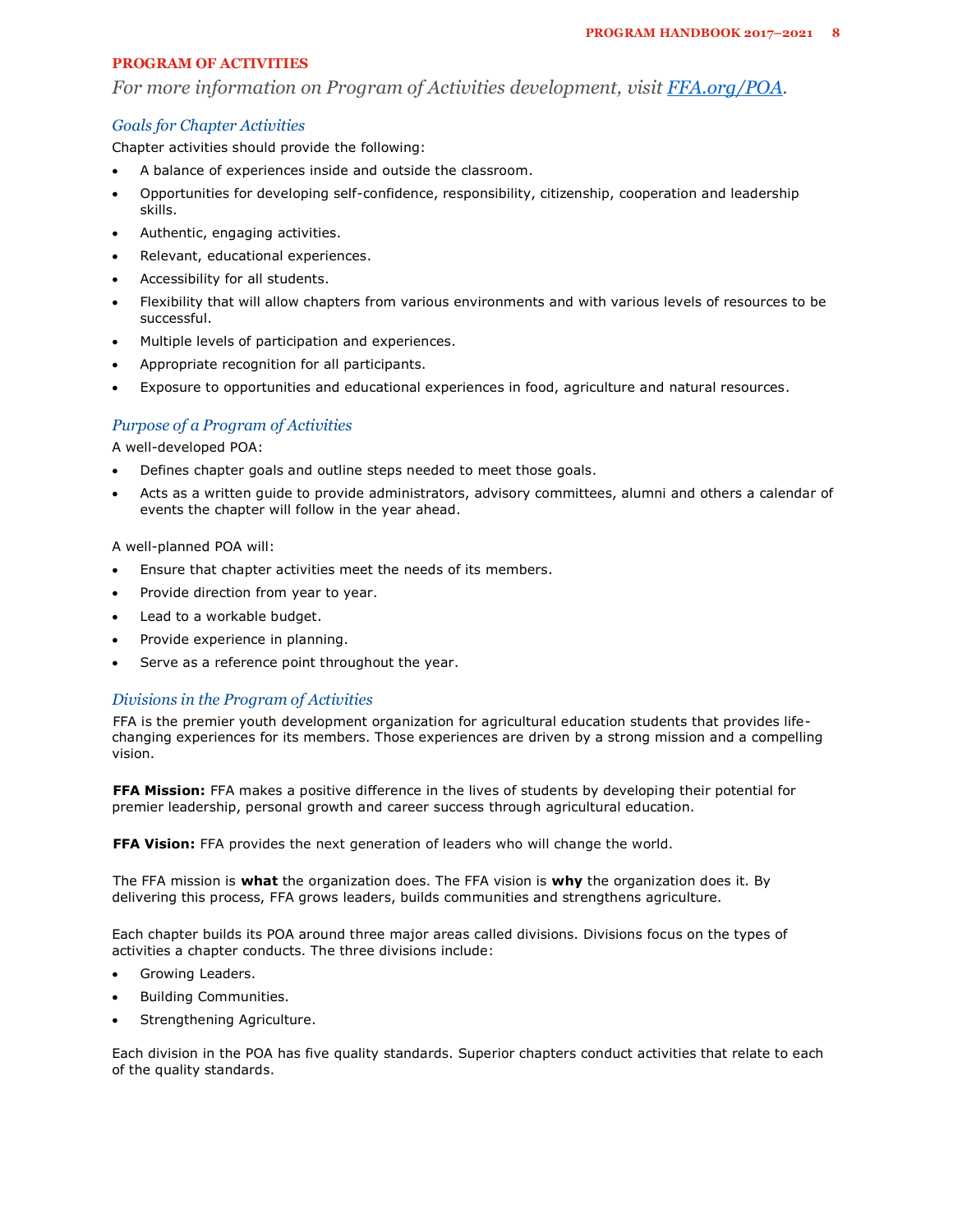## **GROWING LEADERS:**

| <b>Quality Standards</b>                                                                                                                                                                                                                                                                                                                                                        | <b>Example Activities</b>                                                                                                                                                                                                                                                                                                                                                                |
|---------------------------------------------------------------------------------------------------------------------------------------------------------------------------------------------------------------------------------------------------------------------------------------------------------------------------------------------------------------------------------|------------------------------------------------------------------------------------------------------------------------------------------------------------------------------------------------------------------------------------------------------------------------------------------------------------------------------------------------------------------------------------------|
| <b>Leadership:</b> Activities that help the<br>individual develop technical, human<br>relations and decision-making skills to<br>grow leaders.                                                                                                                                                                                                                                  | Leadership conferences, public<br>speaking experiences, team<br>demonstrations, team and individual<br>leadership competitions, new member<br>mentor program, state leadership<br>camps, chapter officer leadership<br>trainings (COLT), hosting international<br>students, 212° and 360° conferences,<br>Washington Leadership Conference,<br>state and national conferences            |
| Healthy Lifestyle: Activities that<br>promote the well-being of students<br>mentally or physically, in achieving the<br>positive evolution of the whole person.                                                                                                                                                                                                                 | Substance abuse prevention and<br>education, personal wellness choices<br>and consequences, personal image<br>projection, diversity/inclusion<br>programs, recreation/leisure activities                                                                                                                                                                                                 |
| <b>Scholarship:</b> Activities that develop a<br>positive attitude toward lifelong<br>learning experiences.                                                                                                                                                                                                                                                                     | Scholarship awards, tutoring,<br>elementary reading programs, school<br>and college tours, FFA scholarships,<br>leadership conference scholarships,<br>study skills seminars for members,<br>chapter/school honor roll and<br>recognition for students across school<br>departments, academic mentoring                                                                                  |
| <b>Personal Growth: Activities conducted</b><br>that improve the identity and self-<br>awareness of members. These<br>activities should reflect members'<br>unique talents and potential by<br>reinforcing their human and<br>employability skills. The activities<br>should strive to enhance the quality of<br>life and contribute to members' life<br>goals and development. | Time management activities, self-help<br>workshops, facing your fears, money<br>management, financial planning, anti-<br>bullying, diversity/inclusion programs,<br>personal organization skills, member<br>degrees                                                                                                                                                                      |
| <b>Career Success: Activities that</b><br>promote student involvement and<br>growth through agriculture-related<br>experiences and/or entrepreneurship<br>and promote career readiness.                                                                                                                                                                                         | News stories, career day, guest<br>speakers, displays of exemplary<br>programs, facility tours, mentor<br>programs, international seminars,<br>shadow experiences, agricultural skills<br>and judging events, test plots for the<br>school agriculture department,<br>agriscience fairs, science fairs for<br>elementary students, computer<br>literacy activities, SAE tours, SAE fairs |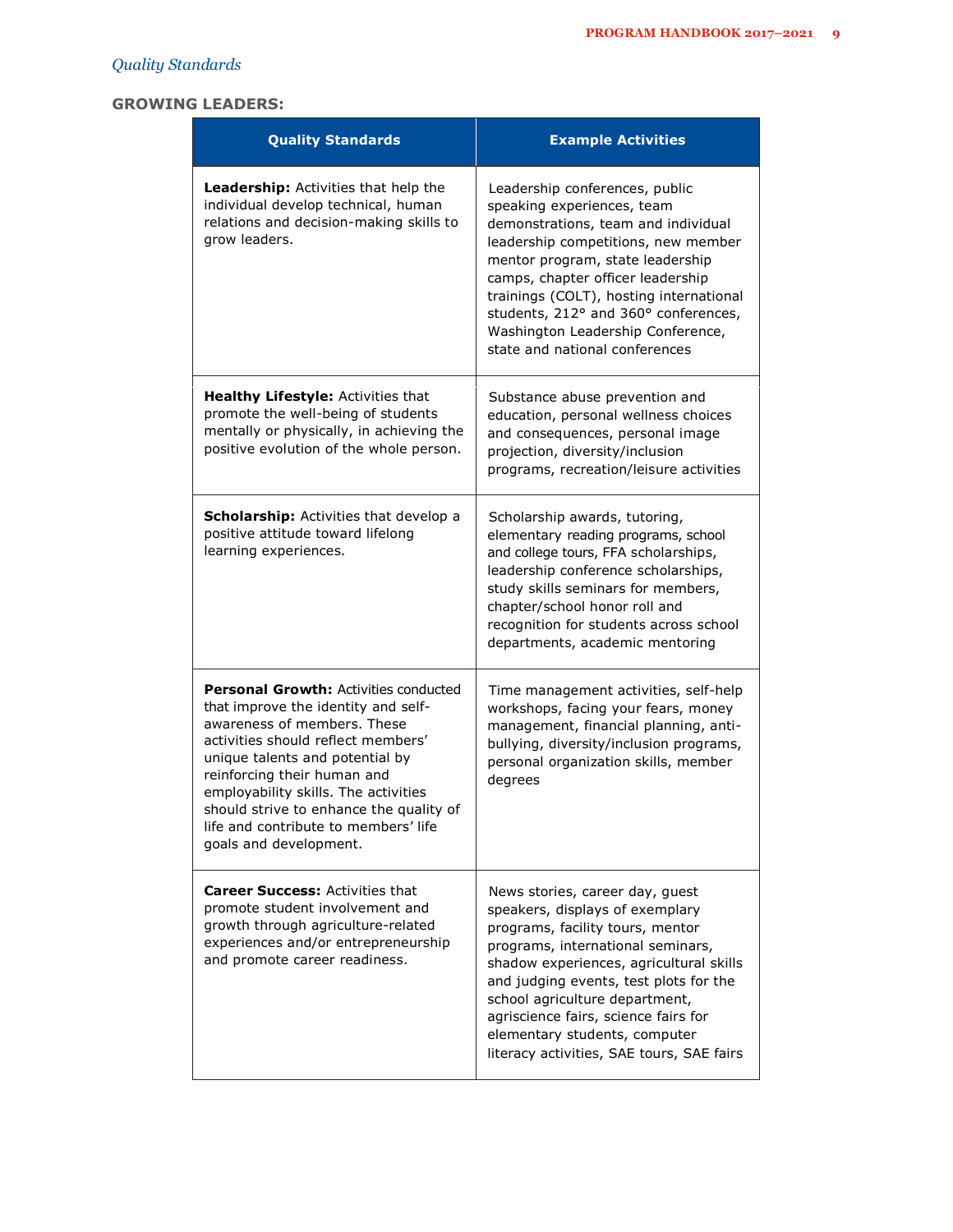## **BUILDING COMMUNITIES:**

| <b>Quality Standards</b>                                                                                                                              | <b>Example Activities</b>                                                                                                                                                                                                                                                                                                                    |
|-------------------------------------------------------------------------------------------------------------------------------------------------------|----------------------------------------------------------------------------------------------------------------------------------------------------------------------------------------------------------------------------------------------------------------------------------------------------------------------------------------------|
| <b>Environmental: Activities</b><br>conducted to preserve natural<br>resources and develop more<br>environmentally responsible<br>individuals.        | Urban and rural conservation<br>programs, collaborative efforts to<br>raise game for release/biological<br>control, water and air quality<br>programs, green practices, provide<br>water testing, recycling programs,<br>National FFA Living to Serve Grants                                                                                 |
| <b>Human Resources: Activities</b><br>conducted to improve the<br>welfare and well-being of<br>members and citizens of the<br>community.              | PALS (Partners in Active Learning<br>Support), special populations<br>involvement, at-risk programs,<br>cultural awareness and diversity<br>programs, provide an after-school<br>program for younger children, set up<br>a community garden, food/toy drives,<br>National FFA Living to Serve Grants,<br>Farm to School Initiative           |
| <b>Citizenship: Activities</b><br>conducted to encourage<br>members to become active,<br>involved citizens of their school,<br>community and country. | Volunteerism, community service,<br>civic duties, internships with<br>government agencies, roadside/area<br>cleanup, legislative breakfasts, work<br>with local chamber of commerce,<br>organize a charity concert,<br>networking with governmental<br>agencies                                                                              |
| <b>Stakeholder Engagement:</b><br>Activities conducted to develop<br>teamwork and cooperation<br>between the local chapter and<br>stakeholders.       | Working with another entity to<br>strengthen agriculture $-$ for<br>example, Corn Growers, Young<br>Farmers, Farm Bureau, Farmers<br>Union, Grange, chambers of<br>commerce, service clubs, extension,<br>fair boards, local advisory committee<br>parent-teacher organization<br>participation, etc. (Cannot include<br>alumni or boosters) |
| <b>Economic Development:</b><br>Activities conducted to improve<br>the economic welfare of the<br>community.                                          | Member entrepreneurship,<br>community scavenger hunt,<br>enhanced tourism, international<br>development, historical preservation<br>and community relations, SAE<br>economic impact                                                                                                                                                          |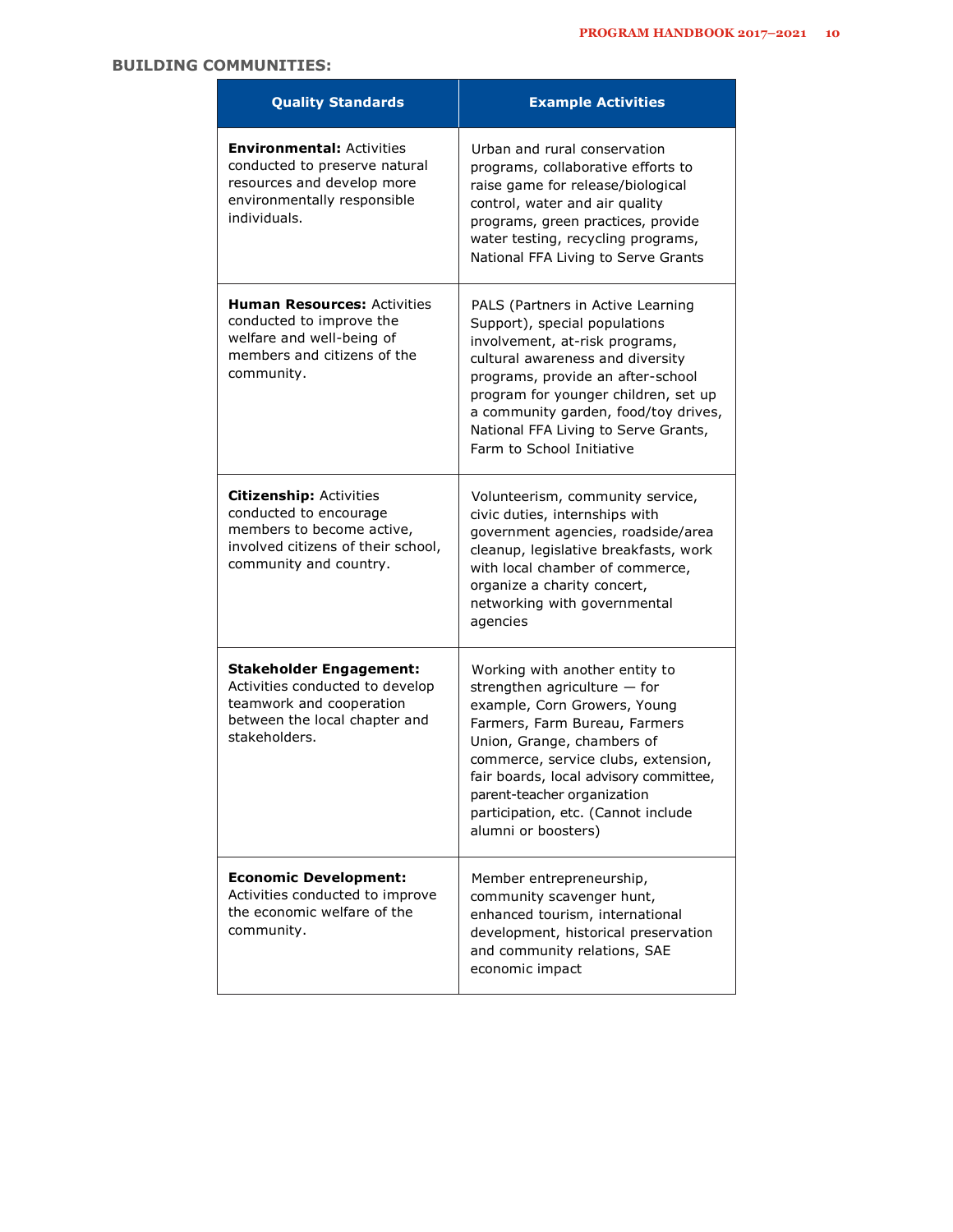## **STRENGTHENING AGRICULTURE:**

| <b>Quality Standards</b>                                                                                                                                                                          | <b>Example Activities</b>                                                                                                                                                                                                                                                                                                                                                                                                                                                                                                                                                                                                      |
|---------------------------------------------------------------------------------------------------------------------------------------------------------------------------------------------------|--------------------------------------------------------------------------------------------------------------------------------------------------------------------------------------------------------------------------------------------------------------------------------------------------------------------------------------------------------------------------------------------------------------------------------------------------------------------------------------------------------------------------------------------------------------------------------------------------------------------------------|
| <b>Support Group: Activities</b><br>conducted to develop and<br>maintain positive relations<br>among FFA, parents and<br>community leaders interested in<br>supporting agricultural<br>education. | Any activities with FFA Alumni, agriculture<br>boosters or other organized groups dedicated to<br>supporting active FFA chapters                                                                                                                                                                                                                                                                                                                                                                                                                                                                                               |
| <b>Chapter Recruitment:</b><br>Activities conducted to increase<br>agricultural education<br>enrollment and/or FFA<br>membership and encourage<br>greater participation.                          | Career class visits, agricultural demonstrations,<br>visits to lower grades, program information<br>mailings, petting zoos, member barbeques,<br>National FFA Week exhibits, new member picnics,<br>camping and fishing trips, create a mentor<br>program for new members, a complimentary<br>subscription to FFA New Horizons magazine                                                                                                                                                                                                                                                                                        |
| <b>Safety:</b> Activities that enhance<br>safety in the community.                                                                                                                                | Firearm safety programs, ATV safety, equipment<br>operation safety, mock crashes, general farm<br>safety, texting and driving campaigns, safe animal<br>handling demonstrations, pesticide application<br>safety awareness activities, producer and<br>consumer safety programs, personal safety<br>programs                                                                                                                                                                                                                                                                                                                   |
| <b>Agricultural Advocacy:</b><br>Activities conducted to articulate<br>and promote agricultural<br>programs, practices, policies<br>and/or education to elicit action.                            | Agriculture issue presentations, National<br>Agriculture Day activities, parent/student<br>orientations, advocating for agricultural<br>legislation, Teach Ag! campaigns, engaging policy<br>makers to promote action on hunger, engage in<br>policy supporting agricultural education as an<br>ideal delivery method for STEM, student<br>representation on influential agriculture boards,<br>interacting with local media to promote<br>agriculture and FFA, use of social media to<br>support agricultural causes, encouraging animal<br>welfare practices, advancements in biotechnology<br>and technology in agriculture |
| <b>Agricultural Literacy:</b><br>Activities that help consumers<br>become better informed about<br>the production, distribution and<br>daily impact of food, fiber and<br>fuel.                   | Food for America, Agriculture in the Classroom,<br>Food Checkout Day, activities centered around<br>national food promotions (i.e., dairy month),<br>agriculturally related educational events and/or<br>displays, educating consumers about hunger, food<br>cost and food safety, Our Food Link activities,<br>Food, Land & People, partnering with local fair or<br>festival boards to include food-related educational<br>components in events, alternative fuel education,<br>product awareness as it relates to agriculture<br>(i.e., clothing, medicines, paper, etc.)                                                   |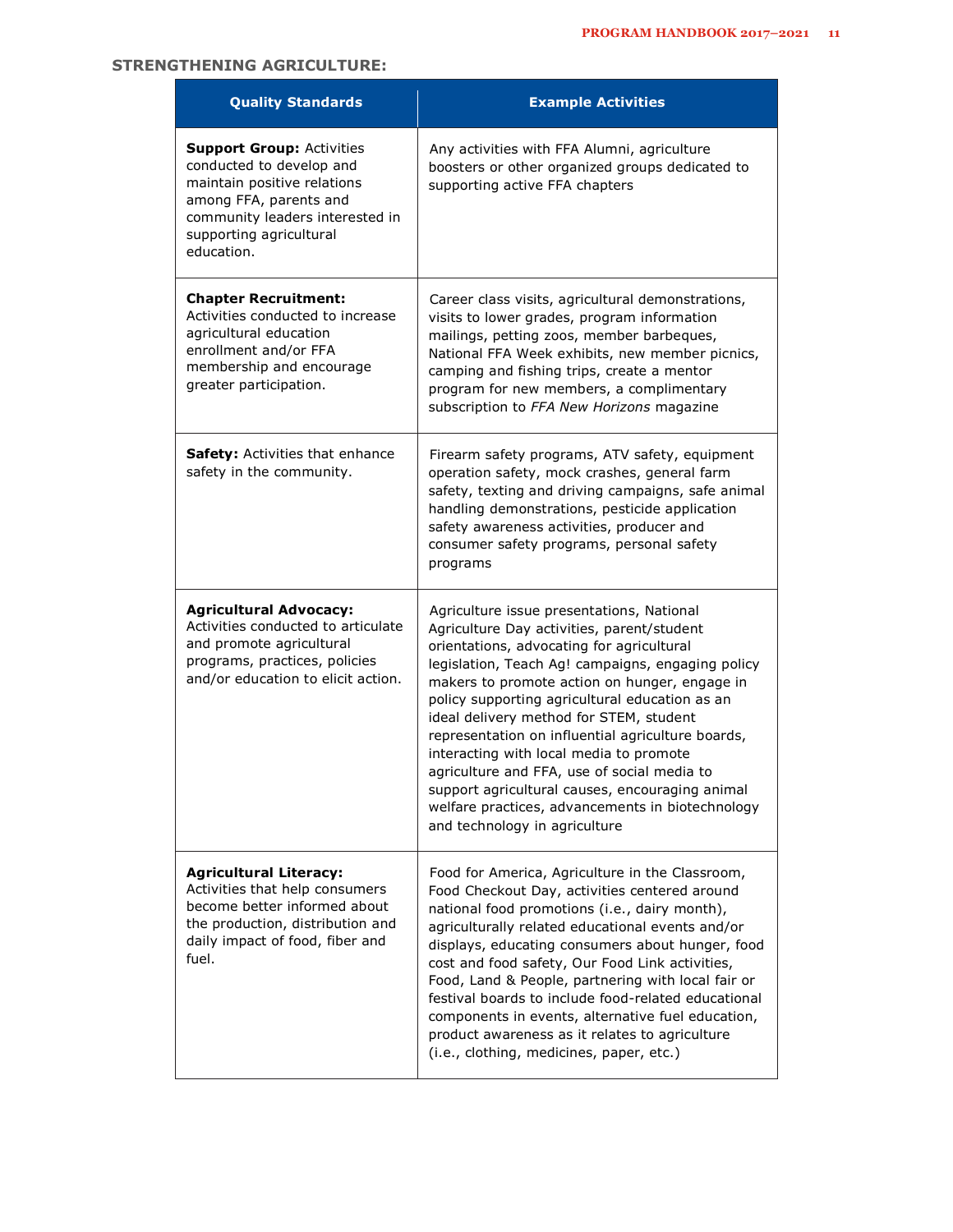## **Understanding the Award Program**

### **PROGRAM PURPOSE**

The national chapter award program is designed to recognize FFA chapters that actively implement the mission and strategies of the organization. These chapters improve chapter operations using the NQCS and a POA that emphasizes growing leaders, building communities and strengthening agriculture. Chapters are rewarded for providing educational experiences for the entire membership. This application process assists chapters in assessing their accomplishments.

#### **CHAPTER ELIGIBILITY**

All chapters that are chartered by state FFA associations are eligible for and encouraged to participate in the national chapter award program. Chapters are eligible for recognition in the program each year.

A chapter must also conduct at least one activity related to each of the quality standards and meet the minimum requirements as outlined in the NQCS. The quality standards established for each division as well as the NQCS represent minimum requirements for the national chapter award program. The standards help members select those areas needed to have a successful chapter. States may have other requirements, so check with your state advisor or state FFA officials. To apply for these awards, the chapter must complete the official application and submit it to the state FFA association by the established due date. The application is located in the Application Center on [FFA.org](http://www.ffa.org/)*.*

### *Three C's to Determine Eligibility*

- 1. Chapter in good standing
- 2. Carried out activity related to each standard
- 3. Completed application

#### *Reasons to Apply*

- Let the public know the chapter's accomplishments
- Receive recognition for chapter members' efforts
- Develop pride in your chapter

### *Awards Available at the State Level*

#### **State Superior Chapter Award**

Every chapter that meets the minimum quality chapter standards and completes Form I will qualify as a state superior chapter. To do this, chapters need to conduct one activity related to each quality standard in addition to meeting the minimum criteria outlined in the NQCS.

#### **State Gold, Silver or Bronze Awards**

To compete for state gold, silver or bronze awards, chapters must qualify for the superior chapter award and complete Form II. Chapters use Form II to report goals, plans of action and results/evaluation on three activities for each division. State judges rank the chapters as gold, silver or bronze based on the rubric.

#### *Awards Available at the National Level*

Chapters rated gold at the state level can compete for national awards. The number of applications each state may submit depends on the total number of chapters in the state. States may send three gold applications or the equivalent of 10 percent of the total number of chapters in the state. For example, a state with 150 chapters can submit 15 gold applications. The number of applications a state can submit will be confirmed in January prior to when state evaluations begin.

Awards will be presented to chapters based upon its rating. Awards are sponsored by the National FFA Foundation.

#### **National 3,2,1–Star Awards**

On the national level, judges rate the chapters as three-star, two-star or one-star.

#### **Premier Chapter Awards**

The national level also recognizes the top chapters with innovative activities in each division: growing leaders, building communities and strengthening agriculture. Of those top 10 in each division, a top premier chapter will be chosen in each division. Only three-star chapters are eligible for premier chapter awards.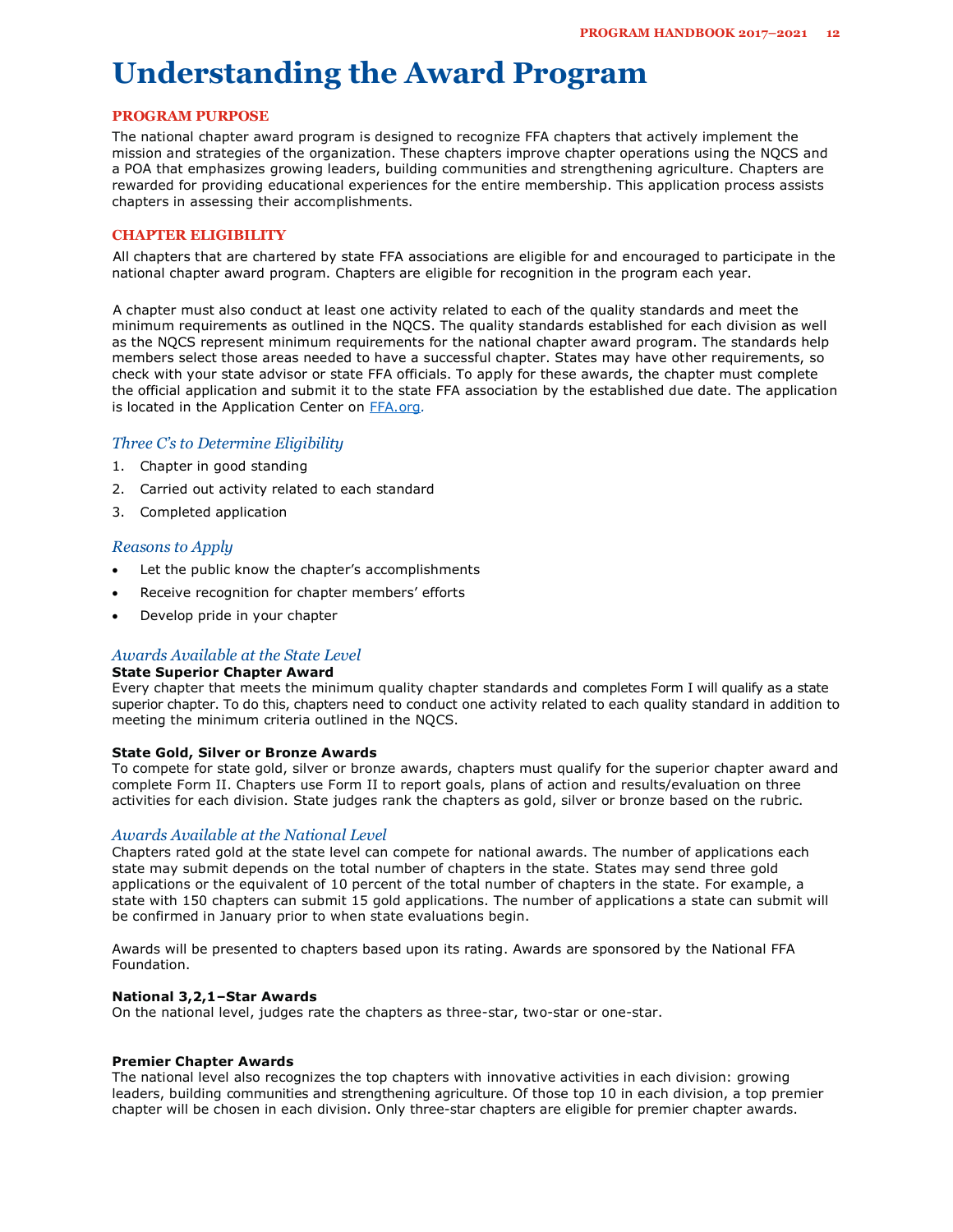#### **Model of Excellence**

In addition to the top 10 chapters in the three premier chapter categories (total of 30), 10 high school chapters will be chosen as model of excellence chapters. These National FFA Model of Excellence chapters exhibit exemplary qualities in all categories of growing leaders, building communities and strengthening agriculture. An overall national winner will be chosen out of the model of excellence chapters. Only threestar high school chapters are eligible for the model of excellence awards.

#### **Middle School Model of Excellence**

There will be a separate middle school division for chapters to qualify for model of excellence awards. Five chapters will be selected as middle school model of excellence chapters. Of those five chapters, a top winner will be chosen as the National FFA Middle School Model of Excellence chapter. Only three-star middle school chapters are eligible for the middle school models of excellence awards.

### *Application Deadlines*

*Applications must be approved online by July 1 to the National FFA Organization.*

Applications should be submitted to state FFA officials in accordance with policies established by the state FFA association for judging. Reports must be submitted only on the official application, which is located in the Application Center on [FFA.org.](http://www.ffa.org/) To determine the deadline in your state, ask your state advisor or state FFA officials. Application deadlines vary from state to state. Applications must be submitted to the state FFA association for approval and must be certified for accuracy by the local chapter advisor. Chapters applying for national star consideration need to submit both Form I and Form II. States may choose to submit their applications with a preferred ranking order, and if so, National FFA judging and star ratings will not supersede state rankings.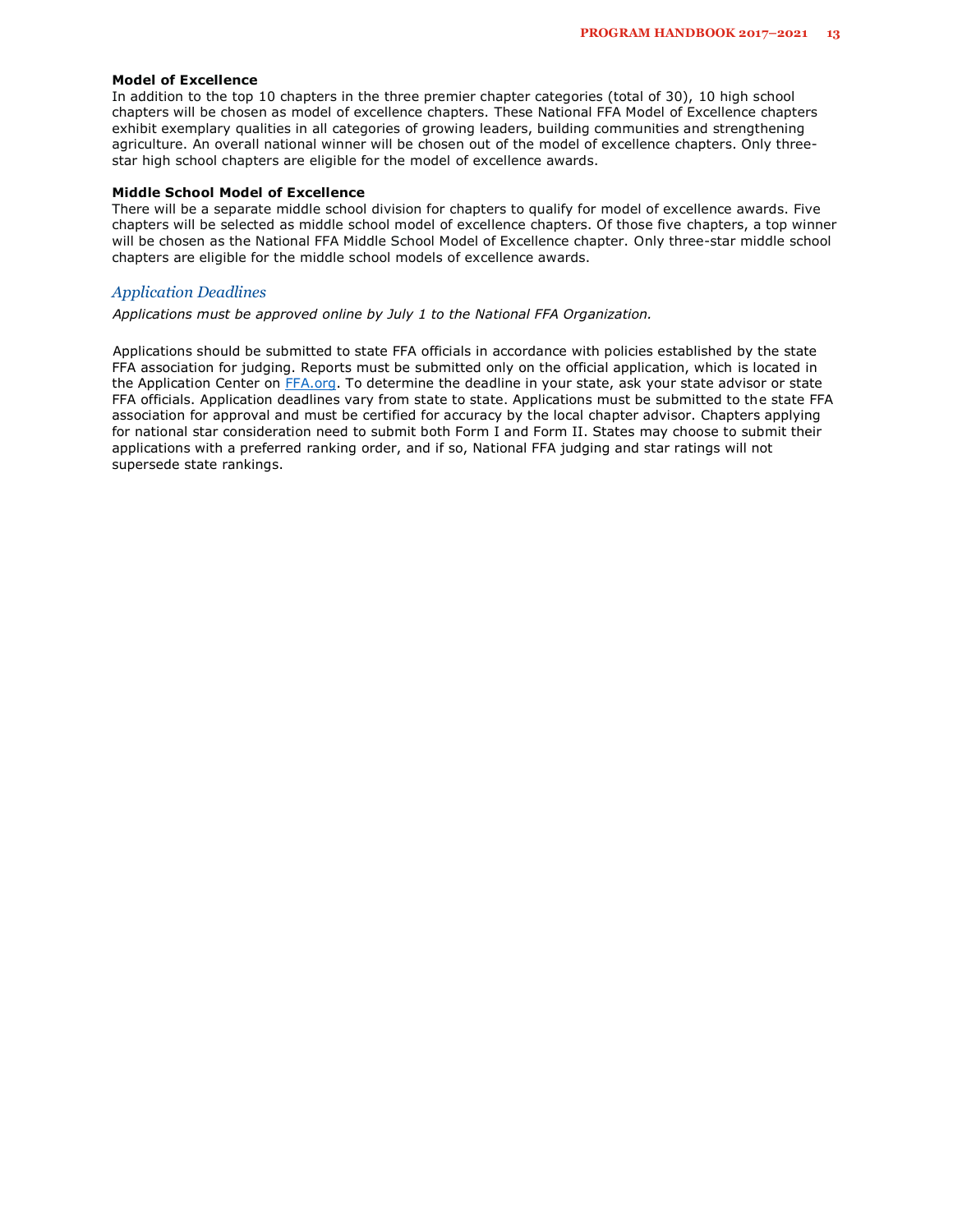# **Applying for Awards**

### **GUIDELINES FOR COMPLETING THE APPLICATION**

- Read all of the instructions before beginning.
- Although some chapters conduct several activities related to a single quality standard, each activity listed in Form I and Form II should contain information about one activity, not all activities the chapter conducted that relate to the quality standard. If a chapter submits one activity page in Form II with multiple activities included, a 25-point deduction will be assessed.
	- If a chapter wrote about participating in leadership conferences and included national FFA convention, a 212° Conference and a chapter officer leadership training, the deduction would be applied.
	- If a chapter wrote about participating in a 212 $\textdegree$  Conference and how they implemented the new knowledge when they returned home, no deduction would be applied.
- Some chapters will conduct activities that relate to more than one standard. In such cases, members need to decide the most appropriate quality standard for the activity.
- When chapters collaborate on an activity, it is acceptable for each chapter to use the activity in their respective national chapter applications; however, there should be differences in goals, plans of action, etc., based on what each chapter was responsible for during the activity. If each chapter's activity write up in Form II contains the same goals, plans of action and/or results and evaluation, a 25-point deduction will be assessed.
- A new application must be completed every year. Applications may include the same activity from previous years, but goals, plans of action, and results and evaluation should be different.
- Use the latest version of the application located in the Application Center on *FFA.org.*
- Proofread the final version of the application before submitting. Double-check for spelling and grammatical errors.
- Use the "Tab" key to go to the next cell that will accept information on any page of the application.
- The application saves as you go.

### *Other Submission processes (State or Local Submission)*

- Any version number is acceptable on the cover page and photo pages. Version numbers on all other pages must be the same throughout the application at the time of submission. If version numbers differ throughout the application, the application will be ranked as a participant.
- Font type, size and length of sections are limited by the online application. Altering the application will result in the application being disqualified. Altering the application includes copying the application into a word document, altering the space given or character limits, and altering the font type or size including bold, underline, italicize or change in color of the text in the application.

### *Assign Students*

• A chapter's application must be started or initiated by the Chapter/Instructor's account from the FFA.org Application Center. After this, the application can be assigned to one or more students on the "Assign Students" page. Students' access can be removed using the same page in the application.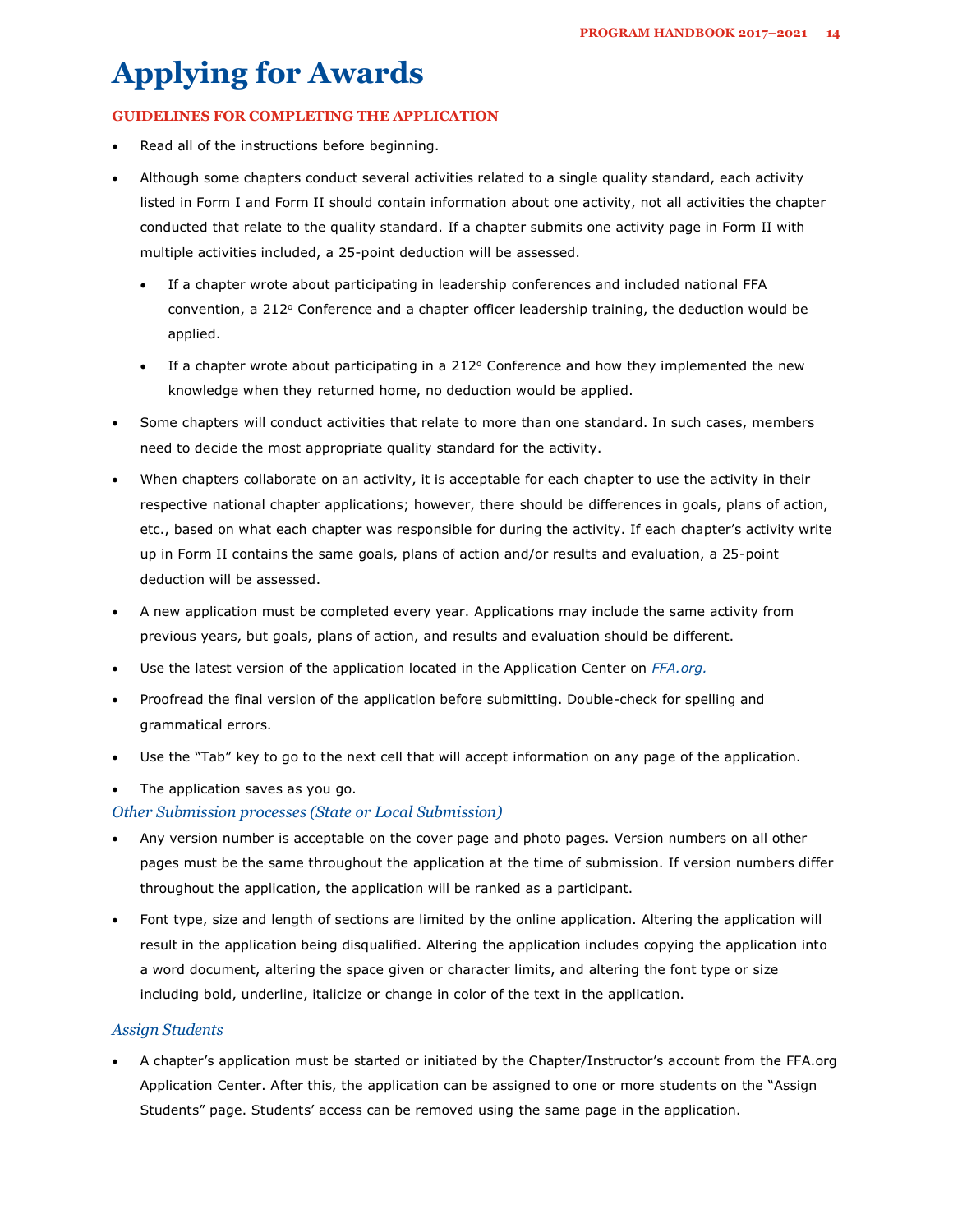- Using the dropdown menu, a list of all students in the chapter is available to assign access. If a student is missing from this menu, contact nationalchapter@ffa.org.
- The assigned students have complete access to edit, update and delete all information contained in the application.
- Students should avoid working on the same screen at the same time.

### *Cover Page*

- The beginning date of the application should be the date that the chapter's Program of Activities begins. It may be a prescribed date in your state. Check with your state advisor.
- The difference between the beginning and ending dates of the application will be one year. The end date is calculated when the user clicks "Set Dates" after entering the Beginning Date for Activities.
- The Beginning Date for Activities should be no earlier than Jan. 1 of the previous convention year. For example, if the "Convention Year for this Application" is 2020, the "Beginning Date for Activities" should be no earlier than Jan. 1, 2019. If the incorrect year is on the application cover page, the application will be ranked as a participant.

### *Completing Form I*

• Contains a brief description of an activity within each quality standard and a chapter assessment based on the National Quality FFA Chapter Standards.

### **ACTIVITIES**

- Include a brief description of an activity within each quality standard.
- A maximum of 350 characters per quality standard is permitted with the exception of:
	- Plan of Action- 450 maximum
	- Outcomes 200 maximum
	- Advancing Leaders 500 maximum
	- Impact 500 maximum

#### **INDICATORS**

- The application includes a chapter assessment based on the National Quality FFA Chapter Standards. The NQCS scale is used to determine if a chapter will be awarded the superior chapter award. The maximum score on Form I is 64 points. A minimum of 51 points or higher in addition to the activity summaries must be earned and completed in order for a chapter to fill out Form II.
- For more information on the NQCS indicators and to review the rubric, see pages 5 to 7 and 18 to 23.
- Upon completion, review the next page in the application entitled "Form I Summary" for the chapter's Superior Chapter Award results.

### **SUMMARY**

- This page in the application serves as a summary sheet for all information entered on the "Form I Indicators" page.
- Form II becomes available once the minimum qualifications are met in Form I.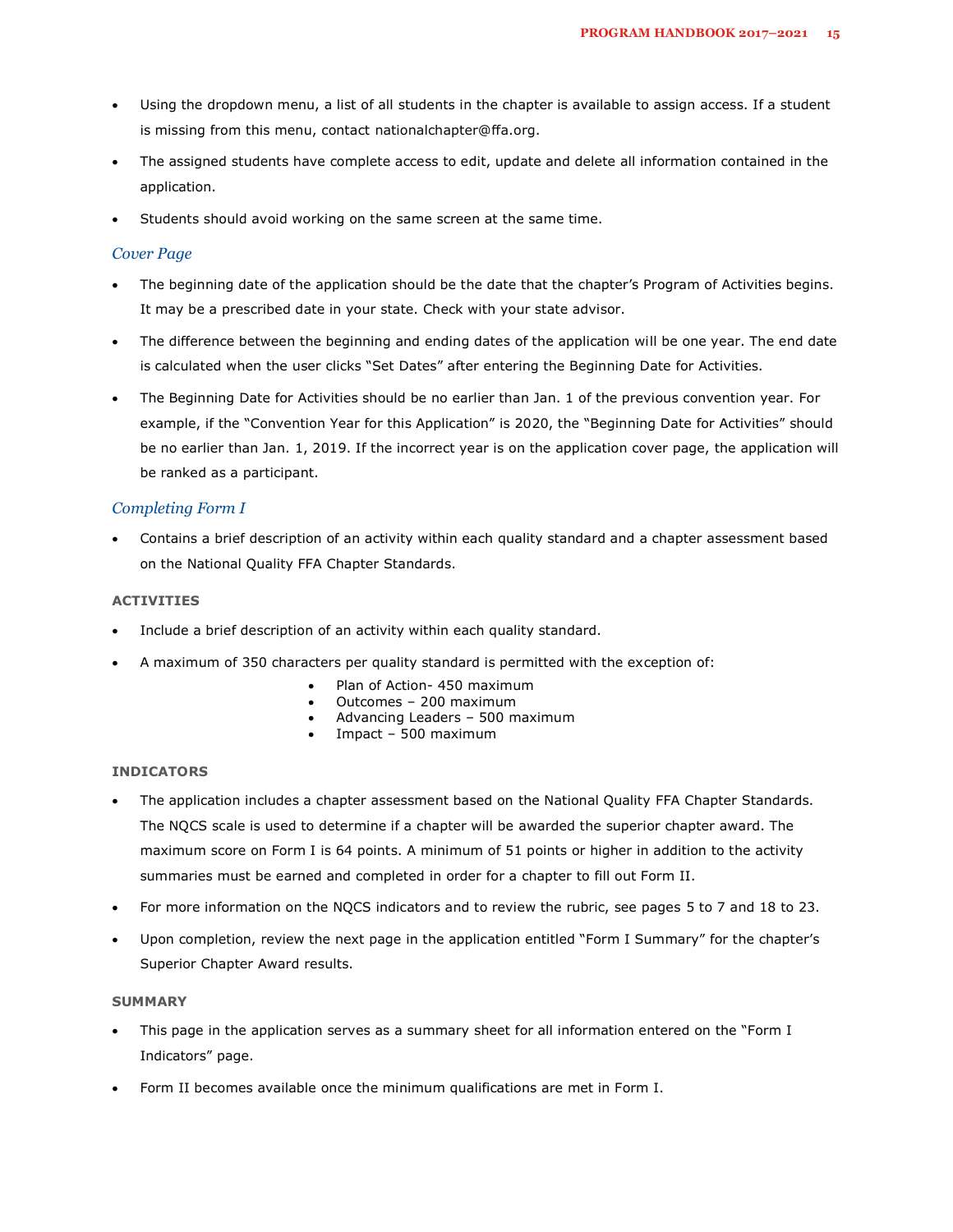### *Completing Form II*

- Form II requires the chapter to select, list and describe three major activities conducted for each division. These activities may or may not be activities listed in Form I. The chapter can use an activity once in Form II.
- It is important that each activity chosen is distinct and relates to the selected quality standard for that division.
	- For example, leadership development events (LDEs) addressing the leadership quality standard and career development events (CDEs) addressing the career success quality standard are the same activity. A 25-point deduction will result if activities are used more than once in Form II.
- If a quality standard is used more than once within Form II, a 25-point deduction will be assessed.
- If no quality standard is marked on an activity in Form II, a 25-point deduction will be assessed.
- After selecting the activities, the chapter must describe the goals, plan of action and results/evaluation for each activity.
- A new application must be completed every year. Applications may include the same activity from previous years, but goals, plans of action, and results and evaluation should be different.
- All text boxes in the application are character counted. All text boxes allow unlimited text during the editing process, but a character count is available to help the chapter understand the parameters. The Checksheet at the end of the application will provide validation on missing or too-long responses.
- "Check Spelling" is available on all Form II pages.
- A user can hard-return. By pressing enter within a text box, it will begin a new line.
- The chapter needs to include a photo and caption for each activity. Good photographs and captions increase the impact of the application. Keep the following points in mind when taking and captioning photos:
	- Do not stage the pictures. Take photos throughout the activity and select the best ones.
	- Appoint a member to be responsible for photographing each activity.
	- Be sure the photographer knows how to use the camera. Photos that aren't well-exposed are generally too dark or grainy.
		- Plan your pictures; do not just point and shoot.
		- Move as close to your subject as possible.
		- One photo, not a collage or screenshot, should be submitted with each activity. If a collage or screenshot is used, 0 points for Photo will be awarded on the rubric.
		- Captions should do more than just name the picture. They should be informative and interesting.
		- Photos should be formatted:
			- Landscape
			- Aspect ratio: 4x3
			- Resolution: 1024x768 or 4000x3000
		- Photos must be of the chapter activity. Misleading or falsified photos may lead to disqualification.
- If the dates in any activity do not coincide with the dates listed on the cover of the application, a 25-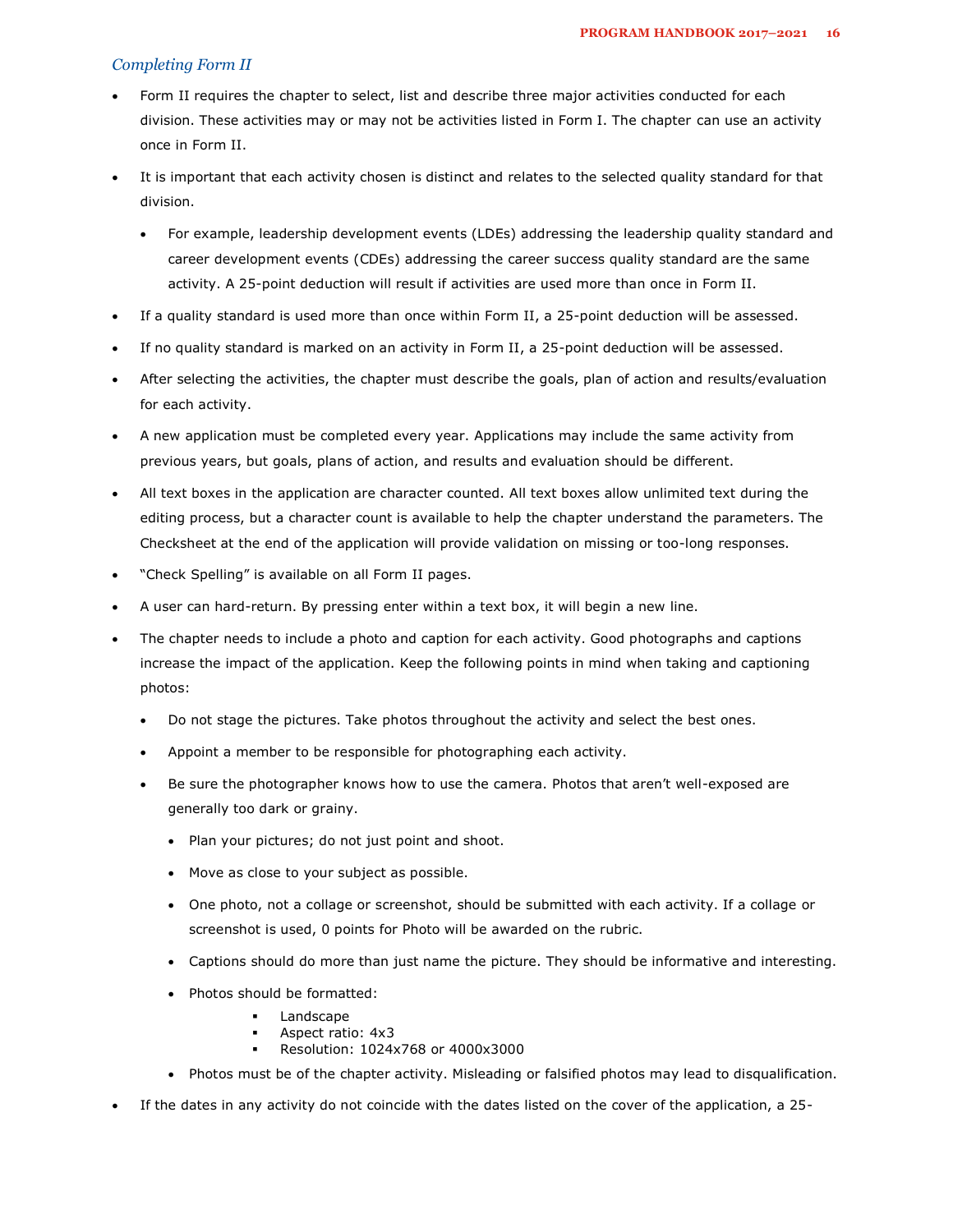point deduction per activity will be assessed.

### *Checksheet*

- The Checksheet provides warnings for incomplete information.
- Warnings and messages will not prevent the generation of the PDF application. Chapters are strongly

encouraged to correct all errors before submitting the application.

#### *Electronic Signatures*

- The signature screen is available online when the Checklist is fully met
- Students should complete all other pages of this application before obstaining electronic signatures
- if this application undergoes significant changes after signing, the signatures should be reobtained using this form by clicking "revoke signature".
- Pleaaser review the entire application, and electronically sign the appropriate section.
- If a section is not available, your user account's Role does not grant access to that section.

#### *Submit/Print Application*

- Chapters have two options:
	- Complete/Save Your Application This will generate all pages in Form I and Form II for a complete chapter application. This is for chapters interested in competing for state gold, silver or bronze awards as well as national 3-, 2- and 1-star awards. By selecting this option, a PDF export is generated of Form I and Form II pages.
	- Generate Form I only This is intended for chapters who are only interested in being recognized for the State Superior Chapter Award. Some states may use this as a reporting form for other purposes. Check with your state advisor for more details. By selecting this option, a PDF export is generated of Form I pages.
	- Chapters and states are also able to see earlier versions of the application that was previously saved.

#### *Application Export*

- Carefully review every page of the PDF application. If text overflows a text box in the online application, it will not be scored. Characters beyond the character limit will be truncated.
	- Form I will always be three pages.
	- Form II will always be 18 pages.
		- Excess verbiage that is within the character count limit may cause an activity to flow over onto the photo page. This happens when a chapter uses hard-returns to begin new lines within boxes. This is permitted as long as all rules are followed including the character limit.
	- A complete application will be 21 pages.
- If change is needed, log in to the online application, make the change and then generate a new application PDF from the "Print Application" page.
- The PDF document is the chapter's official application. Check with your state advisor to learn more about the state level process. Chapters advancing to the national level must submit the application with the appropriate signatures online.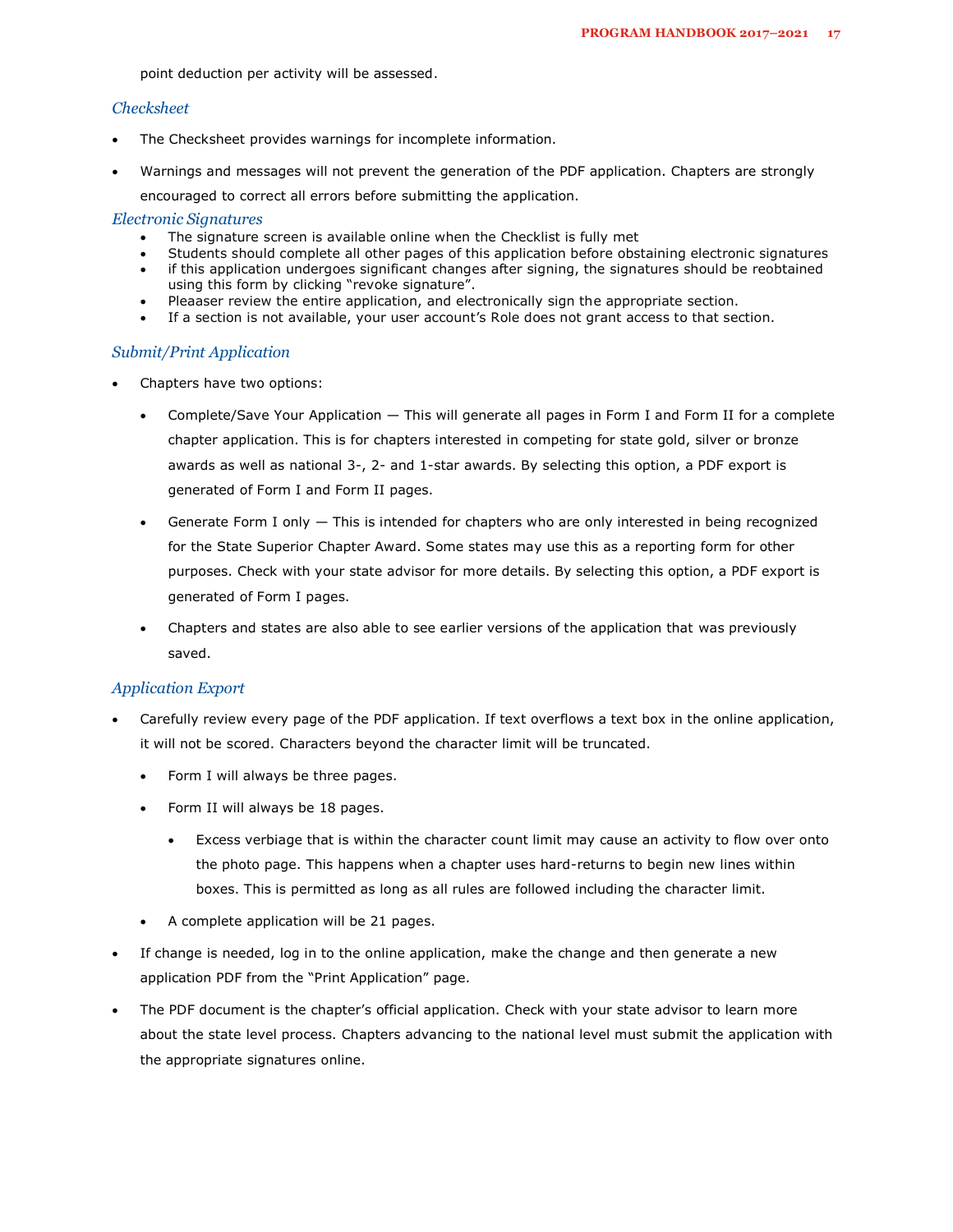## **Scoresheets and Rubrics**

For consideration as a state superior chapter, the chapter must complete Form I. Form I is not scored at the national level. This form is composed of two sections:

- Verification that the chapter POA addresses quality standards related to growing leaders, building communities and strengthening agriculture by providing a brief summary of one activity per quality standard.
- Fulfillment, development and growth of the NQCS.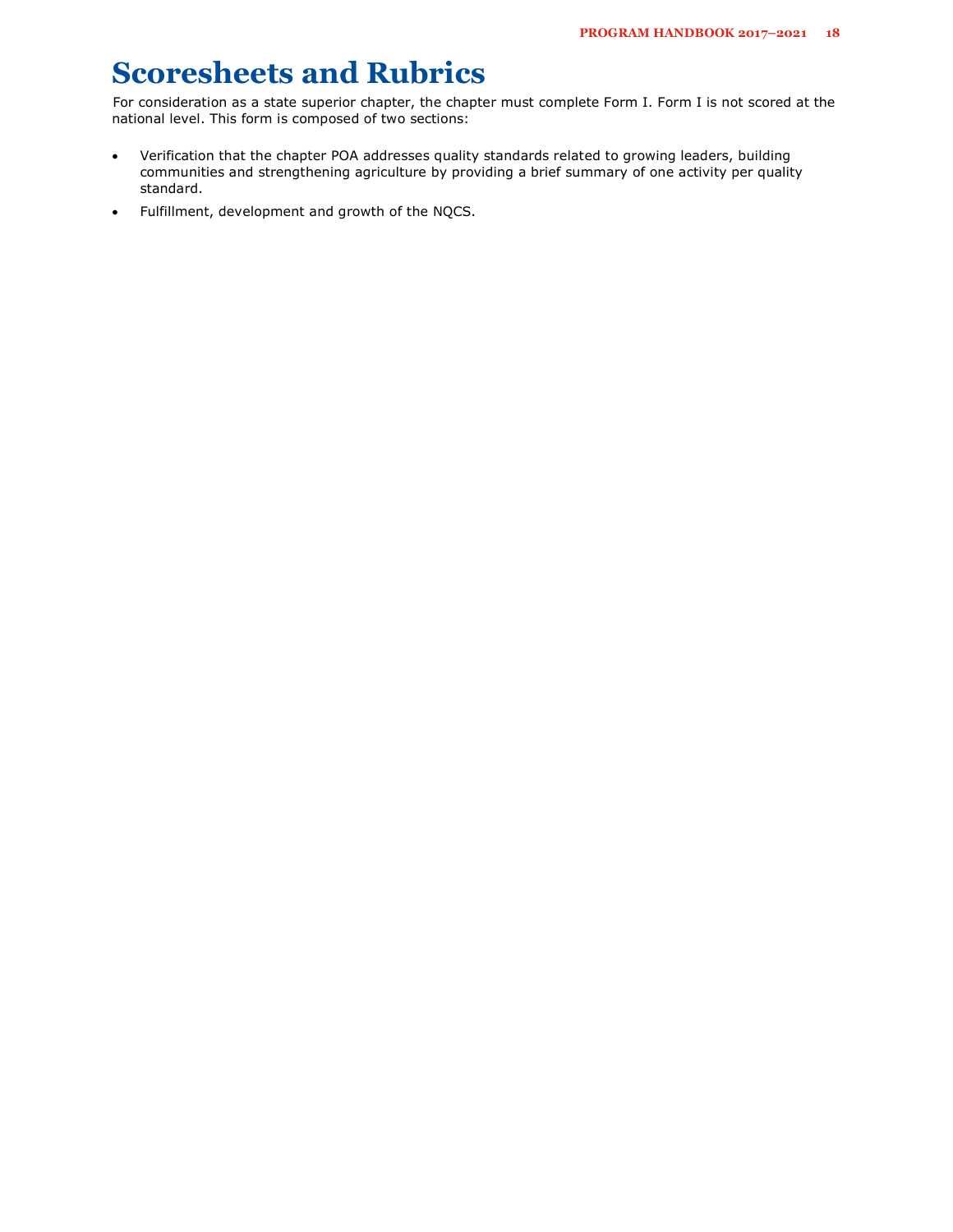## **National Quality FFA Chapter Standards Scoresheet**

| <b>Indicator</b>                                                                                                                                                                                                                                                                                             | <b>Points</b><br><b>Possible</b> | <b>Points</b><br><b>Earned</b> |
|--------------------------------------------------------------------------------------------------------------------------------------------------------------------------------------------------------------------------------------------------------------------------------------------------------------|----------------------------------|--------------------------------|
| All students enrolled in the agricultural education program have the opportunity to be<br>a member of FFA.                                                                                                                                                                                                   | 5                                |                                |
| Students build a progressive leadership and personal development plan.                                                                                                                                                                                                                                       | 5                                |                                |
| All students participate in meaningful leadership and personal development activities<br>in each component of the agricultural education program:<br>Classroom and laboratory instruction.<br>Experiential, project and work-based learning through SAE.<br>Leadership and personal development through FFA. | 5                                |                                |
| The FFA chapter constitution and bylaws are up-to-date and approved by chapter<br>members.                                                                                                                                                                                                                   | 5                                |                                |
| FFA members are involved in the planning and implementation of a Program of<br>Activities (POA).                                                                                                                                                                                                             | 5                                |                                |
| The FFA chapter conducts regularly scheduled chapter meetings.                                                                                                                                                                                                                                               | 5                                |                                |
| An awards recognition program planned and conducted by FFA members is in place.                                                                                                                                                                                                                              | 5                                |                                |
| The FFA chapter has a current budget, which provides the financial resources to<br>support the POA.                                                                                                                                                                                                          | 5                                |                                |
| Capable and trained officers lead the FFA chapter.                                                                                                                                                                                                                                                           | 5                                |                                |
| The FFA chapter has an active, dedicated support group (i.e., FFA Alumni, agriculture<br>booster club).                                                                                                                                                                                                      | 5                                |                                |
| Stakeholders are engaged in developing and supporting a quality chapter.                                                                                                                                                                                                                                     | $\overline{4}$                   |                                |
| SAE is an integral component of the agricultural education program with all students<br>maintaining an exploratory/foundational SAE and career plan of study.                                                                                                                                                | 5                                |                                |
| A recruitment and retention plan is yielding steady or increasing student enrollment.                                                                                                                                                                                                                        | 5                                |                                |
| <b>TOTAL SCORE (64 points possible)</b>                                                                                                                                                                                                                                                                      |                                  |                                |

*\* A minimum of 51 points or higher in addition to the activity summaries must be earned and completed in order for a chapter to be awarded the superior chapter award and to fill out Form II.*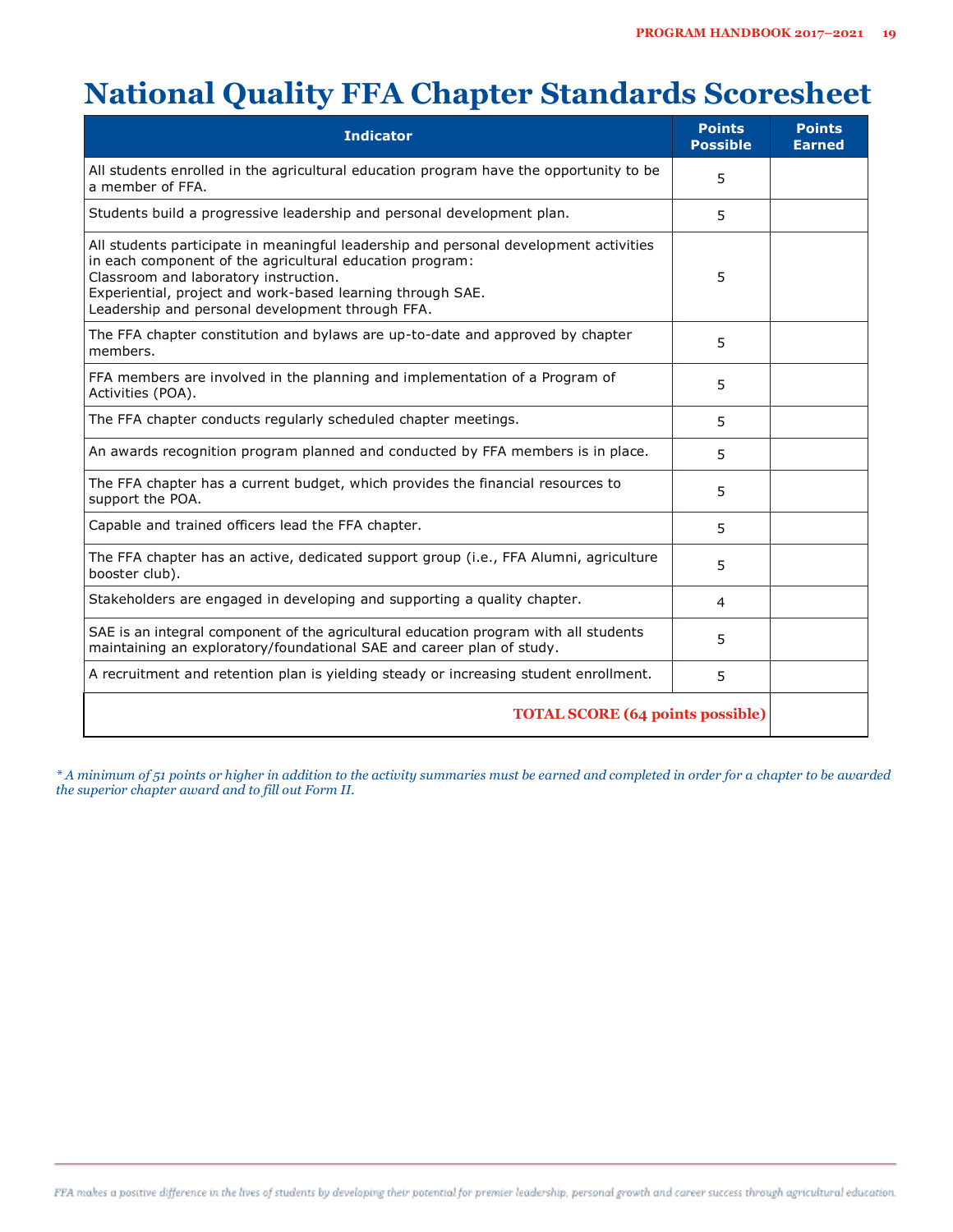## **National Quality FFA Chapter Standards Rubric**

In addition to the activity summaries, the following scale is used to determine if a chapter will be awarded the superior chapter award. The maximum score on Form I is 64 points. A minimum of 51 points or higher in addition to the activity summaries must be earned and completed in order for a chapter to be awarded the superior chapter award, to fill out Form II, and to be considered for a state level gold, silver or bronze award or to be considered for a national 3-star, 2-star or 1 star ranking.

| Indicator 1                                                                                                         | 5 points                               | 4 points                                                                       | 3 points                                                                                 | 2 points                                                                                 | 1 point                                                                                    | <b>Points</b><br><b>Earned</b> |
|---------------------------------------------------------------------------------------------------------------------|----------------------------------------|--------------------------------------------------------------------------------|------------------------------------------------------------------------------------------|------------------------------------------------------------------------------------------|--------------------------------------------------------------------------------------------|--------------------------------|
| All students enrolled in the<br>agricultural education<br>program have the<br>opportunity to be a<br>member of FFA. | All students <br>lare FFA<br>lmembers. | The majority<br>lof enrolled<br>students have<br>chosen to be<br>IFFA members. | All students<br>have been<br>Iprovided the<br>opportunity to<br>lbe a member<br>lof FFA. | l Alimited<br>Inumber of<br>lstudents are<br>laware of FFA<br>land its<br>opportunities. | No FFA chapter<br>exists to<br>complement<br>the classroom<br>component of<br>the program. |                                |

| <b>Indicator 2</b>                                                           | 5 points                                                                                                                                                                                    | 4 points                                              | 3 points                                                                                                                                      | 2 points                                                                                                                                                                        | 1 point                                                                                                        | <b>Points</b><br><b>Earned</b> |
|------------------------------------------------------------------------------|---------------------------------------------------------------------------------------------------------------------------------------------------------------------------------------------|-------------------------------------------------------|-----------------------------------------------------------------------------------------------------------------------------------------------|---------------------------------------------------------------------------------------------------------------------------------------------------------------------------------|----------------------------------------------------------------------------------------------------------------|--------------------------------|
| Students build a<br>progressive leadership and<br>personal development plan. | Students are<br>continuously<br>working<br>toward<br>achieving their<br>goals,<br>reflecting and<br>setting new<br>qoals to<br>progress their<br>leadership and<br>personal<br>development. | Students are<br>lactively<br>pursuing their<br>goals. | Students have<br>written goals<br>for leadership<br>and personal<br>development<br>land can<br>larticulate<br>these goals in<br>conversation. | Students can<br>larticulate<br>something they<br>strive for<br>pertaining to<br>leadership and<br>personal<br> development but non-existent.<br>llack a<br>progressive<br>plan. | Student goals<br>specifically<br>pertaining to<br>leadership and<br>personal<br>development<br>lare limited or |                                |

| <b>Indicator 3</b>                                                                                                                                                                                                                                                                                                                                         | 5 points                                                                                                                | 4 points                                                                                                                                                                        | 3 points                                                         | 2 points                                                                                                                                                                  | 1 point                                                                                                                                              | <b>Points</b><br><b>Earned</b> |
|------------------------------------------------------------------------------------------------------------------------------------------------------------------------------------------------------------------------------------------------------------------------------------------------------------------------------------------------------------|-------------------------------------------------------------------------------------------------------------------------|---------------------------------------------------------------------------------------------------------------------------------------------------------------------------------|------------------------------------------------------------------|---------------------------------------------------------------------------------------------------------------------------------------------------------------------------|------------------------------------------------------------------------------------------------------------------------------------------------------|--------------------------------|
| All students participate in<br>meaningful leadership and<br>personal development<br>lactivities in each<br>component of the<br>agricultural education<br>program:<br>Classroom and<br>E<br>laboratory instruction.<br>E<br>Experiential, project and<br>work-based learning<br>through SAE.<br>Leadership and personal<br>E<br>development through<br>FFA. | <b>Students</b><br>ldocument<br>leadership and<br>lpersonal<br>ldevelopment<br>lskill<br>lattainment<br>land artifacts. | <b>Students</b><br>receive<br>coaching and<br>lfeedback on<br>ltheir<br>leadership and takes place in<br>Ipersonal<br>development<br>performance<br>in all three<br>components. | Student<br>personal<br> development<br>lall three<br>components. | Student<br>participation in participation in<br>leadership and lleadership and<br> personal<br>development<br>ltakes place in<br>only two of the<br>lthree<br>components. | Student<br>participation in<br>leadership and<br>personal<br>development is<br>llimited or only<br>takes place in<br>one of the three<br>components. |                                |

| 5 points 4 points 3 points |  | <b>Indicator 4</b> |  |  |  | 2 points | 1 point | $\begin{array}{ c c }\n\hline\n\text{Points} \\ \hline\n\text{Earned}\n\end{array}$ |
|----------------------------|--|--------------------|--|--|--|----------|---------|-------------------------------------------------------------------------------------|
|----------------------------|--|--------------------|--|--|--|----------|---------|-------------------------------------------------------------------------------------|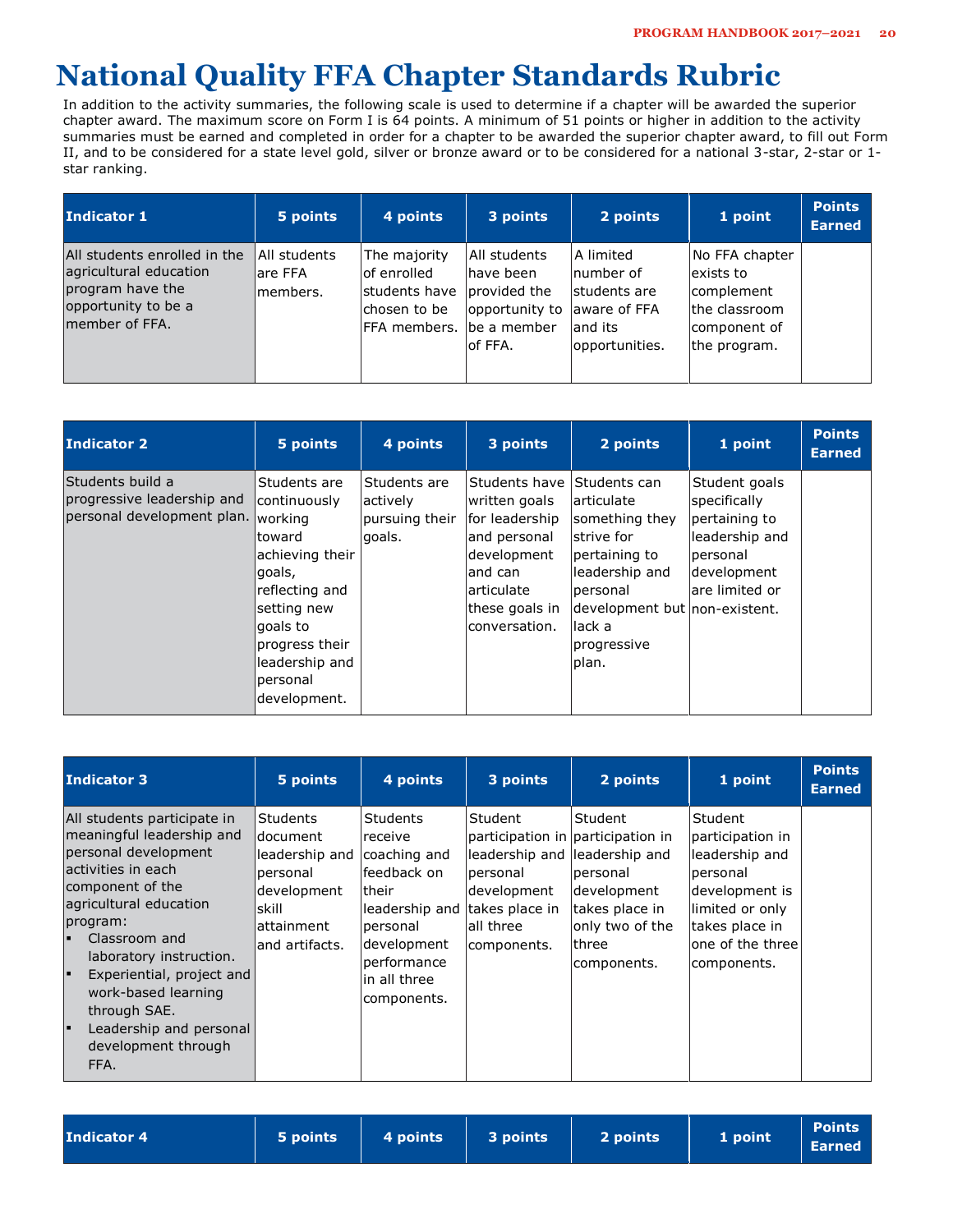### **PROGRAM HANDBOOK 2017–2021 21**

| The FFA chapter<br>constitution and bylaws are<br>up-to-date and approved<br>by chapter members. | The plan for<br>Ithe review and lofficers lead<br>approval of the the plan for<br>chapter<br>lconstitution<br>and bylaws is<br>lled by chapter<br>lofficers and<br>provides the<br>opportunity for<br>laII members to<br>lparticipate and<br>contribute to<br>lthe review. | Chapter<br>approval of<br>the chapter<br><i>constitution</i><br>and bylaws. | l The<br>lconstitution<br>and bylaws<br>the review and are up-to-date<br>and approved<br>by chapter<br>Imembers. | Chapter<br>lconstitution and<br>bylaws exist but  bylaws are non-<br>lare out-of-date<br>land not<br>approved by<br>chapter <br>lmembers. | Chapter<br>constitution and<br>lexistent or the<br>approval of<br>lthem is limited. |  |
|--------------------------------------------------------------------------------------------------|----------------------------------------------------------------------------------------------------------------------------------------------------------------------------------------------------------------------------------------------------------------------------|-----------------------------------------------------------------------------|------------------------------------------------------------------------------------------------------------------|-------------------------------------------------------------------------------------------------------------------------------------------|-------------------------------------------------------------------------------------|--|
|--------------------------------------------------------------------------------------------------|----------------------------------------------------------------------------------------------------------------------------------------------------------------------------------------------------------------------------------------------------------------------------|-----------------------------------------------------------------------------|------------------------------------------------------------------------------------------------------------------|-------------------------------------------------------------------------------------------------------------------------------------------|-------------------------------------------------------------------------------------|--|

| <b>Indicator 5</b>                                                                                               | 5 points                                                                                                                                                                                   | 4 points                                                                                                    | 3 points                                                           | 2 points                                                                        | 1 point                                 | <b>Points</b><br><b>Earned</b> |
|------------------------------------------------------------------------------------------------------------------|--------------------------------------------------------------------------------------------------------------------------------------------------------------------------------------------|-------------------------------------------------------------------------------------------------------------|--------------------------------------------------------------------|---------------------------------------------------------------------------------|-----------------------------------------|--------------------------------|
| <b>FFA members are involved</b><br>in the planning and<br>implementation of a<br>Program of Activities<br>(POA). | <b>AII FFA</b><br>lmembers are<br>linvolved in the Idirection of<br>Iplanning,<br>limplementatio<br>In and<br>lcontinuous<br>evaluation and  n of the POA.<br>limprovement<br>lof the POA. | lCommittees<br>lunder the<br>lcommittee<br>chairs lead the limplementatio<br>planning and<br>limplementatio | Chapter<br>lmembers lead<br>the planning<br>land<br>In of the POA. | The FFA advisor<br>lleads the<br>planning and<br>implementation<br>lof the POA. | A published<br>IPOA does not<br>lexist. |                                |

| Indicator 6                                                                  | 5 points                                                                                                                                                                                                                                              | 4 points                                                                                                                                                                    | 3 points                                                                                                      | 2 points                                                                                                 | 1 point                                                                                                                                                      | <b>Points</b><br><b>Earned</b> |
|------------------------------------------------------------------------------|-------------------------------------------------------------------------------------------------------------------------------------------------------------------------------------------------------------------------------------------------------|-----------------------------------------------------------------------------------------------------------------------------------------------------------------------------|---------------------------------------------------------------------------------------------------------------|----------------------------------------------------------------------------------------------------------|--------------------------------------------------------------------------------------------------------------------------------------------------------------|--------------------------------|
| The FFA chapter conducts<br>regularly scheduled chapter meeting<br>meetings. | Monthly<br>lagendas,<br>minutes and<br>reports from<br>previous years<br>as well as the<br>current year<br>are kept on file<br>lfor future use<br>and reference.<br>These are<br>regularly<br>evaluated by<br>members for<br>meeting<br>improvements. | The use of<br>agendas,<br>lminutes and<br>proper reports<br>lalong with<br><b>correct</b><br>parliamentary<br>procedure are<br>lused to<br>conduct<br> monthly<br>meetings. | Monthly<br>meetings are<br>being<br>conducted<br>using an<br>agenda,<br>minutes and<br>the proper<br>reports. | Monthly<br>meetings are<br>being held but<br>without the use<br>of an agenda,<br>minutes and<br>reports. | Periodic<br>meetings are<br>held, but the<br>luse of an<br>agenda,<br>minutes and<br>reports are<br>limited; or no<br>chapter<br>meetings are<br>being held. |                                |

| Indicator 7 | 5 points 4 points 3 points |  | 2 points | 1 point | Points<br>Earned |
|-------------|----------------------------|--|----------|---------|------------------|
|-------------|----------------------------|--|----------|---------|------------------|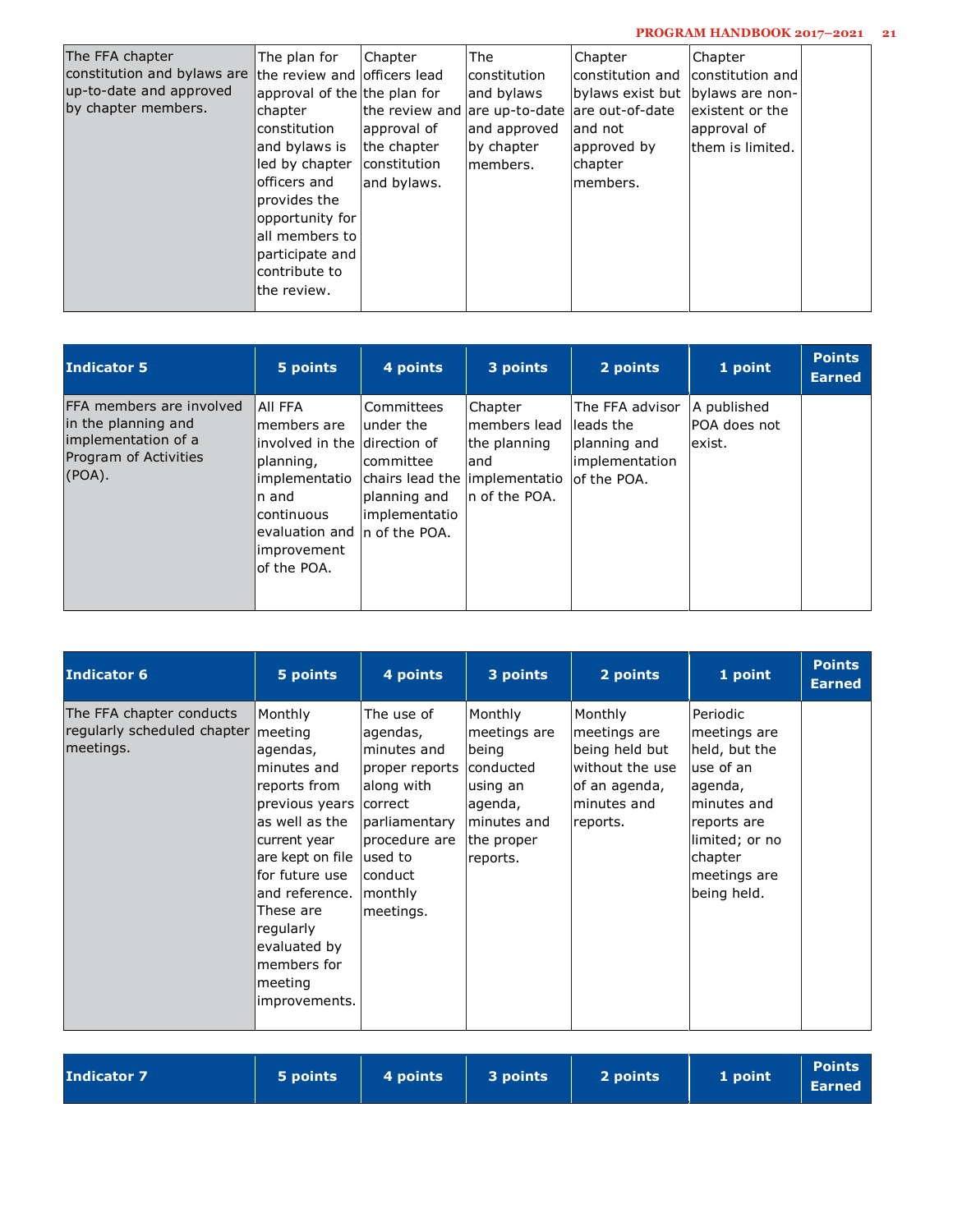### **PROGRAM HANDBOOK 2017–2021 22**

| An awards recognition<br>program planned and<br>conducted by FFA members the awards<br>is in place. | In addition to<br> FFA members,<br>recognition<br>program is<br>planned and<br>conducted with their<br>lthe input and<br>participation of but also<br>ikev<br>lstakeholders. | The awards<br>recognition<br>program not<br>lonly<br>recognizes FFA conducted by<br>Imembers for<br>achievements<br>lshowcases the<br>lefforts of the<br>program's key<br>lstakeholders. | The awards<br> recognition<br>program is<br>planned and<br>IFFA members. | The awards<br>recognition<br>program is<br>Iplanned and<br>conducted by<br>lthe FFA advisor<br>and/or chapter<br>lofficers. | The<br>limplementation<br>lof an awards<br>recognition<br>program is<br>llimited or non-<br>lexistent. |  |
|-----------------------------------------------------------------------------------------------------|------------------------------------------------------------------------------------------------------------------------------------------------------------------------------|------------------------------------------------------------------------------------------------------------------------------------------------------------------------------------------|--------------------------------------------------------------------------|-----------------------------------------------------------------------------------------------------------------------------|--------------------------------------------------------------------------------------------------------|--|
|-----------------------------------------------------------------------------------------------------|------------------------------------------------------------------------------------------------------------------------------------------------------------------------------|------------------------------------------------------------------------------------------------------------------------------------------------------------------------------------------|--------------------------------------------------------------------------|-----------------------------------------------------------------------------------------------------------------------------|--------------------------------------------------------------------------------------------------------|--|

| <b>Indicator 8</b>                                                                                            | 5 points                                                                                                                                                                                                                                       | 4 points                                                                                                                                                                                  | 3 points                                                                                          | 2 points                                                                                                                    | 1 point                                                                          | <b>Points</b><br><b>Earned</b> |
|---------------------------------------------------------------------------------------------------------------|------------------------------------------------------------------------------------------------------------------------------------------------------------------------------------------------------------------------------------------------|-------------------------------------------------------------------------------------------------------------------------------------------------------------------------------------------|---------------------------------------------------------------------------------------------------|-----------------------------------------------------------------------------------------------------------------------------|----------------------------------------------------------------------------------|--------------------------------|
| The FFA chapter has a<br>current budget, which<br>provides the financial<br>resources to support the<br>IPOA. | A final report<br>of the closed-<br>out chapter<br>budget is<br>presented to<br>FFA members<br>annually, with<br>opportunity for records and is<br>input and<br>suggestions<br>for<br>modifications<br>to take<br>forward to the<br>next year. | The chapter<br>has a current<br>budget, which<br>supports the<br><b>POA and</b><br>lincludes<br><i>Ifinancial</i><br>provided to<br>lthe FFA<br>membership at<br>monthly FFA<br>meetings. | The FFA<br>chapter<br>budget is<br>current and<br>provides<br>resources to<br>support the<br>POA. | The chapter<br>finances support budget is non-<br>the POA, but the lexistent or<br>current chapter<br>budget is<br>missing. | The chapter's<br>lfinancial<br>resources are<br>unable to<br>support the<br>POA. |                                |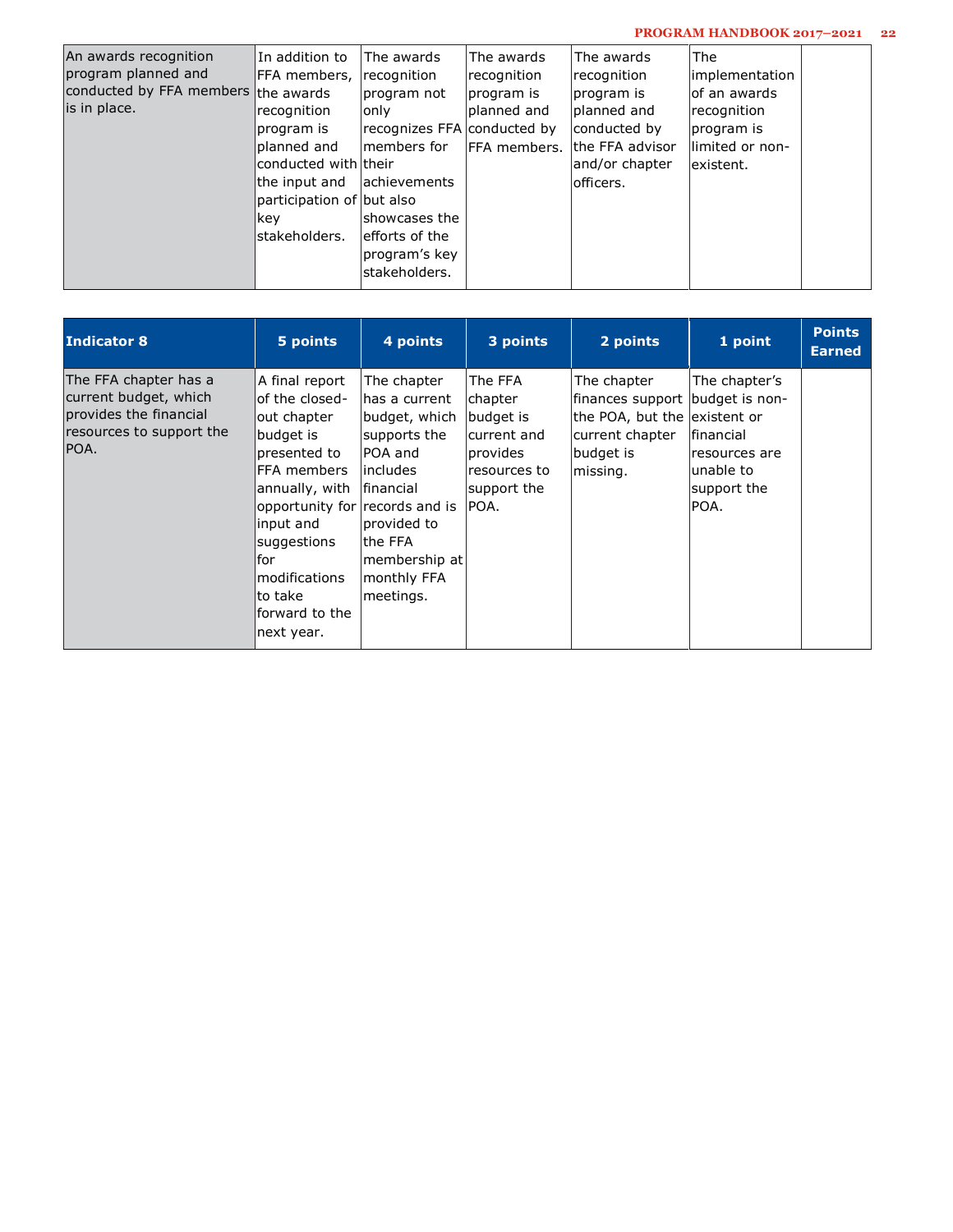| <b>Indicator 9</b>                                            | 5 points                                                                                                                                                                                                                                                                                                        | 4 points                                                                                                                                                                                                                                                                                                                  | 3 points                                                                                                                                                                                                                                    | 2 points                                                                                                                                                                               | 1 point                                                    | <b>Points</b><br><b>Earned</b> |
|---------------------------------------------------------------|-----------------------------------------------------------------------------------------------------------------------------------------------------------------------------------------------------------------------------------------------------------------------------------------------------------------|---------------------------------------------------------------------------------------------------------------------------------------------------------------------------------------------------------------------------------------------------------------------------------------------------------------------------|---------------------------------------------------------------------------------------------------------------------------------------------------------------------------------------------------------------------------------------------|----------------------------------------------------------------------------------------------------------------------------------------------------------------------------------------|------------------------------------------------------------|--------------------------------|
| Capable and trained officers Chapter<br>lead the FFA chapter. | officers are<br>elected<br>annually by<br>members<br>using an<br>approved<br>process<br>outlined in the<br>chapter<br>bylaws.<br>Chapter<br>officers are<br>properly<br>trained to<br>fulfill the<br>duties of their<br>office and<br>participate in<br>leadership<br>activities<br>above the<br>chapter level. | Chapter<br>officers are<br>elected<br>annually by<br>members<br>using an<br>approved<br>process<br>loutlined in the<br>chapter<br>bylaws.<br>Chapter<br>officers are<br>properly<br>trained to<br>fulfill the<br>lduties of their<br>office and<br>participate in<br>leadership<br>activities at<br>the chapter<br>level. | Chapter<br>officers are<br>elected<br>annually by<br>members<br>using an<br>approved<br>process<br>loutlined in the<br>chapter<br>bylaws.<br>Chapter<br>officers are<br>properly<br>trained to<br>fulfill the<br>duties of their<br>office. | No written<br>process in place<br>to elect chapter<br>officers. No<br>training<br>processes in<br>place to ensure<br>chapter officers<br>lunderstand the<br>duties of their<br>office. | No chapter<br>officers in place<br>to lead the<br>chapter. |                                |

| Indicator 10                                                                                                  | 5 points                                                                | 0 points                                                                             | <b>Points</b><br><b>Earned</b> |
|---------------------------------------------------------------------------------------------------------------|-------------------------------------------------------------------------|--------------------------------------------------------------------------------------|--------------------------------|
| The FFA chapter has an<br>active, dedicated support<br>group (i.e., FFA Alumni,<br>agriculture booster club). | The chapter has an active FFA Alumni,<br>booster club or support group. | The chapter does not have an<br>active FFA Alumni, booster club<br>or support group. |                                |

| <b>Indicator 11</b>                                                                                                                                                                                                                                              | 4 points                                                                                                                                                                                                                                           | 3 points                                                                                                                            | 2 points                                                                              | 1 point                                                                             | <b>Points</b><br><b>Earned</b> |
|------------------------------------------------------------------------------------------------------------------------------------------------------------------------------------------------------------------------------------------------------------------|----------------------------------------------------------------------------------------------------------------------------------------------------------------------------------------------------------------------------------------------------|-------------------------------------------------------------------------------------------------------------------------------------|---------------------------------------------------------------------------------------|-------------------------------------------------------------------------------------|--------------------------------|
| Stakeholders are engaged<br>in developing and<br>supporting a quality<br>chapter.<br>(Stakeholders can be<br>defined as but are not<br>limited to FFA Alumni,<br>agricultural booster club,<br>sponsors and other<br>agricultural agencies in the<br>community.) | Resources are developed or<br>acquired to continually<br>lenhance awareness and<br>increase the partner base for<br>increased support of the<br>chapter. The active FFA<br>chapter engages with<br>lstakeholders at least six times<br> each year. | <b>Stakeholders</b><br>lare identified.<br>IInteraction is<br>llimited to no<br>lmore than fourlthree times<br>ltimes each<br>year. | Interaction is<br>llimited with<br><b>stakeholders</b><br>to less than<br>leach year. | Interaction is<br>llimited to less<br>than twice per<br>lyear with<br>stakeholders. |                                |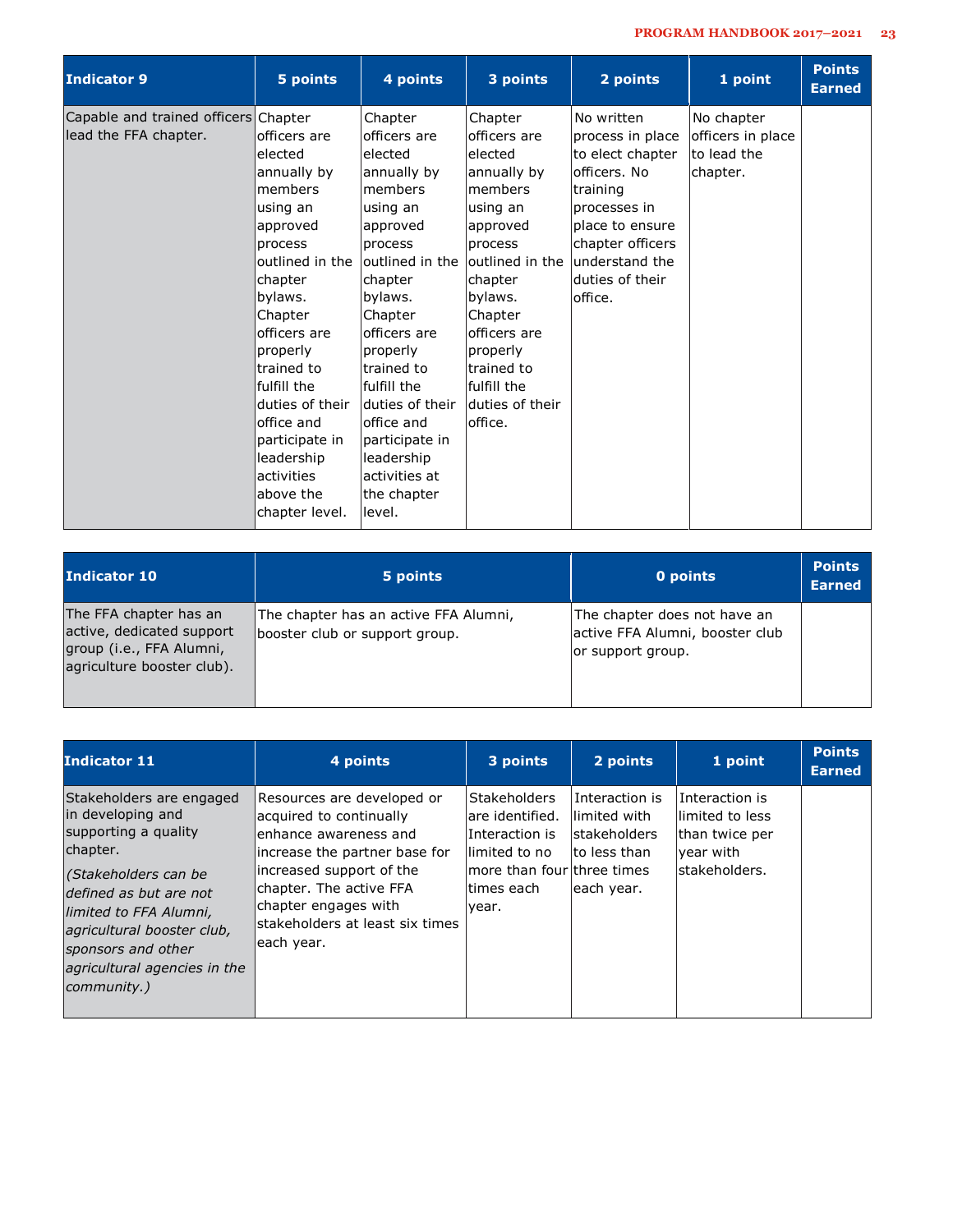## **PROGRAM HANDBOOK 2017–2021 24**

| Indicator 12                                                                                                                                                                    | 5 points                                                                                                                       | 4 points                                                                                                                                                                                       | 3 points                                                                   | 2 points                                                 | 1 point                                                                                      | <b>Points</b><br><b>Earned</b> |
|---------------------------------------------------------------------------------------------------------------------------------------------------------------------------------|--------------------------------------------------------------------------------------------------------------------------------|------------------------------------------------------------------------------------------------------------------------------------------------------------------------------------------------|----------------------------------------------------------------------------|----------------------------------------------------------|----------------------------------------------------------------------------------------------|--------------------------------|
| SAE is an integral<br>component of the<br>agricultural education<br>program with all students<br>maintaining an<br>exploratory/foundational<br>SAE and career plan of<br>study. | All students<br>lhave a<br>ldocumented<br>lSAE or<br>lmaintain<br>multiple SAEs<br>based on their<br>career plan of<br>lstudy. | <b>Students</b><br>implement an<br>additional SAE<br>beyond<br>exploratory/fo SAE including<br>undational and a career plan<br>lare able to<br>larticulate their<br>growth and<br>development. | All students<br>maintain an<br>exploratory/fo<br>lundational<br>lof studv. | IAII students<br>lmaintain a<br>career plan of<br>study. | SAE programs<br>lare not available<br>through the<br>lagricultural<br>leducation<br>program. |                                |

| Indicator 13                                                                                          | 5 points                                                                                                                                                           | 4 points                                                                                                                                                                                                               | 3 points                                                                                                                                    | 2 points                                                                                                                                   | 1 point                                                                                                                | <b>Points</b><br><b>Earned</b> |
|-------------------------------------------------------------------------------------------------------|--------------------------------------------------------------------------------------------------------------------------------------------------------------------|------------------------------------------------------------------------------------------------------------------------------------------------------------------------------------------------------------------------|---------------------------------------------------------------------------------------------------------------------------------------------|--------------------------------------------------------------------------------------------------------------------------------------------|------------------------------------------------------------------------------------------------------------------------|--------------------------------|
| A recruitment and retention   Data<br>plan is yielding steady or<br>increasing student<br>enrollment. | regarding the<br>leffectiveness<br>lof the<br>recruitment<br>land retention<br>Iplan is<br>synthesized<br>land used to<br>lguide the<br>revisions of<br>the plans. | The<br>implementatio<br>n of a<br>recruitment<br>land retention<br>lplan has<br>vielded steady<br>or increasing<br><b>Istudent</b><br>lenrollment<br>lthat reflects<br>lthe diversity ofl<br>the school<br>population. | lThe.<br>implementatio<br>In of a<br>Irecruitment<br>and retention<br>plan has<br>vielded steady<br>or increasing<br>student<br>enrollment. | A recruitment<br>land retention<br>pllan has been<br>developed or <br>revised and<br>implemented<br>but has not<br>yet yielded<br>results. | A recruitment<br>land retention<br>Iplan is non-<br>existent, or the<br>limplementation<br>of the plan is<br>llimited. |                                |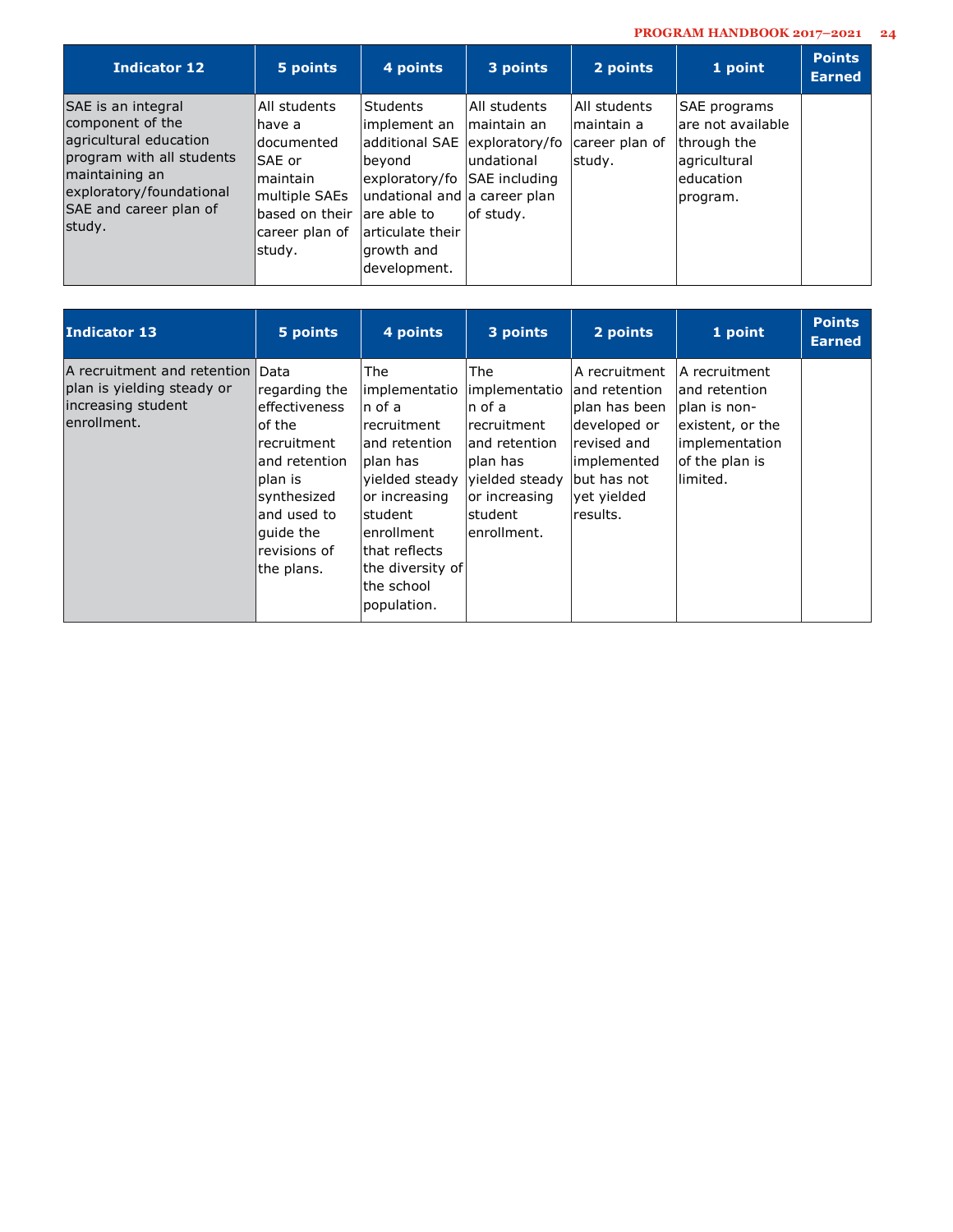# **National Chapter Award Application Scoresheet**

| Chapter Name                                            |   |                        | <b>State</b> |             |                  |   |             | Chapter ID    |   |
|---------------------------------------------------------|---|------------------------|--------------|-------------|------------------|---|-------------|---------------|---|
|                                                         |   |                        |              |             | <b>DIVISIONS</b> |   |             |               |   |
|                                                         |   | <b>Growing Leaders</b> |              |             | <b>Building</b>  |   |             | Strengthening |   |
|                                                         |   |                        |              | Communities |                  |   | Agriculture |               |   |
|                                                         | 1 | 2                      | 3            | 1           | 2                | 3 | 1           | 2             | 3 |
| Activity Information, Goals and Plans of Action:        |   |                        |              |             |                  |   |             |               |   |
| Activity description (5 points)                         |   |                        |              |             |                  |   |             |               |   |
| Goal one (3 points)                                     |   |                        |              |             |                  |   |             |               |   |
| Plan of action for goal one (3 points)                  |   |                        |              |             |                  |   |             |               |   |
| Outcome evaluated and reported (1 point)                |   |                        |              |             |                  |   |             |               |   |
| Goal two (3 points)                                     |   |                        |              |             |                  |   |             |               |   |
| Plan of action for goal two (3 points)                  |   |                        |              |             |                  |   |             |               |   |
| Outcome evaluated and reported (1 point)                |   |                        |              |             |                  |   |             |               |   |
| Goal three (3 points)                                   |   |                        |              |             |                  |   |             |               |   |
| Plan of action for goal three (3 points)                |   |                        |              |             |                  |   |             |               |   |
| Outcome evaluated and reported (1 point)                |   |                        |              |             |                  |   |             |               |   |
| Subtotal (possible 26 points)                           |   |                        |              |             |                  |   |             |               |   |
| Results and Evaluation:                                 |   |                        |              |             |                  |   |             |               |   |
| Advancing leaders, communities or ag (6 points)         |   |                        |              |             |                  |   |             |               |   |
| Impact (6 points)                                       |   |                        |              |             |                  |   |             |               |   |
| Related to quality standard (4 points)                  |   |                        |              |             |                  |   |             |               |   |
| Photo (3 points)                                        |   |                        |              |             |                  |   |             |               |   |
| Caption (3 points)                                      |   |                        |              |             |                  |   |             |               |   |
| Spelling and grammar (2 points)                         |   |                        |              |             |                  |   |             |               |   |
| Subtotal (possible 24 points)                           |   |                        |              |             |                  |   |             |               |   |
| <b>Activity Total (possible 50 points)</b>              |   |                        |              |             |                  |   |             |               |   |
| <b>Division Total (possible 150 points)</b>             |   |                        |              |             |                  |   |             |               |   |
| Replication of activity within application (-25 points) |   |                        |              |             |                  |   |             |               |   |
| Activity date out of range (-25 points)                 |   |                        |              |             |                  |   |             |               |   |
| Multiple activities in one (-25 points)                 |   |                        |              |             |                  |   |             |               |   |
| Collaborative activity replication (-25 points)         |   |                        |              |             |                  |   |             |               |   |
| Duplication of quality standard (-25 points)            |   |                        |              |             |                  |   |             |               |   |
| No quality standard marked (-25 points)                 |   |                        |              |             |                  |   |             |               |   |
| <b>Total Less Deductions</b>                            |   |                        |              |             |                  |   |             |               |   |
| <b>OVERALL TOTAL (possible 450 points)</b>              |   |                        |              |             |                  |   |             |               |   |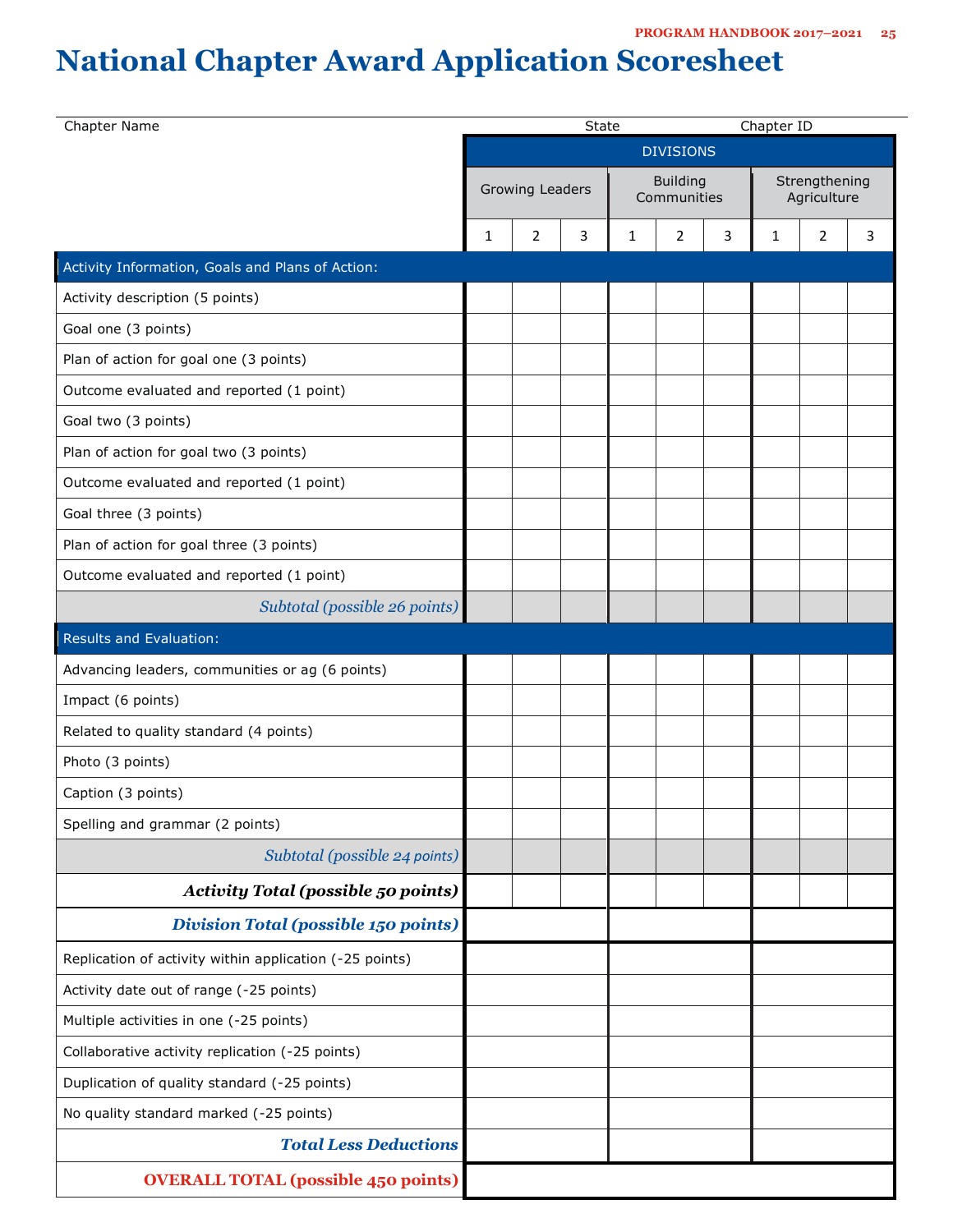## **National Chapter Award Application Rubric**

National judges use the following scale for determining a chapter's star rating over all activities in Form II. Chapters will complete nine activities, three activities in each division.

| <b>Star Level</b> | <b>Point Range</b> |
|-------------------|--------------------|
| Three Star        | 450 to 360 points  |
| Two Star          | 359 to 269 points  |
| One Star          | 268 to 0 points    |

|                         | <b>High Points</b>                                                                                                                                                                                                                                                                 | <b>Middle Points</b>                                                                             | <b>No Points</b>                                                                            | <b>Points</b>   | <b>Points</b> |
|-------------------------|------------------------------------------------------------------------------------------------------------------------------------------------------------------------------------------------------------------------------------------------------------------------------------|--------------------------------------------------------------------------------------------------|---------------------------------------------------------------------------------------------|-----------------|---------------|
|                         | 2 points                                                                                                                                                                                                                                                                           | 1 point                                                                                          | 0 points                                                                                    | <b>Possible</b> | <b>Earned</b> |
| Activity<br>Description | Description clearly<br>explains the purpose<br>and reason the chapter<br>is implementing the<br>activity. Description<br>clearly answers the<br>following questions:<br>What is the purpose<br>$\bullet$<br>of this activity?<br>Why is the activity<br>$\bullet$<br>taking place? | Description is vague<br>in purpose and<br>reason the chapter<br>is implementing the<br>activity. | No clear purpose<br>and reason the<br>chapter is<br>implementing the<br>activity is stated. | 5               | x 2.5         |

|      | <b>High Points</b>                                                                                                                                                                                                                                                                                   | <b>Middle Points</b>                                                        | <b>Low Points</b>                                                                       | <b>Points</b>   | <b>Points</b> |
|------|------------------------------------------------------------------------------------------------------------------------------------------------------------------------------------------------------------------------------------------------------------------------------------------------------|-----------------------------------------------------------------------------|-----------------------------------------------------------------------------------------|-----------------|---------------|
|      | 3 points                                                                                                                                                                                                                                                                                             | 2 points                                                                    | $1-0$ points                                                                            | <b>Possible</b> | <b>Earned</b> |
| Goal | Goal is well written and<br>utilizes all five<br>components of a<br>SMART (Specific,<br>Measurable, Attainable,<br>Realistic and Time)<br>goal. The goal answers<br>the following questions:<br>Who will perform<br>٠<br>the duties to meet<br>the goal?<br>When will the goal<br>will be completed? | Goal is vague and<br>does not utilize the<br>components of a<br>SMART goal. | Goal is poorly<br>written and does not<br>utilize the<br>components of a<br>SMART goal. | 3               |               |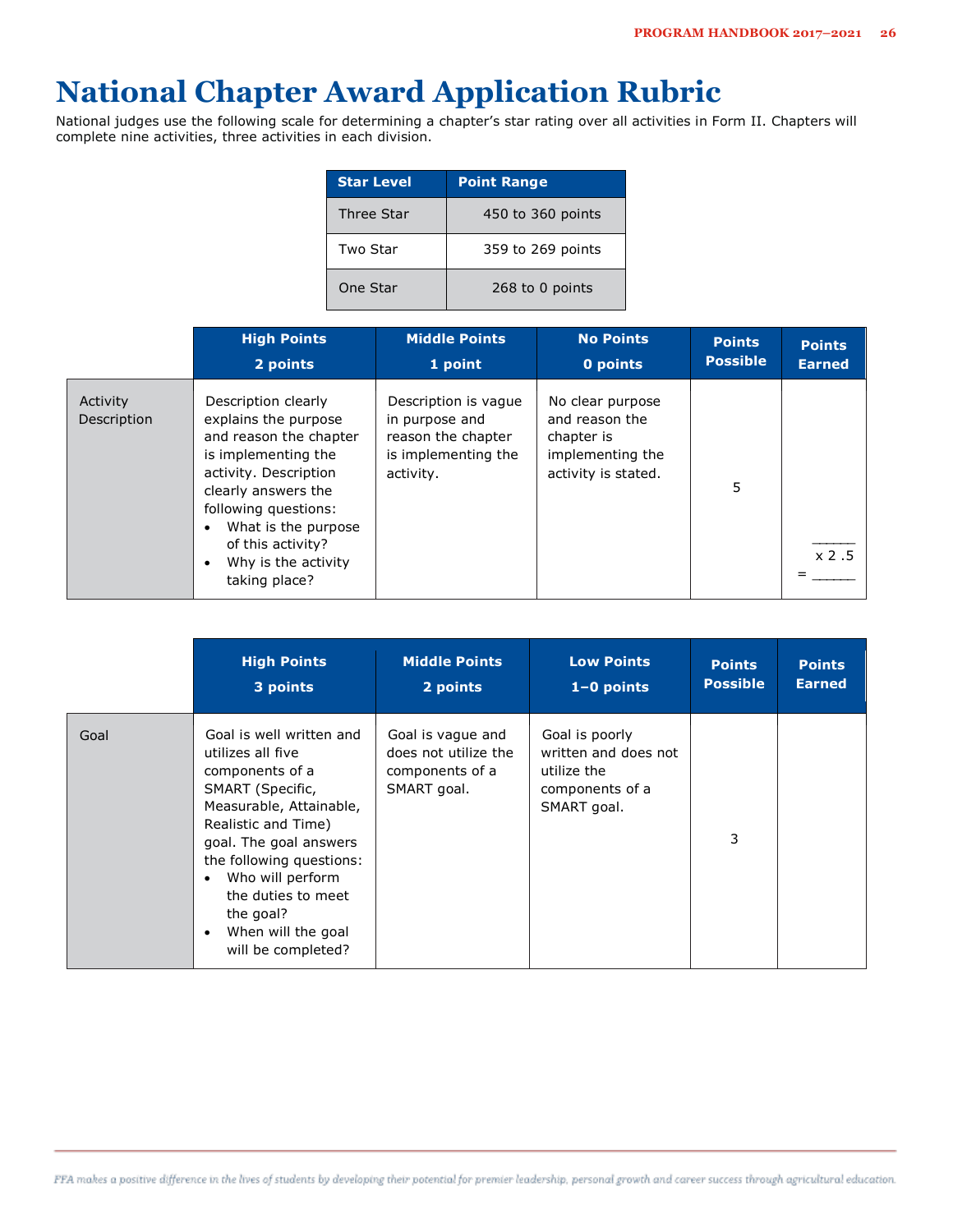|                | <b>High Points</b>                                                                                                                                                                                                                                                                                                                                                                                                                            | <b>Middle Points</b>                                                                                                                                                                                                                                                                                                                                                                                                                                                                                 | <b>Low Points</b>                                                                                                                                                                                                                                                                                                                                                                                                                                                                           | <b>Points</b>   | <b>Points</b> |
|----------------|-----------------------------------------------------------------------------------------------------------------------------------------------------------------------------------------------------------------------------------------------------------------------------------------------------------------------------------------------------------------------------------------------------------------------------------------------|------------------------------------------------------------------------------------------------------------------------------------------------------------------------------------------------------------------------------------------------------------------------------------------------------------------------------------------------------------------------------------------------------------------------------------------------------------------------------------------------------|---------------------------------------------------------------------------------------------------------------------------------------------------------------------------------------------------------------------------------------------------------------------------------------------------------------------------------------------------------------------------------------------------------------------------------------------------------------------------------------------|-----------------|---------------|
|                | 3 points                                                                                                                                                                                                                                                                                                                                                                                                                                      | 2 points                                                                                                                                                                                                                                                                                                                                                                                                                                                                                             | $1-0$ points                                                                                                                                                                                                                                                                                                                                                                                                                                                                                | <b>Possible</b> | <b>Earned</b> |
| Plan of Action | Plan of action clearly<br>identifies the following:<br>What needs to be<br>accomplished to<br>meet the goal?<br>Where will the<br>activity take place?<br>How will the chapter<br>$\bullet$<br>implement the goal<br>to accomplish this<br>activity?<br>How will the goal be<br>$\bullet$<br>accomplished? (This<br>should include<br>necessary steps for<br>completion.)<br>Who will perform<br>$\bullet$<br>the duties to meet<br>the goal? | Plan of action is<br>vaguely written and<br>only addresses parts<br>of the following:<br>What needs to<br>be<br>accomplished to<br>meet the goal?<br>Where will the<br>$\bullet$<br>activity take<br>place?<br>How will the<br>$\bullet$<br>chapter<br>implement the<br>goal to<br>accomplish this<br>activity?<br>How will the<br>$\bullet$<br>goal be<br>accomplished?<br>(This should<br>include<br>necessary steps<br>for completion.)<br>Who will<br>perform the<br>duties to meet<br>the goal? | Plan of action does<br>not identify the<br>following:<br>What needs to<br>$\bullet$<br>be accomplished<br>to meet the<br>qoal?<br>Where will the<br>$\bullet$<br>activity take<br>place?<br>How will the<br>$\bullet$<br>chapter<br>implement the<br>goal to<br>accomplish this<br>activity?<br>How will the goal<br>$\bullet$<br>be<br>accomplished?<br>(This should<br>include<br>necessary steps<br>for completion.)<br>Who will perform<br>$\bullet$<br>the duties to<br>meet the goal? | 3               |               |

|                                                             | <b>High Points</b>                                                                                                                                                                                                                                                                                                                           | <b>Middle Points</b>                                                                                                                                                                                                                                                                                                                | <b>No Points</b>                                                                                                                                                                                                                                                | <b>Points</b>   | <b>Points</b> |
|-------------------------------------------------------------|----------------------------------------------------------------------------------------------------------------------------------------------------------------------------------------------------------------------------------------------------------------------------------------------------------------------------------------------|-------------------------------------------------------------------------------------------------------------------------------------------------------------------------------------------------------------------------------------------------------------------------------------------------------------------------------------|-----------------------------------------------------------------------------------------------------------------------------------------------------------------------------------------------------------------------------------------------------------------|-----------------|---------------|
|                                                             | 1 point                                                                                                                                                                                                                                                                                                                                      | 0.5 points                                                                                                                                                                                                                                                                                                                          | 0 points                                                                                                                                                                                                                                                        | <b>Possible</b> | <b>Earned</b> |
| Outcome<br>evaluated and<br>reported (goal<br>met or unmet) | Response clearly states<br>whether the goal was<br>unmet, met or<br>exceeded. If all aspects<br>of the SMART goal were<br>met, clearly states by<br>how much if exceeded.<br>If goal was unmet,<br>circumstances or<br>reasoning as to why is<br>explained in detail and<br>what would be done<br>differently next time to<br>meet the goal. | Response vaguely<br>states whether the<br>goal was unmet,<br>met or exceeded. If<br>all aspects of the<br>SMART goal were<br>met, it states by<br>how much if<br>exceeded. If goal<br>was unmet,<br>circumstances or<br>reasoning as to<br>why is explained<br>and what would be<br>done differently<br>next time is<br>identified. | Response does not<br>or poorly states<br>whether all aspects<br>of the SMART goal<br>were unmet, met or<br>exceeded. It does<br>not identify how<br>much the goal was<br>met by or does not<br>include the<br>circumstances as to<br>why the goal was<br>unmet. | $\mathbf{1}$    |               |

FFA makes a positive difference in the lives of students by developing their potential for premier leadership, personal growth and career success through agricultural education.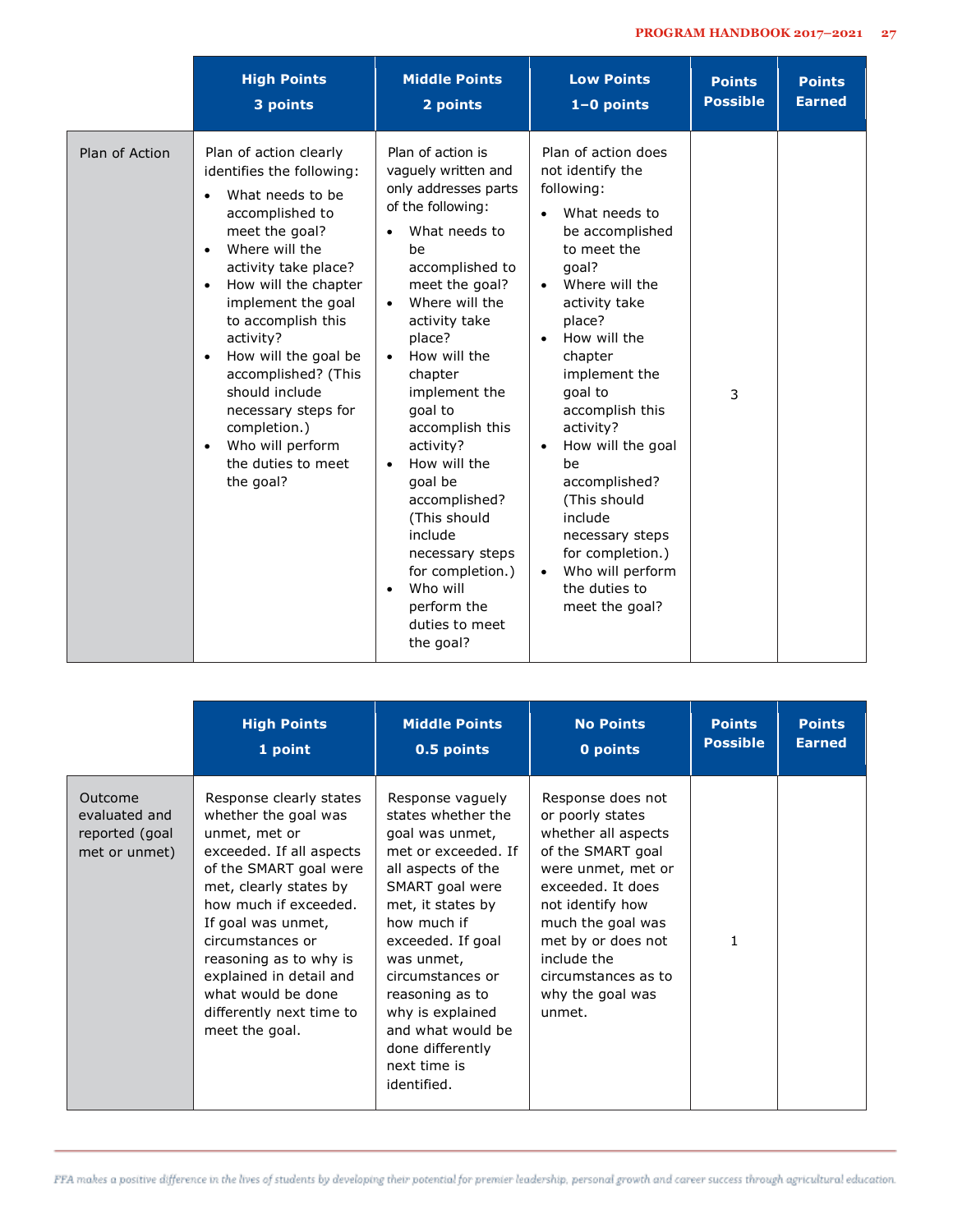|                                                        | <b>High Points</b>                                                                                                                            | <b>Middle Points</b>                                                                                                                             | <b>Low Points</b>                                                                                                                                              | <b>Points</b>   | <b>Points</b>  |
|--------------------------------------------------------|-----------------------------------------------------------------------------------------------------------------------------------------------|--------------------------------------------------------------------------------------------------------------------------------------------------|----------------------------------------------------------------------------------------------------------------------------------------------------------------|-----------------|----------------|
|                                                        | 3 points                                                                                                                                      | 2 points                                                                                                                                         | $1-0$ points                                                                                                                                                   | <b>Possible</b> | <b>Earned</b>  |
| Advancing<br>leaders,<br>communities or<br>agriculture | Response clearly states<br>the purpose of the<br>activity and the benefit<br>the activity had on the<br>leaders, community or<br>agriculture. | Response vaguely<br>states the purpose<br>of the activity and<br>the benefit the<br>activity had on the<br>leaders, community<br>or agriculture. | Response does not<br>or poorly states the<br>purpose of the<br>activity and the<br>benefit the activity<br>had on the leaders,<br>community or<br>agriculture. | 6               | x <sub>2</sub> |

|        | <b>High Points</b>                                                                                                   | <b>Middle Points</b>                                                                                                       | <b>Low Points</b>                                                                                                                   | <b>Points</b>   | <b>Points</b>  |
|--------|----------------------------------------------------------------------------------------------------------------------|----------------------------------------------------------------------------------------------------------------------------|-------------------------------------------------------------------------------------------------------------------------------------|-----------------|----------------|
|        | 3 points                                                                                                             | 2 points                                                                                                                   | $1-0$ points                                                                                                                        | <b>Possible</b> | <b>Earned</b>  |
| Impact | Response clearly<br>identifies and describes<br>how the impact of the<br>activity affected the<br>intended audience. | Response vaguely<br>identifies and<br>describes how the<br>impact of the<br>activity affected<br>the intended<br>audience. | Response does not<br>identify and/or<br>poorly describes<br>how the impact of<br>the activity affected<br>the intended<br>audience. | 6               | x <sub>2</sub> |

|                                   | <b>High Points</b>                                                             | <b>Middle Points</b>                                                               | <b>No Points</b>                                                                        | <b>Points</b>   | <b>Points</b>  |
|-----------------------------------|--------------------------------------------------------------------------------|------------------------------------------------------------------------------------|-----------------------------------------------------------------------------------------|-----------------|----------------|
|                                   | 2 points                                                                       | 1 point                                                                            | 0 points                                                                                | <b>Possible</b> | <b>Earned</b>  |
| Related to<br>quality<br>standard | Activity and benefits<br>relate directly to the<br>chosen quality<br>standard. | Activity and<br>benefits relate<br>partially to the<br>chosen quality<br>standard. | Activity and benefits<br>do not relate in any<br>way to the chosen<br>quality standard. | 4               | x <sub>2</sub> |

|       | <b>High Points</b>                                                                               | <b>Middle Points</b>                                                          | <b>Low Points</b>                                                                                            | <b>Points</b>   | <b>Points</b> |
|-------|--------------------------------------------------------------------------------------------------|-------------------------------------------------------------------------------|--------------------------------------------------------------------------------------------------------------|-----------------|---------------|
|       | 3 points                                                                                         | 2 points                                                                      | $1-0$ points                                                                                                 | <b>Possible</b> | <b>Earned</b> |
| Photo | A clear, high-quality<br>photo illustrating the<br>chapter's activity in<br>action is displayed. | A photo that partly<br>illustrates the<br>chapter's activity is<br>displayed. | A photo collage or a<br>poor-quality photo<br>that does not<br>illustrate the activity<br>well is displayed. | 3               |               |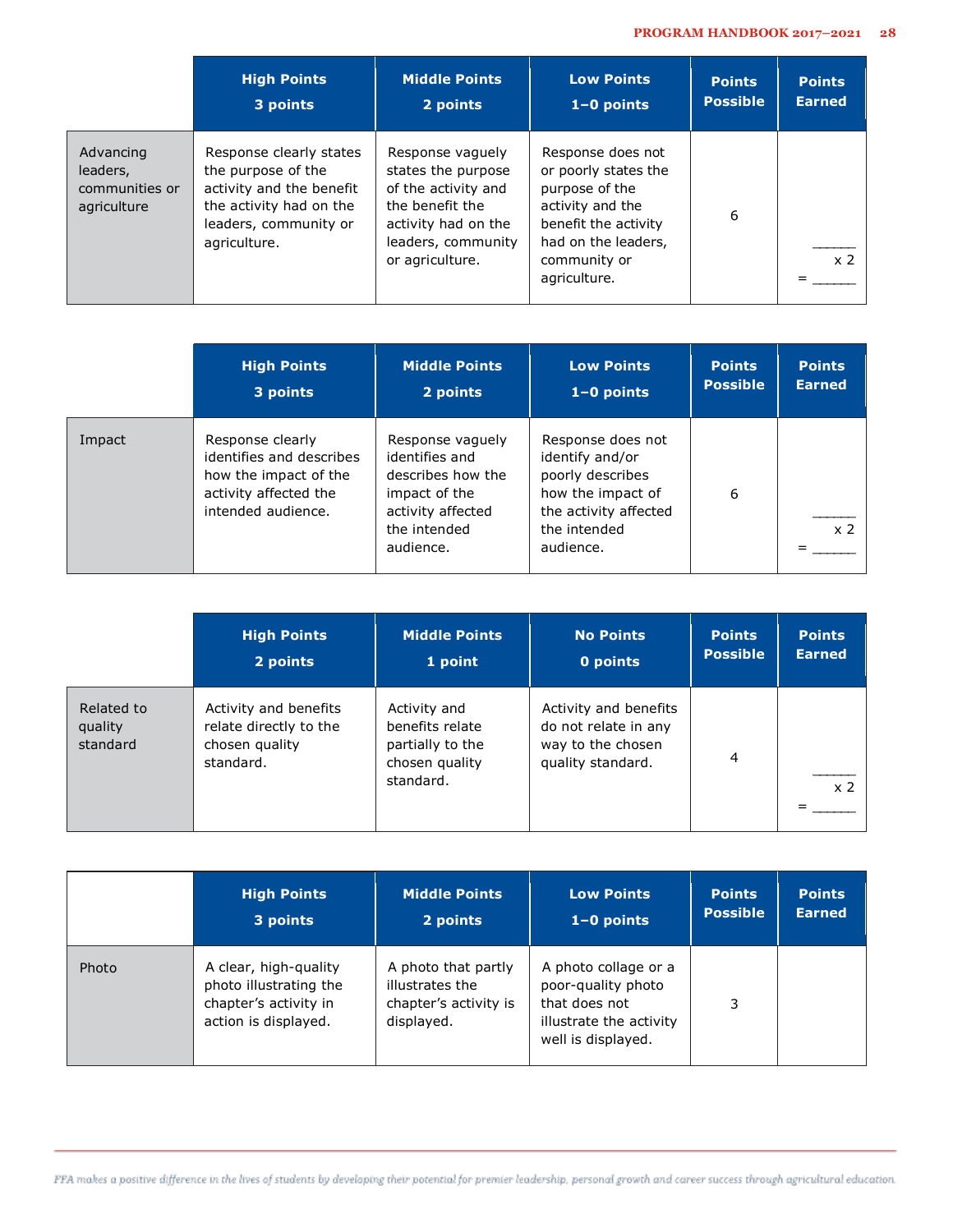|               | <b>High Points</b>                                           | <b>Middle Points</b>                                         | <b>Low Points</b>                                            | <b>Points</b>   | <b>Points</b> |
|---------------|--------------------------------------------------------------|--------------------------------------------------------------|--------------------------------------------------------------|-----------------|---------------|
|               | 3 points                                                     | 2 points                                                     | $1-0$ points                                                 | <b>Possible</b> | <b>Earned</b> |
| Photo Caption | A caption that clearly<br>describes the activity is<br>used. | A caption that<br>vaguely describes<br>the activity is used. | A caption that does<br>not describe the<br>activity is used. | 3               |               |

|                       | <b>High Points</b><br>2 points                                                                                    | <b>Middle Points</b><br>1 point                                                                         | <b>No Points</b><br>0 points                                                                                   | <b>Points</b><br><b>Possible</b> | <b>Points</b><br><b>Earned</b> |
|-----------------------|-------------------------------------------------------------------------------------------------------------------|---------------------------------------------------------------------------------------------------------|----------------------------------------------------------------------------------------------------------------|----------------------------------|--------------------------------|
| Spelling &<br>Grammar | No errors or slight<br>errors in grammar or<br>spelling are made that<br>distract the reader from<br>the content. | Major errors in<br>spelling and<br>grammar are made<br>that distract the<br>reader from the<br>content. | Excessive errors in<br>spelling and/or<br>grammar are made<br>that distract the<br>reader from the<br>content. | 2                                |                                |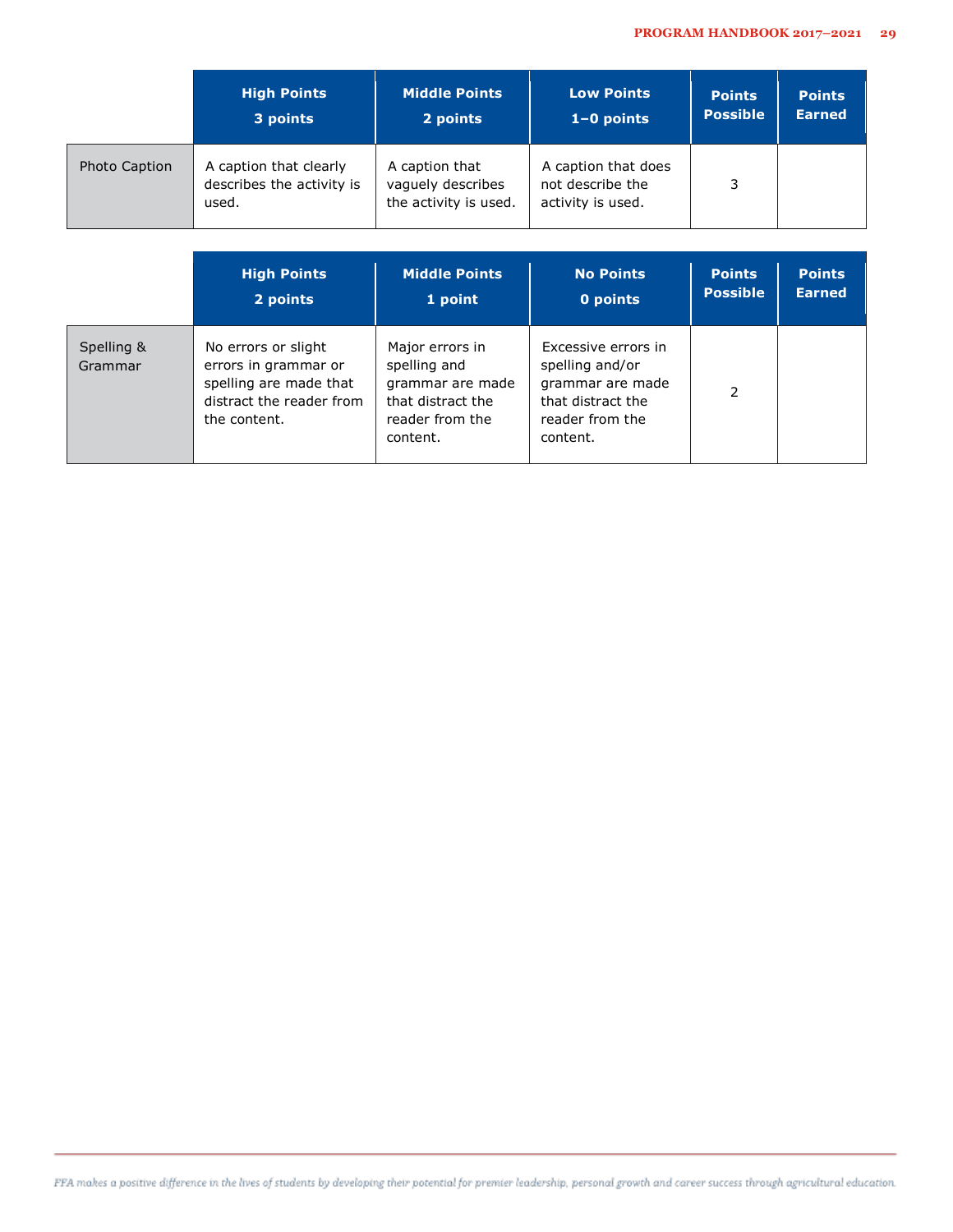## **Premier Chapter Presentation Information**

Premier chapter finalists are evaluated at the National FFA Convention & Expo. While a PowerPoint presentation is appropriate, it is not required. Remember, slides are designed to supplement the chapter presentation — not be the presentation.

- No sound, video or hyperlinks are permitted in the presentation.
- FFA Official Dress is required.
- Props and handouts are not permitted. Anything outside of Official Dress will be considered a prop.
- The presentation should be no more than eight minutes and should align directly to the rubric.
- No more than two student presenters will be permitted.

For additional information, refer to the appropriate orientation packet located at [FFA.org/nationalchapter.](http://www.ffa.org/nationachapter)

No chapter will be in the presentation room longer than 20 minutes for the premier chapter presentation. If a chapter completes the presentation in less than eight minutes, the question/answer period will not be extended. If a chapter goes over eight minutes, the remainder of the time will be for questions.

| Set up                          | Presenters enter room and time begins.<br>$\bullet$                                                                                                                                                                                                          |
|---------------------------------|--------------------------------------------------------------------------------------------------------------------------------------------------------------------------------------------------------------------------------------------------------------|
| $0 - 2$ minutes                 | Only one assistant may enter the room to help in setting up the presentation. Once<br>$\bullet$<br>set up is complete, the assistant must exit the room.                                                                                                     |
|                                 | No set up is allowed prior to the presenter's assigned time period.<br>$\bullet$                                                                                                                                                                             |
| Presentation<br>$0 - 8$ minutes | Handouts and props are not allowed. A media presentation within the allowed<br>$\bullet$<br>guidelines will be permitted to enhance the oral presentation. Presentations will begin<br>after setup and the timekeeper has closed the presentation room door. |
|                                 | There will be a warning at six minutes and time will be called at eight minutes.<br>$\bullet$                                                                                                                                                                |
| Interview                       | When the presentation concludes, the interview period will begin.                                                                                                                                                                                            |
| $0 - 8$ minutes                 | The judges will be prepared to ask questions for an eight-minute period.<br>$\bullet$                                                                                                                                                                        |
|                                 | At 15 minutes, the timekeeper will provide a warning to both the presenters and<br>judges that the presentation time is about to expire.                                                                                                                     |
|                                 | If the presenters are in the middle of answering a question, they will stop speaking<br>with no penalty when time is called.                                                                                                                                 |
| Clean up                        | The door to the presentation room will be opened when the timekeeper announces<br>$\bullet$                                                                                                                                                                  |
| $0 - 2$ minutes                 | that time is over.                                                                                                                                                                                                                                           |
|                                 | Clean up time will not exceed two minutes.<br>$\bullet$                                                                                                                                                                                                      |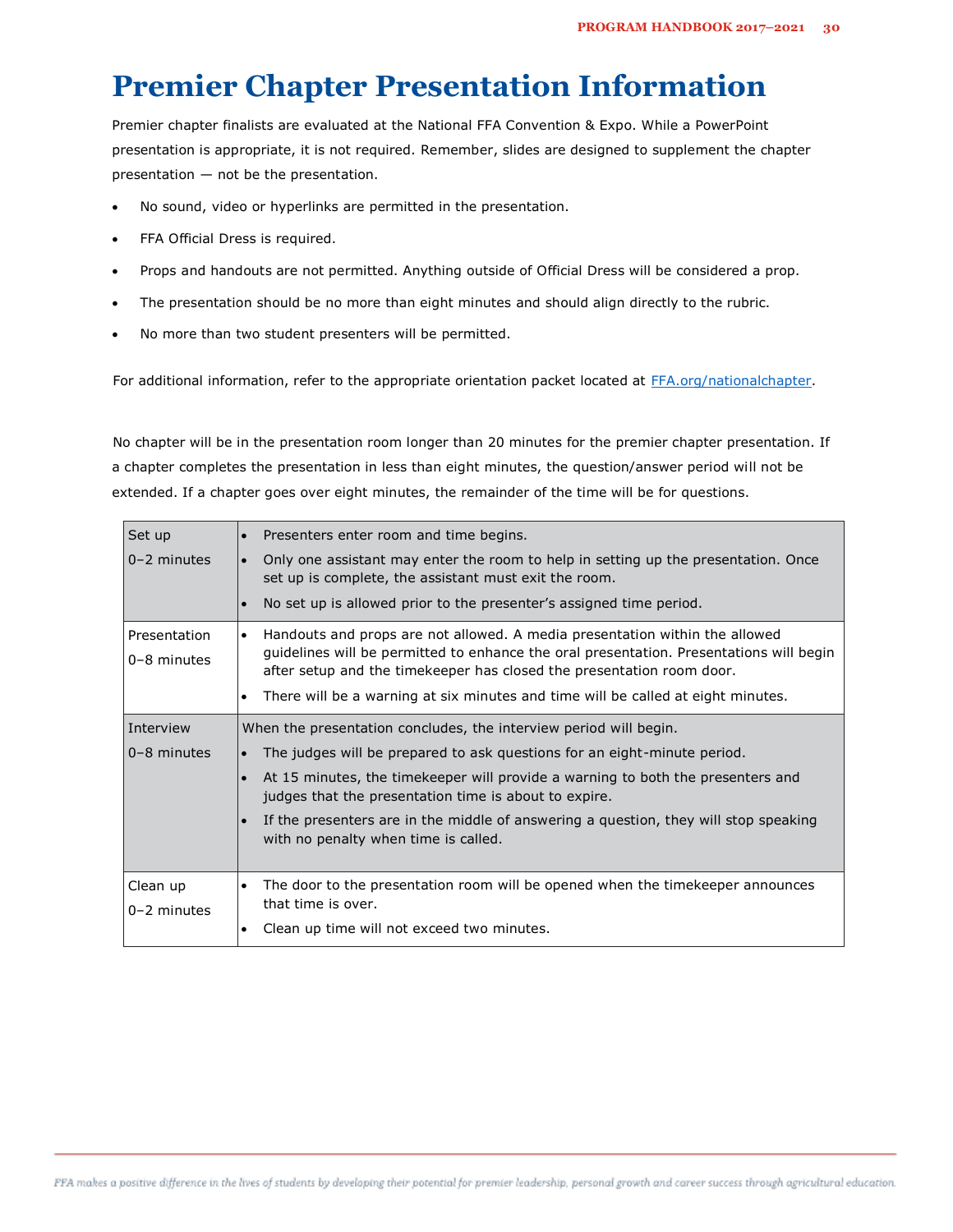## **Premier Chapter Presentation and Interview Scoresheet**

| Chapter Name | -<br>State | $-1$<br>:hapter<br>ப |  |
|--------------|------------|----------------------|--|
|              |            |                      |  |

| <b>Indicator</b>                                                                                                                                 | <b>Points</b><br><b>Possible</b> | <b>Points</b><br><b>Earned</b> |  |  |  |
|--------------------------------------------------------------------------------------------------------------------------------------------------|----------------------------------|--------------------------------|--|--|--|
| A1. Explained how the activity in the specific category was tied to the quality standard.                                                        | 5                                |                                |  |  |  |
| A2. Explained how the activity was educational and innovative.                                                                                   | 10                               |                                |  |  |  |
| B1. Provided background beyond the application but relevant to the activity.                                                                     | 15                               |                                |  |  |  |
| B2. Spoke knowledgeably about the activity.                                                                                                      | 5                                |                                |  |  |  |
| B3. It was clear that the chapter activity was completed by chapter members.                                                                     | 10                               |                                |  |  |  |
| B4. The presentation brought the specific activity in the application alive.                                                                     | 5                                |                                |  |  |  |
| B5. Presenters explained whether activity implementation processes were followed as<br>originally planned and, if not, why and what was learned. | 5                                |                                |  |  |  |
| C1. Explained how and why the activity was selected.                                                                                             | 5                                |                                |  |  |  |
| C2. Conveyed how engaged and innovative students were in the activity from planning to<br>delivery.                                              | 15                               |                                |  |  |  |
| D1. Interview responses went beyond the presentation's content.                                                                                  | 15                               |                                |  |  |  |
| D2. Interview responses were free-flowing.                                                                                                       | 5                                |                                |  |  |  |
| D3. Complete answers were given.                                                                                                                 | 15                               |                                |  |  |  |
| D4. Presenters were knowledgeable - more than just well-prepared.                                                                                | 10                               |                                |  |  |  |
| E1. Preparation and organization was evident.                                                                                                    | 5                                |                                |  |  |  |
| E2. Did well with professionalism, disposition and appropriate delivery (grammar, pitch,<br>quality, articulation, language).                    | 10                               |                                |  |  |  |
| Additional co-presenter was used during presentation (Deduction)                                                                                 | $-25$                            |                                |  |  |  |
| <b>TOTAL SCORE (135 points possible)</b>                                                                                                         |                                  |                                |  |  |  |

FFA makes a positive difference in the lives of students by developing their potential for premier leadership, personal growth and career success through agricultural education.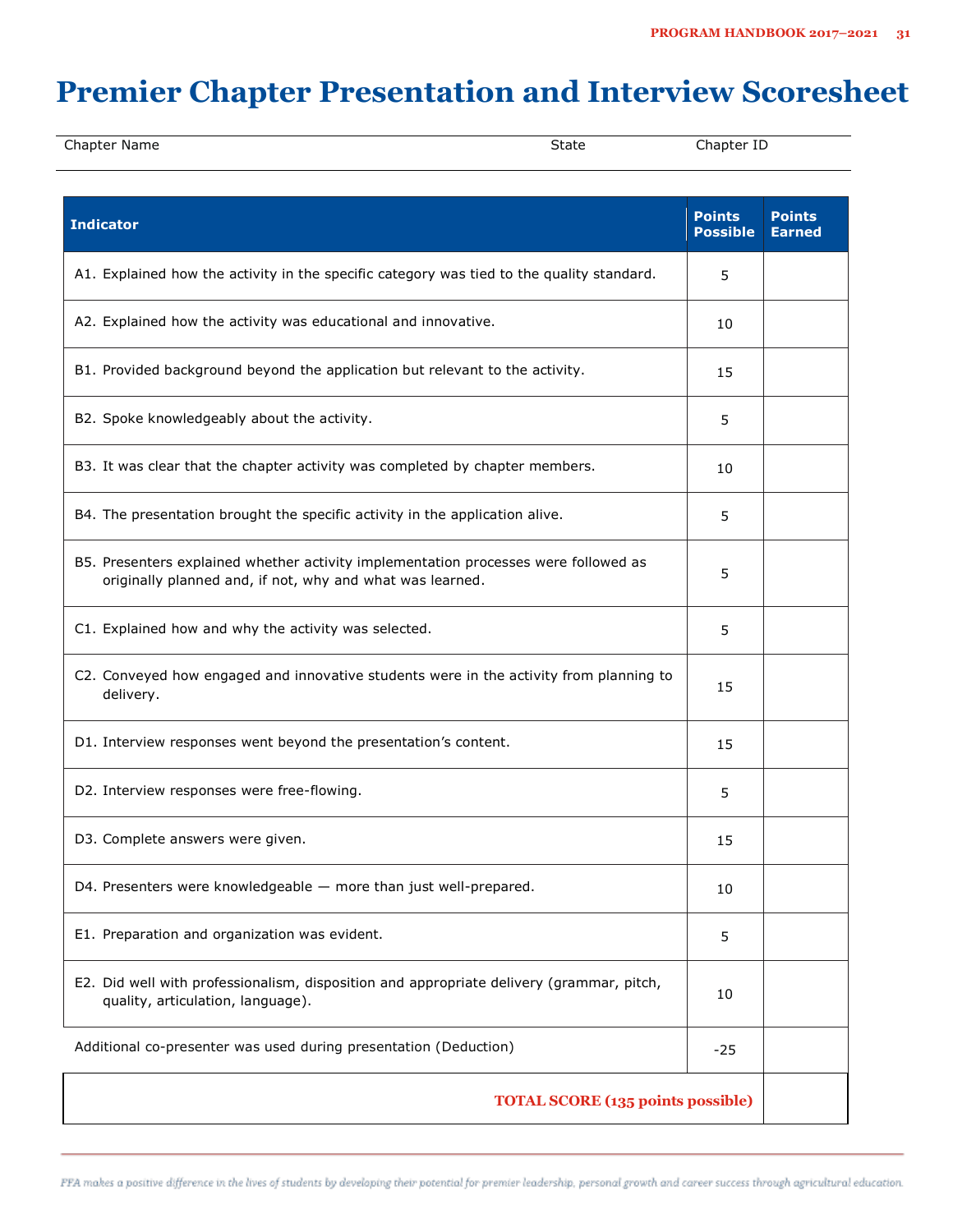## **Premier Chapter Presentation and Interview Rubric**

| <b>Indicator</b>                                                                                                                                                      | <b>Very strong evidence</b><br>of skill: 5-4 points                                                                                                                          | <b>Moderate evidence of</b><br>skill: 3-2 points                                                                                                                                                    | <b>Weak evidence of</b><br>skill:<br>$1-0$ points                                                                                                                                 | <b>Weight</b>  | <b>Points</b><br><b>Earned</b> |
|-----------------------------------------------------------------------------------------------------------------------------------------------------------------------|------------------------------------------------------------------------------------------------------------------------------------------------------------------------------|-----------------------------------------------------------------------------------------------------------------------------------------------------------------------------------------------------|-----------------------------------------------------------------------------------------------------------------------------------------------------------------------------------|----------------|--------------------------------|
| A1. Explained how the<br>activity in the<br>specific category<br>was tied to the<br>quality standard.                                                                 | Example activity was<br>directly tied to the<br>quality standard and was<br>clearly explained.                                                                               | Example activity was<br>somewhat tied to the<br>quality standard and was<br>explained well.                                                                                                         | Example activity was<br>rarely tied to the quality<br>standard and was not<br>explained.                                                                                          | X <sub>1</sub> |                                |
| A2. Explained how the<br>activity was<br>educational and<br>innovative.                                                                                               | The educational value<br>and level of innovation<br>of the activity were<br>thoroughly explained.                                                                            | The educational value<br>and innovation of the<br>activity were identified<br>but were not expanded<br>upon.                                                                                        | The educational value<br>and innovative nature of<br>the activity were not<br>presented.                                                                                          | X <sub>2</sub> |                                |
| B1. Provided background Provided ample<br>beyond the<br>application but<br>relevant to the<br>activity.                                                               | background and<br>knowledge relevant to<br>the activity.                                                                                                                     | Provided some<br>background and<br>knowledge relevant to<br>the activity.                                                                                                                           | Provided little<br>background to the<br>activity that wasn't<br>present in the<br>application.                                                                                    | $X_3$          |                                |
| B2. Spoke<br>knowledgeably<br>about the activity.                                                                                                                     | Possessed a strong<br>knowledge-base and<br>effectively articulated<br>information regarding<br>related facts and current<br>issues.                                         | Possessed a good<br>knowledge-base and, for<br>the most part,<br>articulated information<br>regarding related facts<br>and current issues.                                                          | Possessed some<br>knowledge-base but was<br>unable to articulate<br>information regarding<br>related facts and current<br>issues.                                                 | X <sub>1</sub> |                                |
| B3. It was clear that the<br>chapter activity was<br>completed by<br>chapter members.                                                                                 | Throughout the<br>presentation, it was<br>clear the activity was<br>completed by chapter<br>members.                                                                         | Presenters gave the<br>impression that most of<br>the activity was<br>completed by members.                                                                                                         | The activity was not<br>member driven.                                                                                                                                            | X <sub>2</sub> |                                |
| B4. The presentation<br>brought the specific<br>activity in the<br>application alive.                                                                                 | The presentation was<br>lively and helped<br>actualize the specific<br>activity in the<br>application.                                                                       | The presentation helped<br>bring the activity to life.                                                                                                                                              | The presentation was<br>not dynamic and did not<br>give more information<br>than what was presented<br>in the application.                                                        | X <sub>1</sub> |                                |
| B5. Presenters<br>explained whether<br>activity<br>implementation<br>processes were<br>followed as originally<br>planned and, if not,<br>why and what was<br>learned. | Presenters thoroughly<br>explained the activity<br>implementation process<br>as originally planned and<br>also described what was<br>learned if it did not go as<br>planned. | Presenters could have<br>done a better job<br>explaining the activity<br>implementation process<br>as originally planned and<br>also describing what was<br>learned if it did not go as<br>planned. | Presenters did not<br>explain the activity<br>implementation process<br>and if it was not followed<br>as originally planned,<br>struggled to explain why<br>and what was learned. | $X_1$          |                                |
| C1. Explained how and<br>why the activity was<br>selected.                                                                                                            | Presenters thoroughly<br>explained how and why<br>the activity was<br>selected.                                                                                              | Presenters attempted to<br>explain how and why the<br>activity was selected.                                                                                                                        | Presenters did not<br>describe how and why<br>the activity was<br>selected.                                                                                                       | $X_1$          |                                |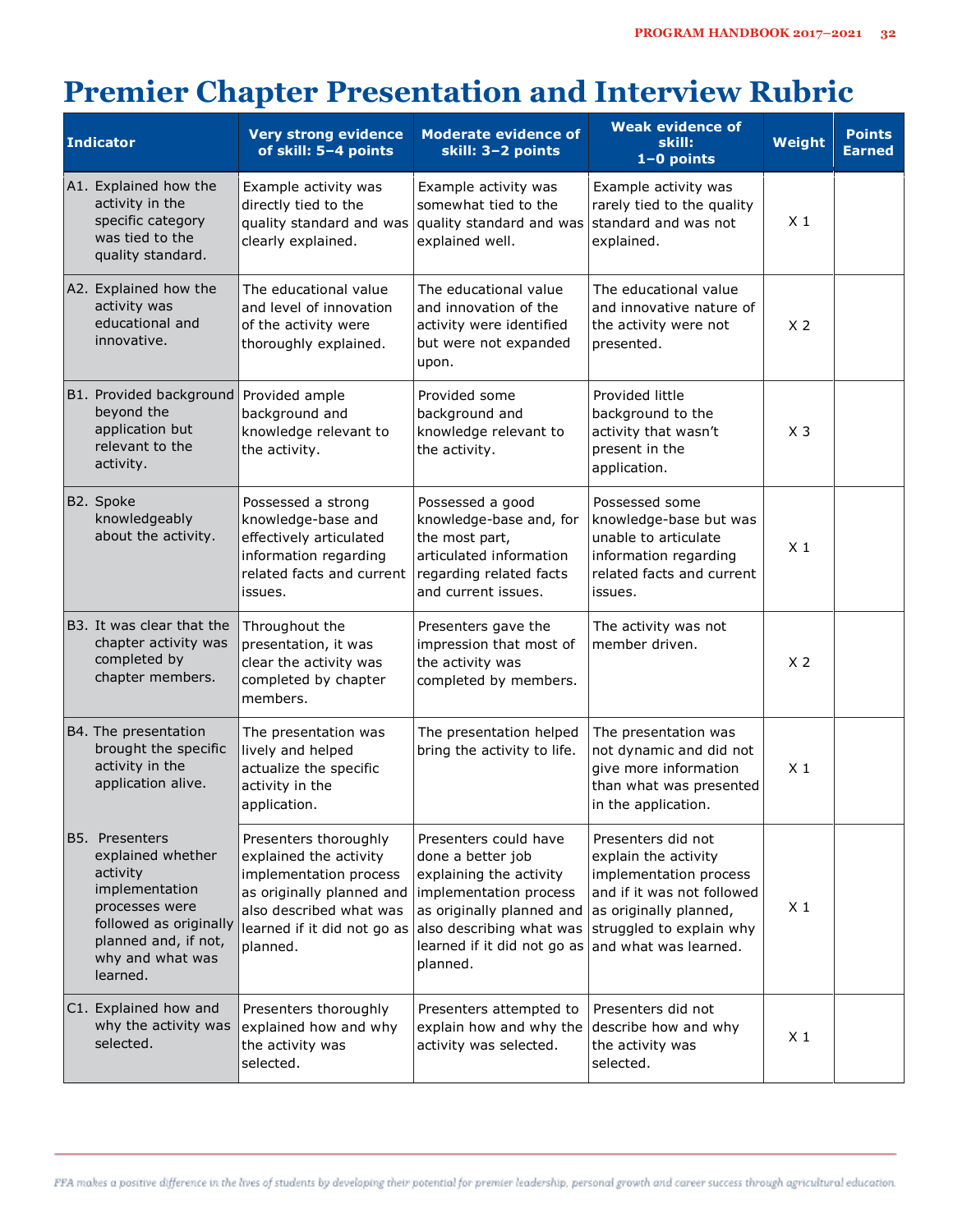| <b>Indicator</b>                                                                                                                             | <b>Very strong evidence</b><br>of skill: 5-4 points                                                                                                    | <b>Moderate evidence of</b><br>skill: 3-2 points                                                                                                                                                                                       | <b>Weak evidence of</b><br>skill:<br>$1-0$ points                                                                                                                               | Weight         | <b>Points</b><br><b>Earned</b> |  |
|----------------------------------------------------------------------------------------------------------------------------------------------|--------------------------------------------------------------------------------------------------------------------------------------------------------|----------------------------------------------------------------------------------------------------------------------------------------------------------------------------------------------------------------------------------------|---------------------------------------------------------------------------------------------------------------------------------------------------------------------------------|----------------|--------------------------------|--|
| C2. Conveyed how<br>engaged and<br>innovative students<br>were in the activity<br>from planning to<br>delivery.                              | Presenters explained the<br>members' level of<br>engagement and<br>innovation from planning<br>to delivery.                                            | Presenters referred to<br>the members' level of<br>engagement and<br>innovation from planning<br>to delivery but could<br>have been more<br>descriptive.                                                                               | Presenters did not<br>convey a positive level of<br>engagement and<br>innovation from<br>members in planning to<br>delivery.                                                    | $X_3$          |                                |  |
| D1. Interview responses<br>went beyond the<br>presentation's<br>content.                                                                     | Interview responses<br>expanded on the topic<br>beyond the presentation<br>content.                                                                    | Some interview<br>responses expanded on<br>the topic beyond the<br>presentation content.                                                                                                                                               | Interview responses did<br>not expand on the topic<br>beyond the presentation<br>content.                                                                                       | $X_3$          |                                |  |
| D2. Interview responses<br>were free-flowing.                                                                                                | Spoke unrehearsed with<br>comfort and ease<br>Spoke quickly with<br>organized thoughts and<br>concise answers                                          | Spoke unrehearsed<br>mostly with comfort and<br>ease but sometimes<br>seemed nervous or<br>unsure<br>Spoke effectively but had<br>to stop and think and<br>sometimes was off focus                                                     | Showed nervousness or<br>seemed unprepared<br>when speaking<br>unrehearsed<br>Seemed to ramble or<br>spoke before thinking                                                      | $X_1$          |                                |  |
| D3. Complete answers<br>were given.                                                                                                          | Complete thoughts and<br>thorough answers were<br>given to all questions.<br>Always provided details<br>which supported the<br>point; well organized   | Complete thoughts and<br>thorough answers were<br>given to most questions.<br>Usually provided details<br>which were supportive of<br>the point; displayed good<br>organizational skills                                               | Complete thoughts and<br>thorough answers were<br>rarely given. Sometimes<br>overlooked details that<br>could have been very<br>beneficial to the point;<br>lacked organization | $X_3$          |                                |  |
| D4. Presenters were<br>knowledgeable -<br>more than just well-<br>prepared.                                                                  | Presenters were<br>genuinely knowledgeable<br>about the activity.                                                                                      | Presenters seemed<br>somewhat<br>knowledgeable about the knowledgeable, but<br>activity.                                                                                                                                               | Presenters were not<br>genuinely<br>rather prepared for the<br>basic presentation.                                                                                              | X <sub>2</sub> |                                |  |
| E1. Preparation and<br>organization was<br>evident.                                                                                          | Presenters were well<br>prepared and organized.                                                                                                        | Presenters could have<br>been more prepared and<br>organized.                                                                                                                                                                          | Presenters were not<br>prepared or organized.                                                                                                                                   | X <sub>1</sub> |                                |  |
| E2. Did well with<br>professionalism,<br>disposition and<br>appropriate delivery<br>(grammar, pitch,<br>quality, articulation,<br>language). | Appropriate tone was<br>consistent.<br>Spoke at the right<br>$\bullet$<br>pace to be clear<br>Confident<br>۱.<br>Poised and in control<br>at all times | Appropriate tone was<br>usually consistent.<br>Spoke at the right<br>pace most of the<br>time but showed<br>some nervousness<br>Somewhat confident<br>Poised and in control<br>$\bullet$<br>most of the time,<br>rarely lost composure | Had difficulty using<br>an appropriate tone<br>Pace was too fast;<br>nervous<br>Rarely displayed<br>confidence<br>Sometimes seemed<br>to lose composure                         | X <sub>2</sub> |                                |  |
|                                                                                                                                              | Additional co-presenter was used during presentation (Deduction)                                                                                       |                                                                                                                                                                                                                                        |                                                                                                                                                                                 | $-25$          |                                |  |
| <b>TOTAL SCORE (135 points possible)</b>                                                                                                     |                                                                                                                                                        |                                                                                                                                                                                                                                        |                                                                                                                                                                                 |                |                                |  |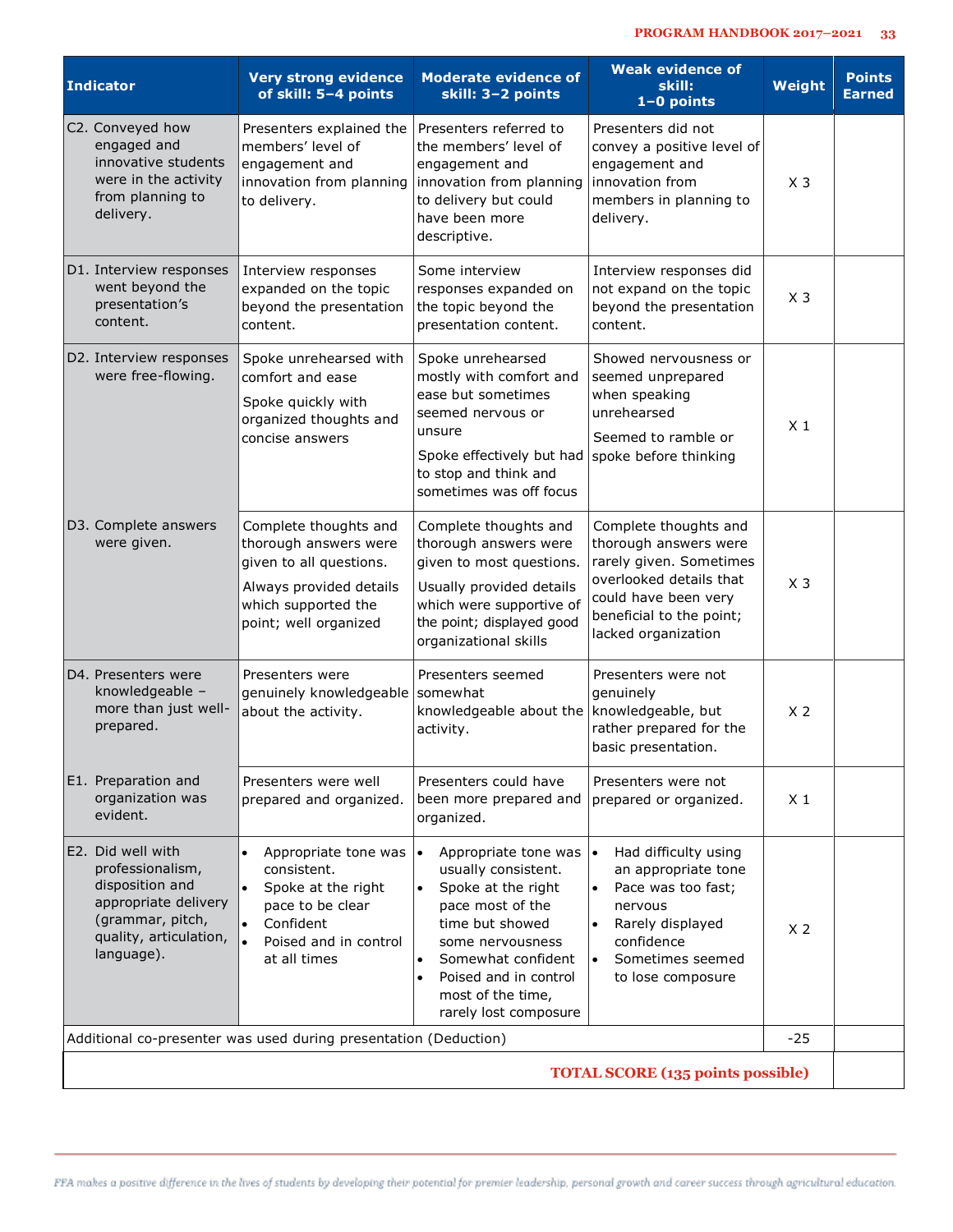## **Model of Excellence and Middle School Model of Excellence Presentation Information**

Model of Excellence and Middle School Model of Excellence finalists are evaluated at the National FFA Convention & Expo. While a PowerPoint presentation is appropriate, it is not required. Remember, slides are designed to supplement the chapter presentation — not be the presentation.

- No sound, video or hyperlinks are permitted in the presentation.
- FFA Official Dress is required.
- Props and handouts are not permitted. Anything outside of Official Dress will be considered a prop.
- The presentation should be no more than 15 minutes and should align directly to the rubric.
- No more than three student presenters will be permitted.

For additional information, refer to the appropriate orientation packet located at [FFA.org/nationalchapter.](https://www.ffa.org/participate/awards/national-chapter/)

No chapter will be in the presentation room longer than 30 minutes for the model of excellence or middle school model of excellence presentation. If a chapter completes the presentation in less than 15 minutes, the question/answer period will not be extended. If a chapter goes over 15 minutes, the remainder of the time will be for questions.

| Set up<br>$0-3$ minutes        | Presenters enter room and time begins.<br>Only one assistant may enter the room to help in setting up the presentation.<br>Once set up is complete, the assistant must exit the room.<br>No set up is allowed prior to the presenter's assigned time period.<br>п                                                                                                                                                |
|--------------------------------|------------------------------------------------------------------------------------------------------------------------------------------------------------------------------------------------------------------------------------------------------------------------------------------------------------------------------------------------------------------------------------------------------------------|
| Presentation<br>$0-15$ minutes | Handouts and props are not allowed. A media presentation within the allowed<br>guidelines will be permitted to enhance the oral presentation. Presentations will<br>begin after setup and the timekeeper has closed the presentation room door.<br>There will be a warning at 13 minutes and time will be called at 15 minutes.<br>$\blacksquare$                                                                |
| Interview<br>$0-10$ minutes    | When the presentation concludes, the interview period will begin.<br>The judges will be prepared to ask questions for a 10-minute period.<br>At 24 minutes, the time eeper will provide a warning to the presenters and<br>judges that the presentation time is about to expire.<br>If the presenters are in the middle of answering a question, they will stop<br>speaking with no penalty when time is called. |
| Clean up<br>$0-2$ minutes      | The door to the presentation room will be opened when the timekeeper<br>announces that time is over.<br>Clean up time will not exceed two minutes.                                                                                                                                                                                                                                                               |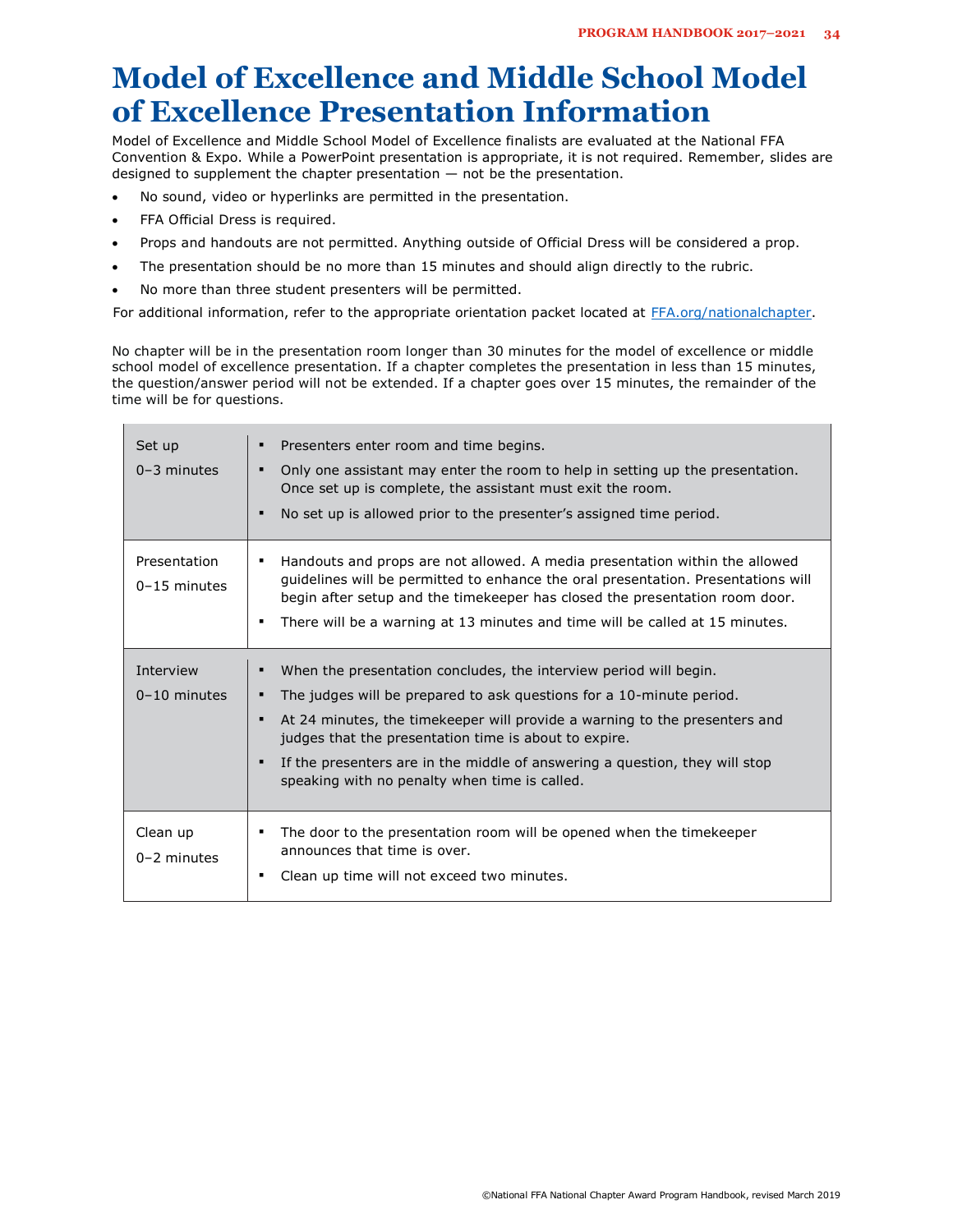## **Model of Excellence and Middle School Model of Excellence Presentation and Interview Scoresheet**

| Chapter Name                                                                                                                                     | <b>State</b> | Chapter ID                       |                                |
|--------------------------------------------------------------------------------------------------------------------------------------------------|--------------|----------------------------------|--------------------------------|
| <b>Indicator</b>                                                                                                                                 |              | <b>Points</b><br><b>Possible</b> | <b>Points</b><br><b>Earned</b> |
| Explained how activities were tied to the quality standards.                                                                                     |              | 5                                |                                |
| A2. Explained how activities were educational and beneficial.                                                                                    |              | 10                               |                                |
| B1. Provided background beyond the application but relevant to the activities.                                                                   |              | 15                               |                                |
| B2. Spoke knowledgeably about the activities.                                                                                                    |              | 5                                |                                |
| B3. It was clear that the chapter activities were completed by chapter members.                                                                  |              | 10                               |                                |
| B4. The presentation brought the application alive.                                                                                              |              | 5                                |                                |
| B5. Presenters explained whether activity implementation processes were followed as<br>originally planned and, if not, why and what was learned. |              | 5                                |                                |
| C1. Explained how and why activities were selected.                                                                                              |              | 5                                |                                |
| C2. Conveyed how engaged students were in each activity from planning to delivery.                                                               |              | 15                               |                                |
| D1. Interview responses went beyond the presentation's content.                                                                                  |              | 15                               |                                |
| D2. Interview responses were free-flowing.                                                                                                       |              | 5                                |                                |
| D3. Complete answers were given.                                                                                                                 |              | 15                               |                                |
| D4. Presenters were knowledgeable - more than just well-prepared.                                                                                |              | 10                               |                                |
| E1. Preparation and organization was evident.                                                                                                    |              | 5                                |                                |
| E2. Did well with professionalism, disposition and appropriate delivery (grammar, pitch,<br>quality, articulation, language).                    |              | 10                               |                                |
| Additional co-presenter was used during presentation (Deduction)                                                                                 |              | $-25$                            |                                |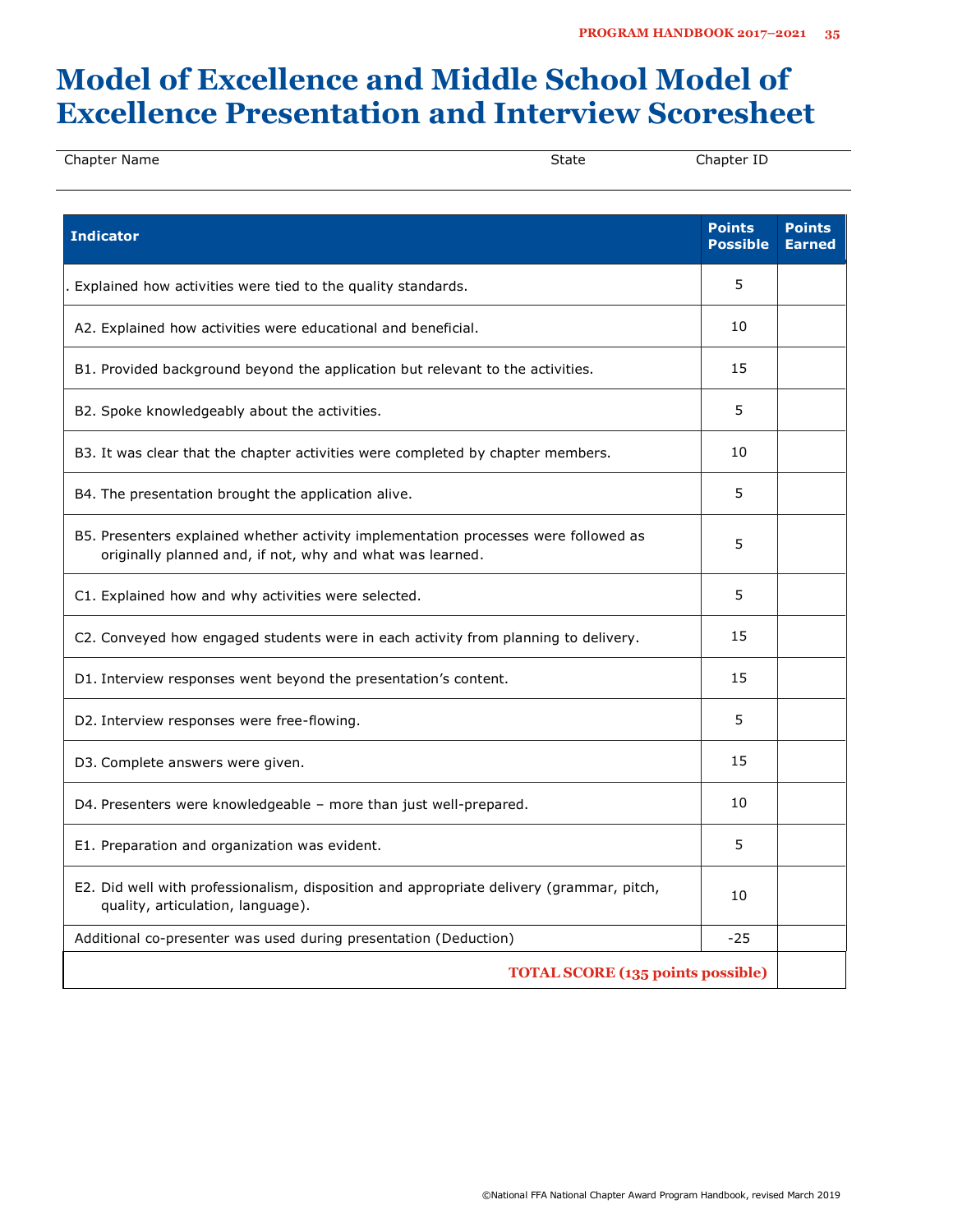## **Model of Excellence and Middle School Model of Excellence Presentation and Interview Rubric**

|         | <b>Indicator</b>                                                                                                                                                                   | <b>Very strong evidence</b><br>of skill: 5-4 points                                                                                                                           | <b>Moderate evidence of</b><br>skill:<br>$3-2$ points                                                                                                                                                | <b>Weak evidence of skill:</b><br>$1-0$ points                                                                                                                                     | Weight         | <b>Points</b><br>Earned |
|---------|------------------------------------------------------------------------------------------------------------------------------------------------------------------------------------|-------------------------------------------------------------------------------------------------------------------------------------------------------------------------------|------------------------------------------------------------------------------------------------------------------------------------------------------------------------------------------------------|------------------------------------------------------------------------------------------------------------------------------------------------------------------------------------|----------------|-------------------------|
|         | A1. Explained how<br>activities were<br>tied to the<br>quality<br>standards.                                                                                                       | Example activities were<br>directly tied to the quality<br>standards and were<br>clearly explained.                                                                           | Example activities were<br>somewhat tied to<br>quality standards and<br>were explained well.                                                                                                         | Example activities were<br>rarely tied to quality<br>standards and were not<br>explained.                                                                                          | X <sub>1</sub> |                         |
|         | A2. Explained how<br>activities were<br>educational and<br>beneficial.                                                                                                             | The educational value<br>and benefits of each<br>activity were thoroughly<br>explained.                                                                                       | The educational value<br>and benefits of each<br>activity were identified<br>but were not expanded<br>upon.                                                                                          | Each activity's<br>educational value nor<br>benefits were presented.                                                                                                               | X <sub>2</sub> |                         |
|         | B1. Provided<br>background<br>beyond the<br>application but<br>relevant to the                                                                                                     | Provided ample<br>background and<br>knowledge relevant to<br>each activity.                                                                                                   | Provided some<br>background and<br>knowledge relevant to<br>each activity.                                                                                                                           | Provided little background<br>to each activity that<br>wasn't present in the<br>application.                                                                                       | $X_3$          |                         |
|         | B2. Spoke<br>knowledgeably<br>about the<br>activities.                                                                                                                             | Possessed a strong<br>knowledge-base and<br>effectively articulated<br>information regarding<br>related facts and current<br>issues for each activity.                        | Possessed a good<br>knowledge-base and,<br>for the most part,<br>articulated information<br>regarding related facts<br>and current issues for<br>each activity.                                      | Possessed some<br>knowledge-base but was<br>unable to articulate<br>information regarding<br>related facts and current<br>issues for each activity.                                | X <sub>1</sub> |                         |
|         | B3. It was clear that<br>the chapter<br>activities were<br>completed by<br>chapter<br>members.                                                                                     | Throughout the<br>presentation, it was clear<br>that all chapter activities<br>were completed by<br>chapter members.                                                          | Presenters gave the<br>impression that some<br>activities were<br>completed by members<br>but some were not.                                                                                         | Most activities described<br>were not member driven.                                                                                                                               | X <sub>2</sub> |                         |
| B4. The | presentation<br>brought the<br>application<br>alive.                                                                                                                               | The presentation was<br>lively and helped<br>actualize the application.                                                                                                       | The presentation<br>helped bring parts of<br>the application to life.                                                                                                                                | The presentation was not<br>dynamic and did not give<br>more information than<br>what was presented in<br>the application.                                                         | X <sub>1</sub> |                         |
|         | <b>B5. Presenters</b><br>explained<br>whether activity<br>implementation<br>processes were<br>followed as<br>originally<br>planned and, if<br>not, why and<br>what was<br>learned. | Presenters thoroughly<br>explained each activity<br>implementation process<br>as originally planned and<br>also described what was<br>learned if it did not go as<br>planned. | Presenters could have<br>done a better job<br>explaining each activity<br>implementation process<br>as originally planned<br>and also describing<br>what was learned if it<br>did not go as planned. | Presenters did not explain<br>each activity<br>implementation process<br>and if it was not followed<br>as originally planned,<br>struggled to explain why<br>and what was learned. | $X_1$          |                         |
|         | C1. Explained how<br>and why<br>activities were<br>selected.                                                                                                                       | Presenters thoroughly<br>explained how and why<br>activities were selected.                                                                                                   | Presenters attempted<br>to explain how and why<br>activities were selected.                                                                                                                          | Presenters did not<br>describe how and why<br>activities were selected.                                                                                                            | $X_1$          |                         |